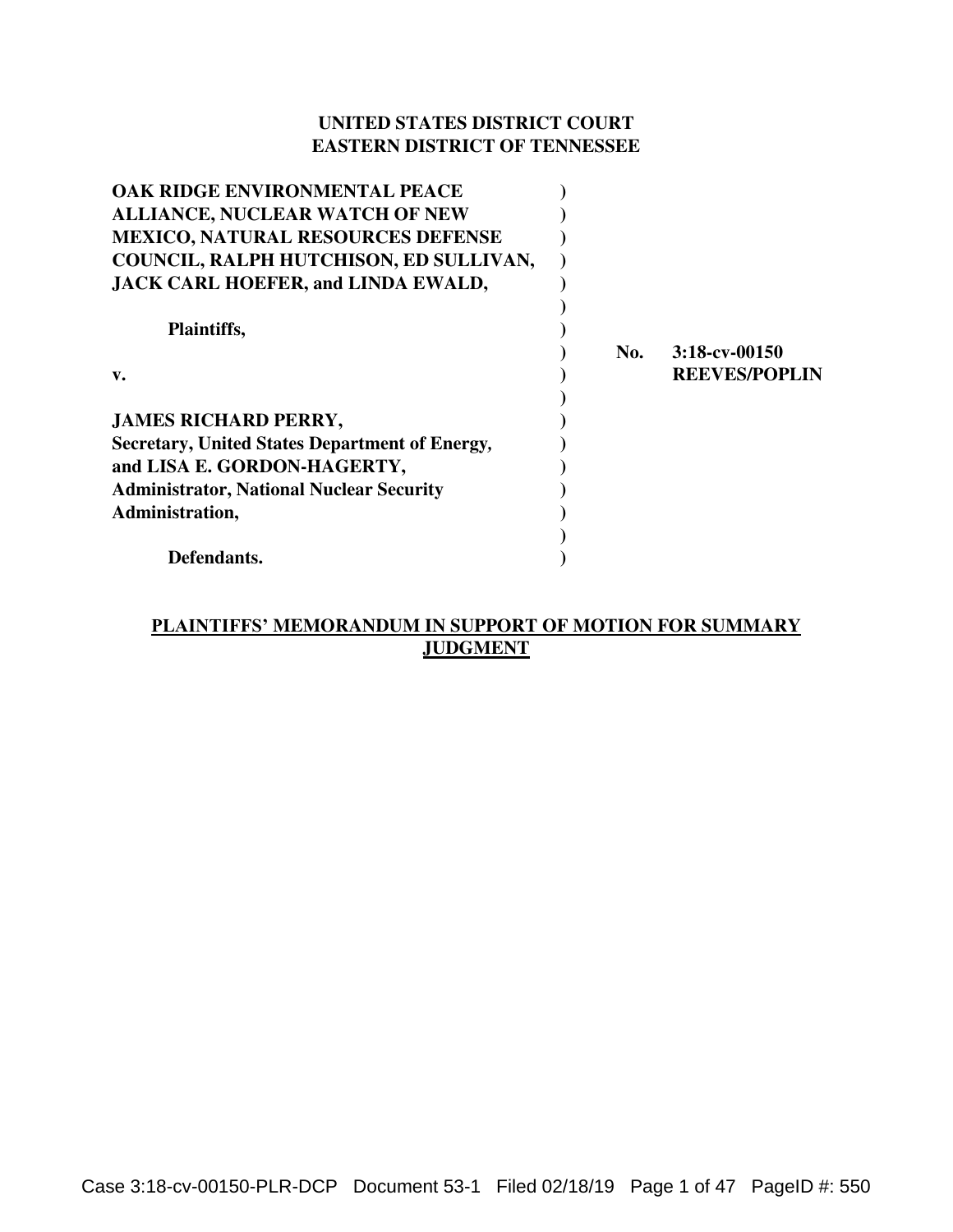# **TABLE OF CONTENTS**

<span id="page-1-0"></span>

| I.                                                                                                                         |
|----------------------------------------------------------------------------------------------------------------------------|
| II.                                                                                                                        |
| A.                                                                                                                         |
| <b>B.</b>                                                                                                                  |
| C.                                                                                                                         |
| NNSA Develops the Extended Life Program Before Issuing its Amended Record Of<br>D.                                         |
| NNSA Receives Important New Information But Summarily Rejects Plaintiffs'<br>E.                                            |
| 1.                                                                                                                         |
| 2.                                                                                                                         |
| 3.                                                                                                                         |
| NNSA's Backward-Looking Supplement Analyses And Public Demands for Further<br>F.                                           |
| 1.                                                                                                                         |
| 2.                                                                                                                         |
| Plaintiffs' Filing of this Lawsuit and NNSA's 2018 Supplement Analysis.  14<br>G.                                          |
|                                                                                                                            |
| NNSA'S FAILURE TO PREPARE AN EIS OR EVEN AN EA REGARDING THE ELP<br>I.<br>VIOLATES NEPA AND IS ARBITRARY AND CAPRICIOUS 16 |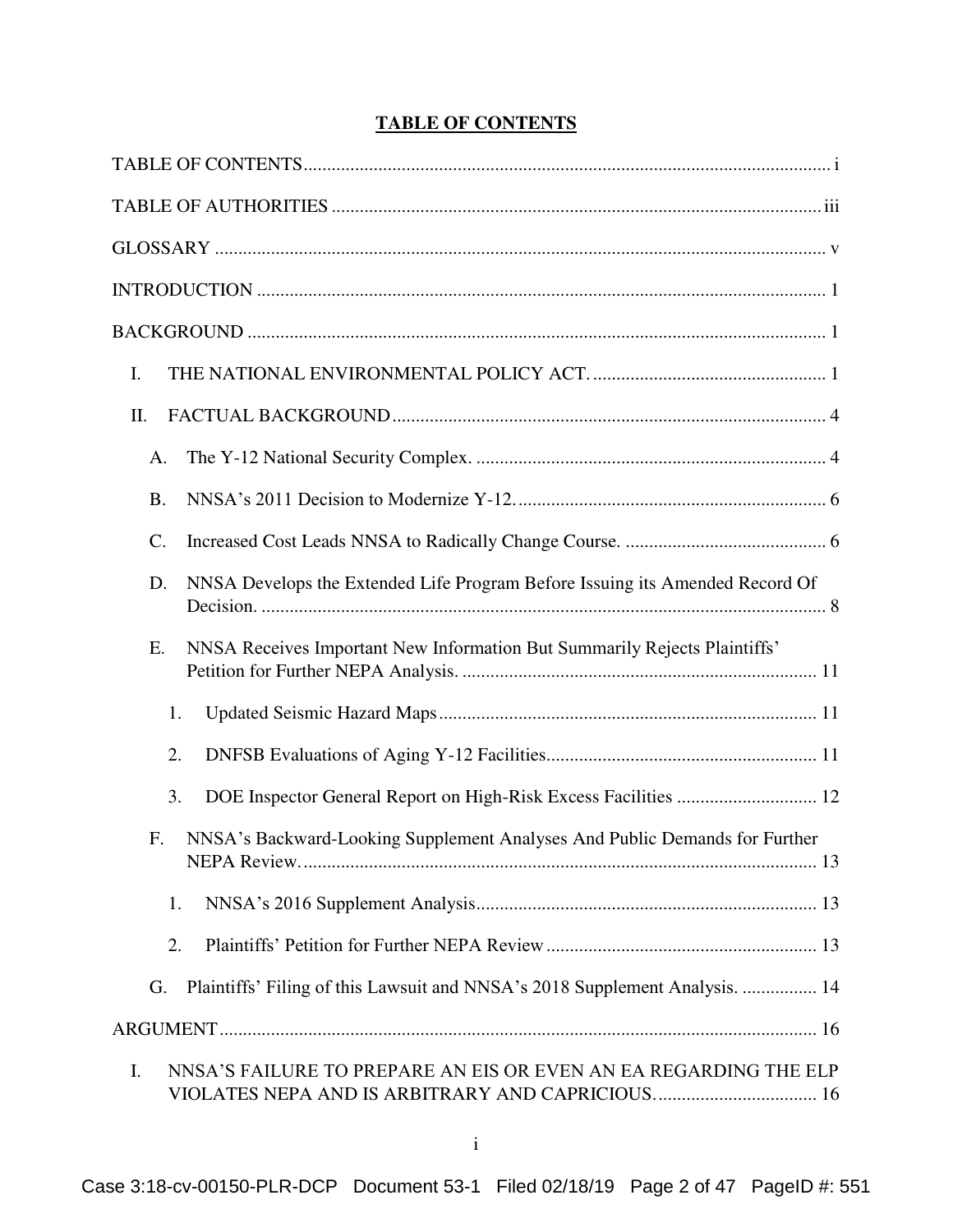| A.        | Because the ELP Is a Major Federal Action That Significantly Affects The                                                                                 |
|-----------|----------------------------------------------------------------------------------------------------------------------------------------------------------|
| <b>B.</b> | NNSA's Use of Categorical Exclusions In Lieu of Preparing an EIS for the ELP Flies<br>In The Face of NEPA's Purposes And Flouts Binding Regulations.  19 |
|           | NNSA has unlawfully failed to consider segmentation in violation of its own NEPA<br>1.                                                                   |
|           | NNSA has also relied on categorical exclusions that cannot apply here 22<br>2.                                                                           |
|           | NNSA has also unlawfully failed to consider extraordinary circumstances 24<br>3.                                                                         |
| C.        | The Extended Life Program is a new federal action that has not been the subject of any                                                                   |
| II.       | NNSA IS UNLAWFULLY SEGMENTING THE OVERALL ANALYSIS OF THE                                                                                                |
| III.      | NNSA IS VIOLATING NEPA BY REFUSING TO PREPARE A NEW OR<br>SUPPLEMENTAL EIS FOR NNSA's NEW Y-12 MODERNIZATION PLAN 30                                     |
| A.        |                                                                                                                                                          |
| <b>B.</b> | NNSA's "Bounding" Rationale For Refusing to Prepare an SEIS Is Arbitrary and                                                                             |
|           | IV. NNSA'S SUPPLEMENT ANALYSES ARE ARBITRARY AND CAPRICOUS AND                                                                                           |
| A.        |                                                                                                                                                          |
| <b>B.</b> | NNSA's 2018 SA Is Arbitrary and Capricious Because It Unlawfully Defers<br>Consideration of Decisions NNSA Has Already Made and Begun to Implement.  37  |
|           |                                                                                                                                                          |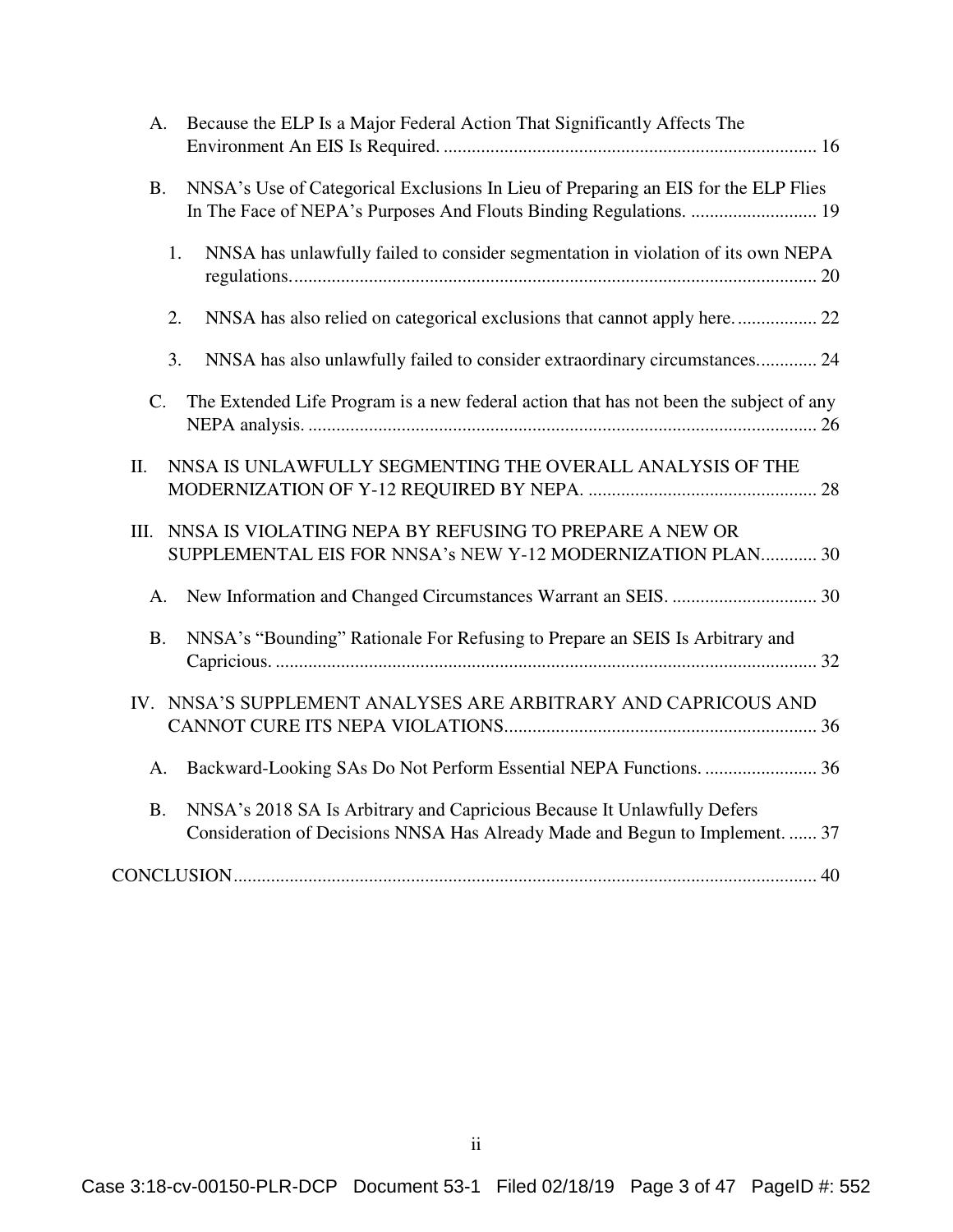# **TABLE OF AUTHORITIES**

# <span id="page-3-0"></span>**Cases**

| Anglers of the Au Sable v. U.S. Forest Serv.,                         |  |
|-----------------------------------------------------------------------|--|
| Balt. Gas & Elec. Co. v. Nat. Res. Def. Council, Inc.,                |  |
| Blue Mountains Biodiversity Proj. v. Blackwood,                       |  |
| Cal. v. Norton,                                                       |  |
| Demis v. Sniezek,                                                     |  |
| Hirt v. Richardson,                                                   |  |
| Humane Soc'y of the U.S. v. Johanns,                                  |  |
| Ky. Coal Ass'n v. Tenn. Valley Auth.,                                 |  |
| League of Wilderness Defenders v. Connaughton,                        |  |
| Marsh v. Or. Nat. Res. Council,                                       |  |
| Nat'l Parks Conservation Ass'n v, Babbitt,                            |  |
| New England Coal. for Nuclear Pollution v. Nuclear Regulatory Comm'n, |  |
| $NRDC$ v. Dep't of Energy,                                            |  |
| Ocean Advocates v. U.S. Army Corps of Eng'rs,                         |  |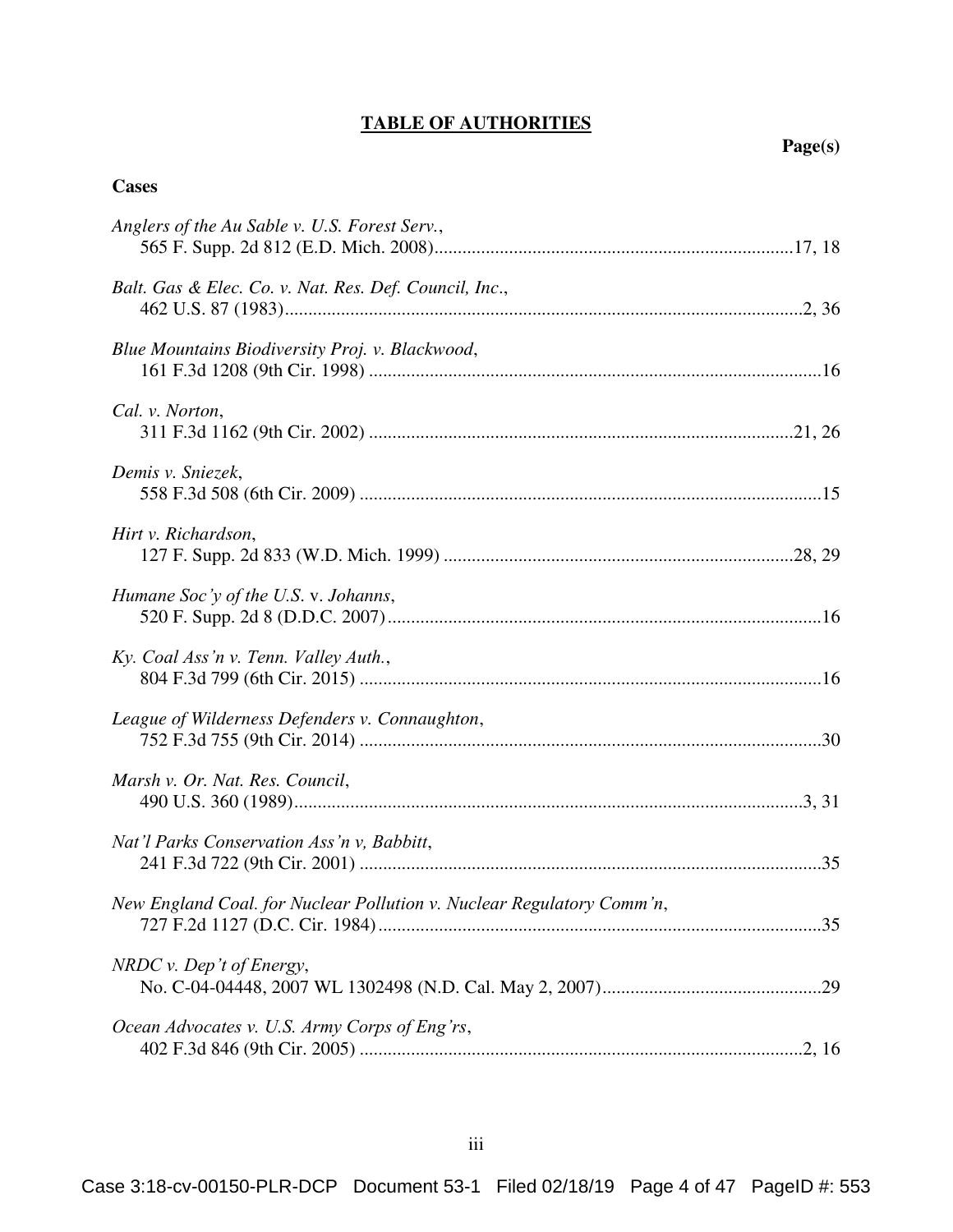| Partners in Forestry Co-op, Northwood Alliance v. U.S. Forest Serv., |  |
|----------------------------------------------------------------------|--|
| Sierra Club v. U.S. Forest Serv.,                                    |  |
| Southwest Williamson Cty. Cmty. Ass'n. v. Slater,                    |  |
| Swain v. Brinegar,                                                   |  |
| Tenn. Envt'l Council v. Tenn. Valley Auth.,                          |  |
| United States v. City of Detroit,                                    |  |
| WildEarth Guardians v. Montana Snowmobile Ass'n,                     |  |
| <b>Statutes and Regulations</b>                                      |  |
|                                                                      |  |
|                                                                      |  |
|                                                                      |  |
|                                                                      |  |
|                                                                      |  |
|                                                                      |  |
|                                                                      |  |
|                                                                      |  |
|                                                                      |  |
|                                                                      |  |
|                                                                      |  |
|                                                                      |  |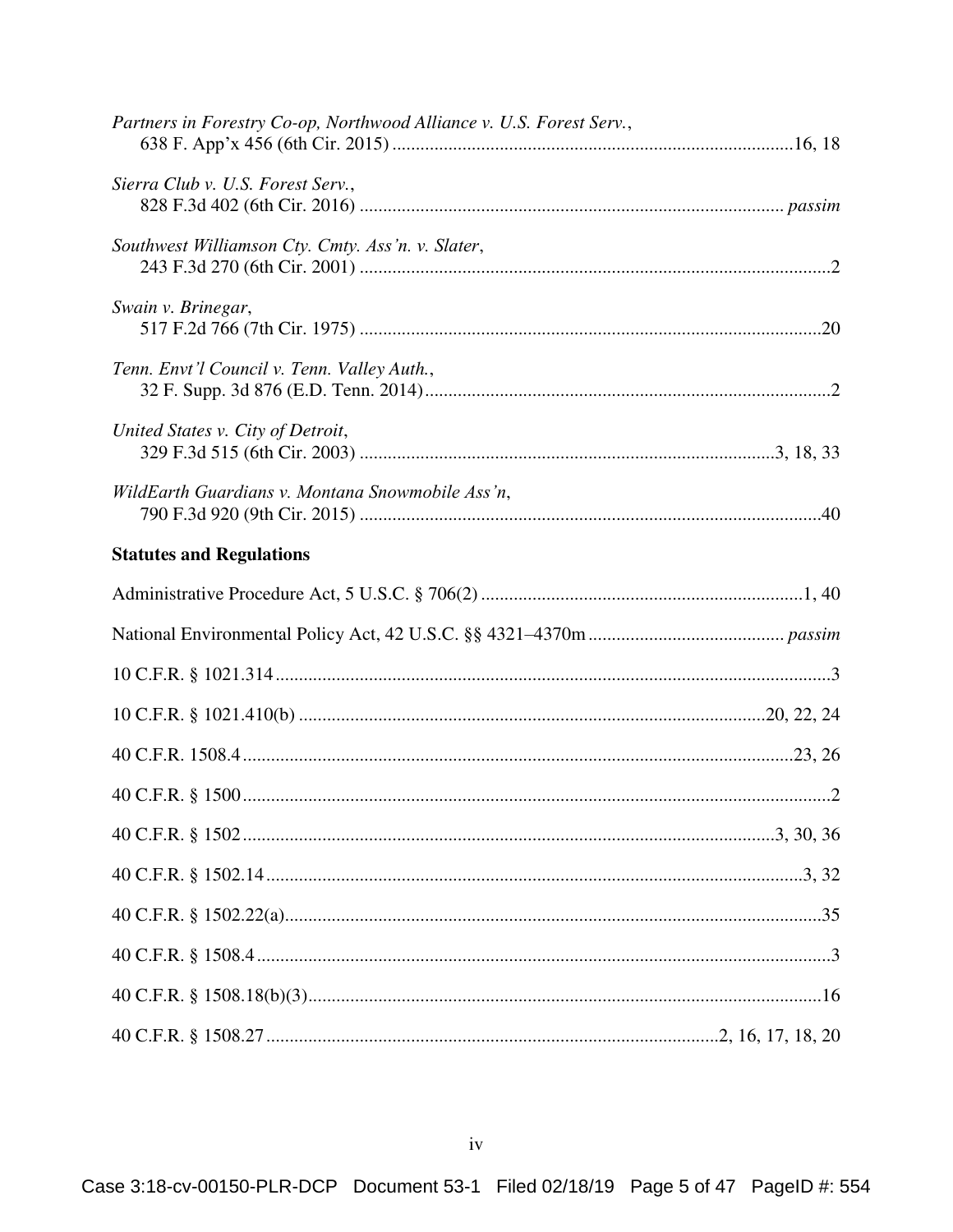# **GLOSSARY**

<span id="page-5-0"></span>

| <b>APA</b>    | <b>Administrative Procedure Act</b>                                 |
|---------------|---------------------------------------------------------------------|
| <b>AR</b>     | <b>Administrative Record</b>                                        |
| <b>CE</b>     | Categorical Exclusion                                               |
| <b>CERCLA</b> | Comprehensive Environmental Response Compensation and Liability Act |
| <b>DNFSB</b>  | Defense Nuclear Facilities Safety Board                             |
| <b>DOE</b>    | Department of Energy                                                |
| EA            | <b>Environmental Assessment</b>                                     |
| <b>EIS</b>    | <b>Environmental Impact Statement</b>                               |
| <b>ELP</b>    | <b>Extended Life Program</b>                                        |
| IG            | <b>Inspector General</b>                                            |
| <b>NEPA</b>   | National Environmental Policy Act                                   |
| <b>NNSA</b>   | National Nuclear Security Administration                            |
| <b>OREPA</b>  | Oak Ridge Environmental Peace Alliance                              |
| <b>SA</b>     | <b>Supplement Analysis</b>                                          |
| <b>SEIS</b>   | Supplemental Environmental Impact Statement                         |
| <b>SWEIS</b>  | Site-Wide Environmental Impact Statement                            |
| <b>UPF</b>    | <b>Uranium Processing Facility</b>                                  |
| <b>USGS</b>   | <b>United States Geological Survey</b>                              |
| $Y-12$        | The Y-12 National Security Complex                                  |

v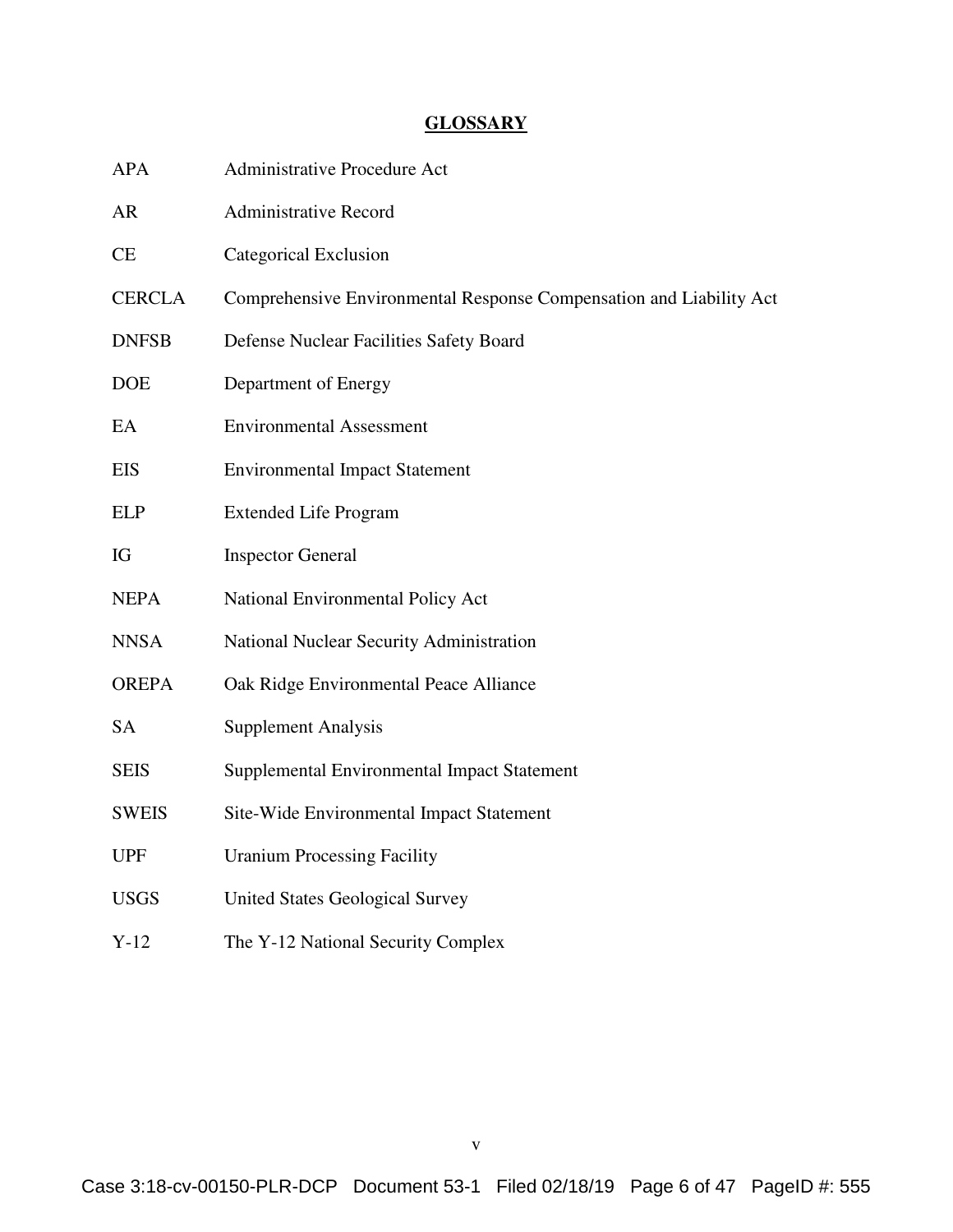#### **INTRODUCTION**

<span id="page-6-0"></span>This case concerns the National Nuclear Security Administration's ("NNSA") and Department of Energy's ("DOE") violations of the National Environmental Policy Act ("NEPA"), 42 U.S.C. §§ 4321–4370m, regarding plans for modernizing the Y-12 National Security Complex in Oak Ridge, Tennessee, where NNSA processes nuclear weapon components in facilities that are old, obsolete, and vulnerable to earthquakes. NNSA decided in 2011 to build a single new facility to replace its deteriorating buildings, but has abandoned that decision. NNSA now plans to rely on aging, vulnerable buildings for decades to come—but has decided it would be too expensive to upgrade these aging buildings into meet modern safety and environmental codes. NNSA's refusal to upgrade its buildings to meet modern codes exposes the public to the risk of facilities being damaged or even collapsing in an earthquake, potentially releasing radiological and toxic contaminants—a risk highlighted by recent local earthquakes.

NNSA prepared an Environmental Impact Statement ("EIS") for its 2011 decision, but the agency has refused repeated requests by Plaintiff Oak Ridge Environmental Peace Alliance ("OREPA") and others to prepare any similar analysis for its new plan. NNSA has also failed to prepare any NEPA analysis for crucial actions implementing its new decision, such as its plan to extend the lives of certain aging buildings without bringing them into compliance with modern safety codes. These failures violate the letter and purpose of NEPA and implementing regulations, and thus run afoul of the Administrative Procedure Act ("APA"), 5 U.S.C. § 706(2).

#### <span id="page-6-3"></span>**BACKGROUND**

#### <span id="page-6-2"></span><span id="page-6-1"></span>**I. THE NATIONAL ENVIRONMENTAL POLICY ACT.**

NEPA is "our basic national charter for protection of the environment," and "one of our most important tools for ensuring that all federal agencies take a 'hard look' at the environmental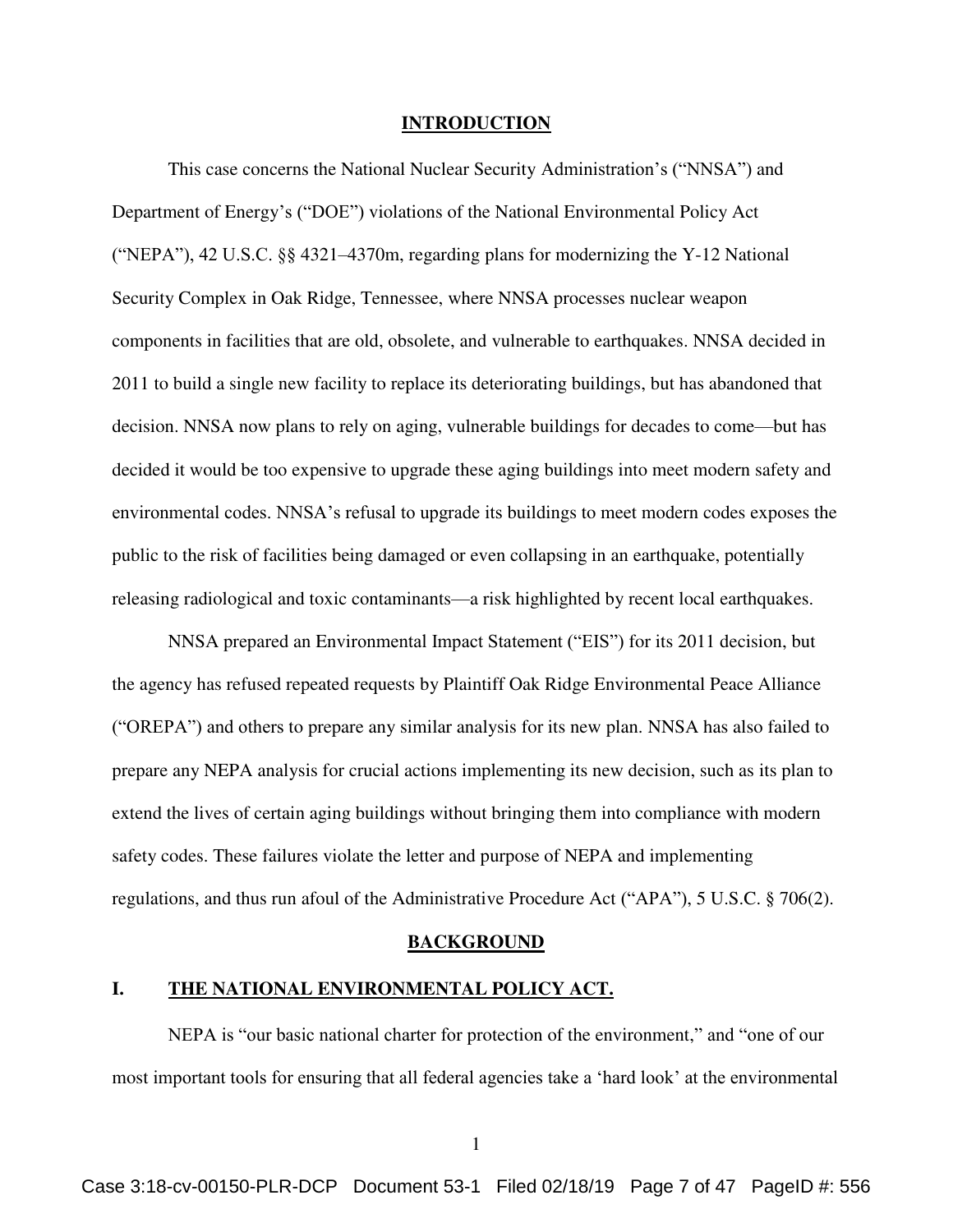<span id="page-7-2"></span>implications of their actions or non-actions." *Southwest Williamson Cty. Cmty. Ass'n. v. Slater*, 243 F.3d 270, 274 n.3, 278 (6th Cir. 2001). Implementing regulations from the Council on Environmental Quality ("CEQ") are "binding on all federal agencies." 40 C.F.R. § 1500.3.

<span id="page-7-4"></span><span id="page-7-0"></span>"NEPA has twin aims," with "action-forcing procedures" that place "upon an agency the obligation to consider every significant aspect of the environmental impact of a proposed action" and ensure "that the agency will inform the public that it has indeed considered environmental concerns in its decisionmaking process." *Balt. Gas & Elec. Co. v. Nat. Res. Def. Council, Inc*., 462 U.S. 87, 97 (1983). NEPA mandates that "agencies shall to the fullest extent possible . . . [e]ncourage and facilitate public involvement in decisions which affect the quality of the human environment." 40 C.F.R. § 1500.2(d). Federal agencies must prepare an EIS for any "major federal actions significantly affecting the quality of the human environment." *Slater*, 243 F.3d at 274 n.3 (citing 42 U.S.C. § 4332(2)(C)). Agencies "may first choose to prepare an environmental assessment or 'EA,' a preliminary document which 'briefly provides sufficient evidence and analysis for determining whether to prepare an [EIS] or a finding of no significant impact." *Id.*  (quoting 40 C.F.R. § 1508.9). To determine whether impacts are significant, agencies must consider a project's "context" and "intensity," which is evaluated according to ten factors, 40 C.F.R. § 1508.27, any one of which may necessitate an EIS. *Ocean Advocates v. U.S. Army Corps of Eng'rs*, 402 F.3d 846, 865 (9th Cir. 2005). Because NEPA requires agencies to examine the impacts of the entirety of a proposed action, including indirect and cumulative effects, agencies may not "segment" an action into smaller parts to avoid the hard look NEPA requires. *See Tenn. Envt'l Council v. Tenn. Valley Auth.*, 32 F. Supp. 3d 876, 890 (E.D. Tenn. 2014).

<span id="page-7-3"></span>Under narrow circumstances, agencies may invoke a Categorical Exclusion ("CE") to exempt from NEPA review "a category of actions which do not individually or cumulatively

<span id="page-7-5"></span><span id="page-7-1"></span>2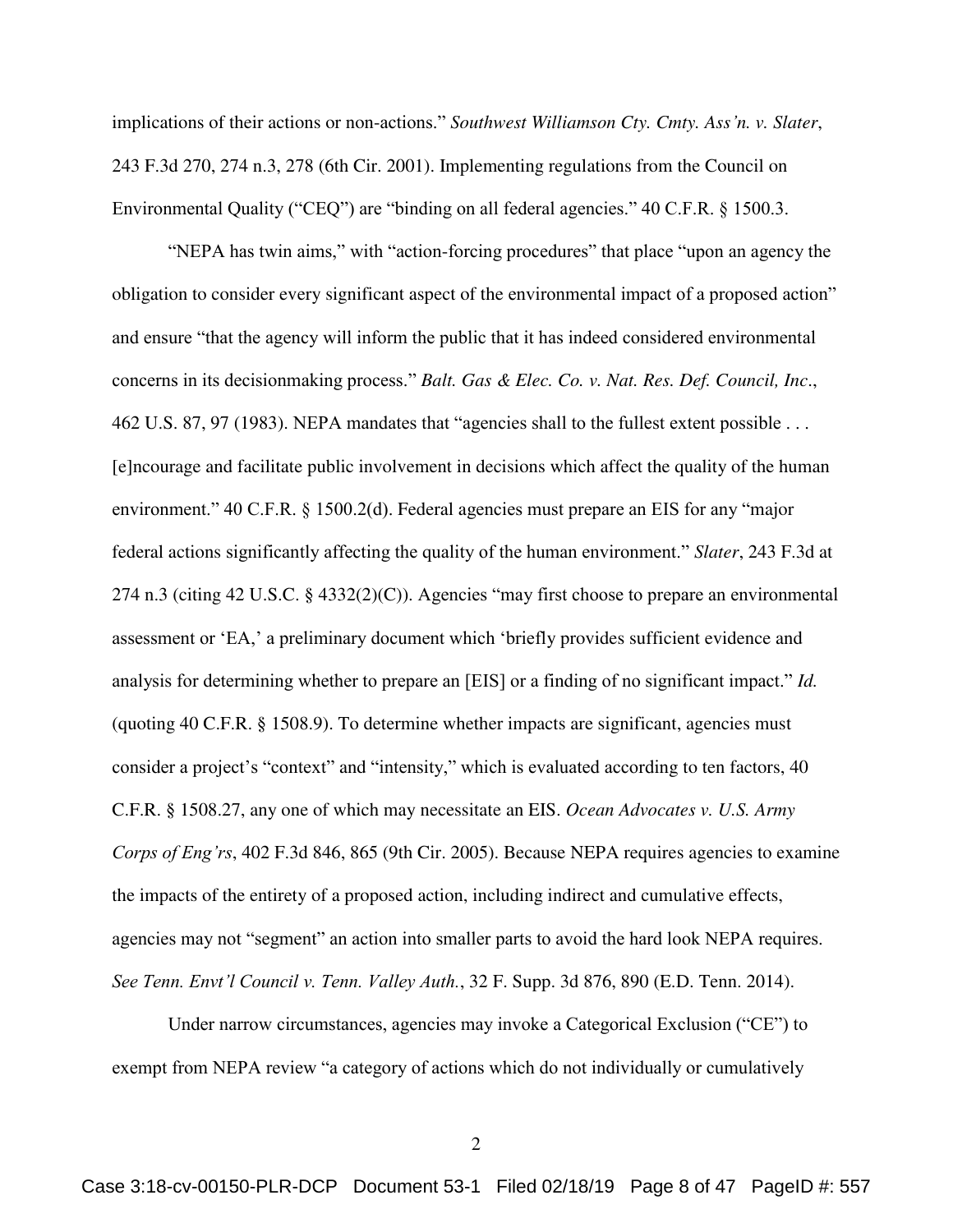<span id="page-8-6"></span>have a significant effect on the human environment and which have been found to have no such effect" through an agency's NEPA procedures. 40 C.F.R. § 1508.4. "[I]n order to comply with NEPA, the agency must determine whether a CE applies and whether an 'extraordinary circumstance' exists that precludes the use of a CE," and must comply with its own regulations. *Sierra Club v. U.S. Forest Serv.*, 828 F.3d 402, 411 (6th Cir. 2016) (quoting 40 C.F.R. § 1508.4).

<span id="page-8-5"></span><span id="page-8-1"></span>The analysis of alternatives "is the heart" of the NEPA process. 40 C.F.R. § 1502.14. Agencies must "present the environmental impacts of the proposal and the alternatives in comparative form, thus sharply defining the issues and providing a clear basis for choice among options by the decision maker and the public." *Id.* The NEPA process "shall serve as the means of assessing the environmental impact of proposed agency actions, rather than justifying decisions already made." 40 C.F.R. § 1502.2(g).

<span id="page-8-4"></span><span id="page-8-3"></span><span id="page-8-2"></span><span id="page-8-0"></span>Under certain circumstances, NEPA requires agencies to take a renewed hard look even "after a proposal has received initial approval." *Marsh v. Or. Nat. Res. Council*, 490 U.S. 360, 374 (1989). Where "[t]here are significant new circumstances or information relevant to environmental concerns and bearing on the proposed action or its impacts," an agency must prepare a Supplemental EIS ("SEIS"). 40 C.F.R. § 1502.9(c)(1)(ii); 10 C.F.R. § 1021.314(a). "NEPA makes no distinction between initial actions and subsequent changes to initial actions, and the decision whether to prepare a supplemental EIS is similar to the decision whether to prepare an EIS in the first instance." *United States v. City of Detroit*, 329 F.3d 515, 529 (6th Cir. 2003) (Moore, J., concurring). "That is, if the change itself constitutes a major federal action that will significantly affect the environment, the agency must prepare an SEIS." *Id.* "When it is unclear whether or not an [SEIS] is required," DOE's own regulations provide for preparation of a Supplement Analysis ("SA"). 10 C.F.R. §1021.314(c). An SA "shall contain sufficient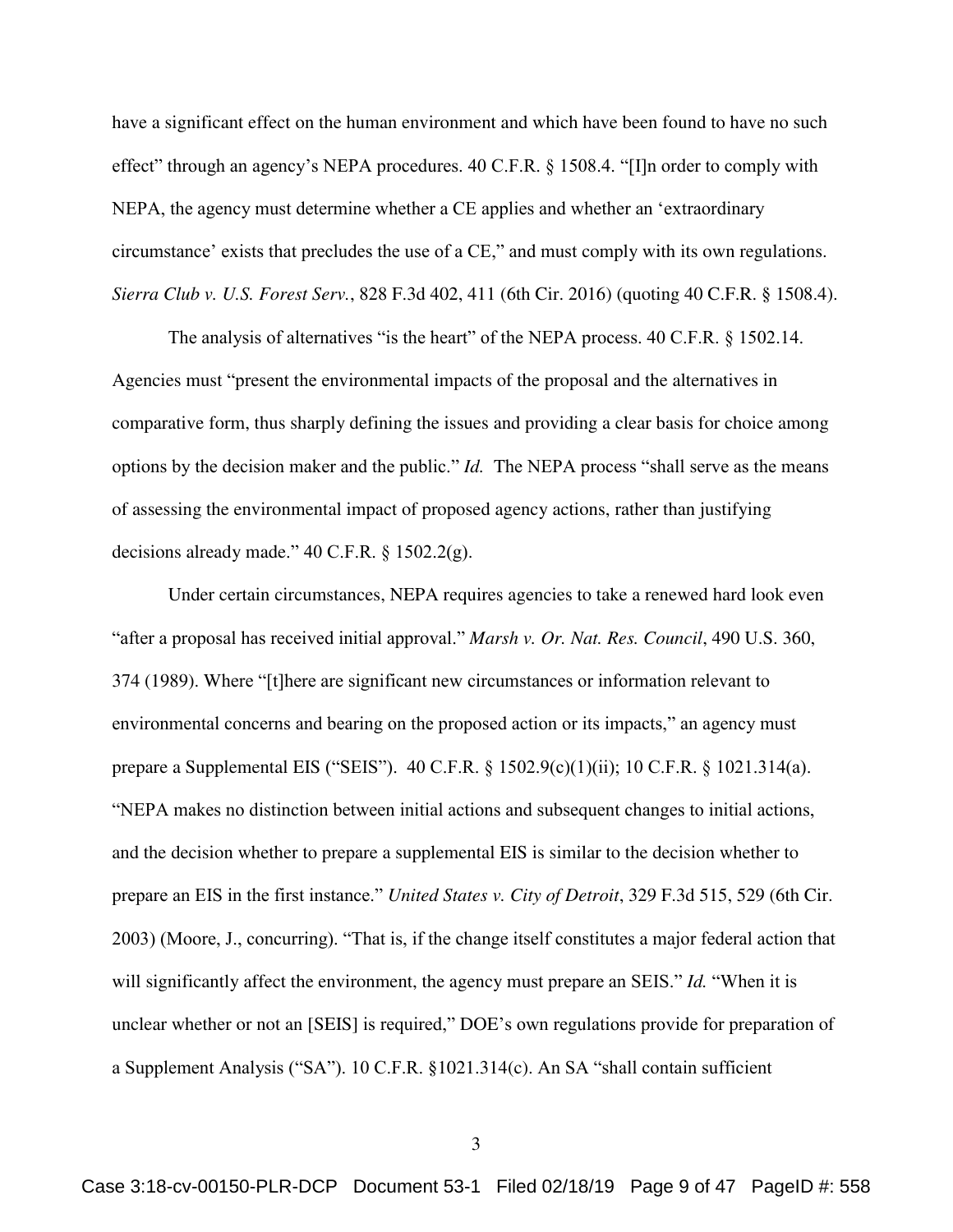information for DOE to determine whether . . . [a]n existing EIS should be supplemented; [a] new EIS should be prepared; or [n]o further NEPA documentation is required." *Id.* 

 Courts review NEPA challenges pursuant to the APA, under which a decision is "arbitrary and capricious . . . if the agency has relied on factors which Congress had not intended it to consider, entirely failed to consider an important aspect of the problem, offered an explanation for its decision that runs counter to the evidence before the agency, or is so implausible that it could not be ascribed to a difference in view or the product of agency expertise." *Sierra Club*, 828 F.3d at 407.

### <span id="page-9-1"></span><span id="page-9-0"></span>**II. FACTUAL BACKGROUND**

#### **A. The Y-12 National Security Complex.**

The Y-12 National Security Complex, located near Knoxville, Tennessee, is the nation's "primary site for enriched uranium [] processing and storage," and "the only source" for key parts of nuclear weapons. Administrative Record ("AR") at 17730. Construction of Y-12 began "in 1943 as part of the World War II Manhattan Project," *id.*, with most buildings "constructed prior to 1950." AR17738. Currently, as NNSA explained, "[m]ost of the facilities" at Y-12's "sprawling industrial complex" are "old, oversized, and inefficient," including many that "are costly to maintain and have no inherent value for future missions." AR17738–39. Even "Y-12's core manufacturing and processing operations are housed in decades-old buildings that are near or past the end of their expected life spans." AR26611. "More than 60% of the Y-12 missioncritical facilities are over 70 years old," while another 29% are 40 to 69 years old. *Id*. These buildings "predate<sup>[]</sup> many of the modern safety standards applicable to nuclear facilities," AR26290, and "do not meet current codes and standards related to natural phenomena [] events (e.g., tornados and earthquakes)." AR16948.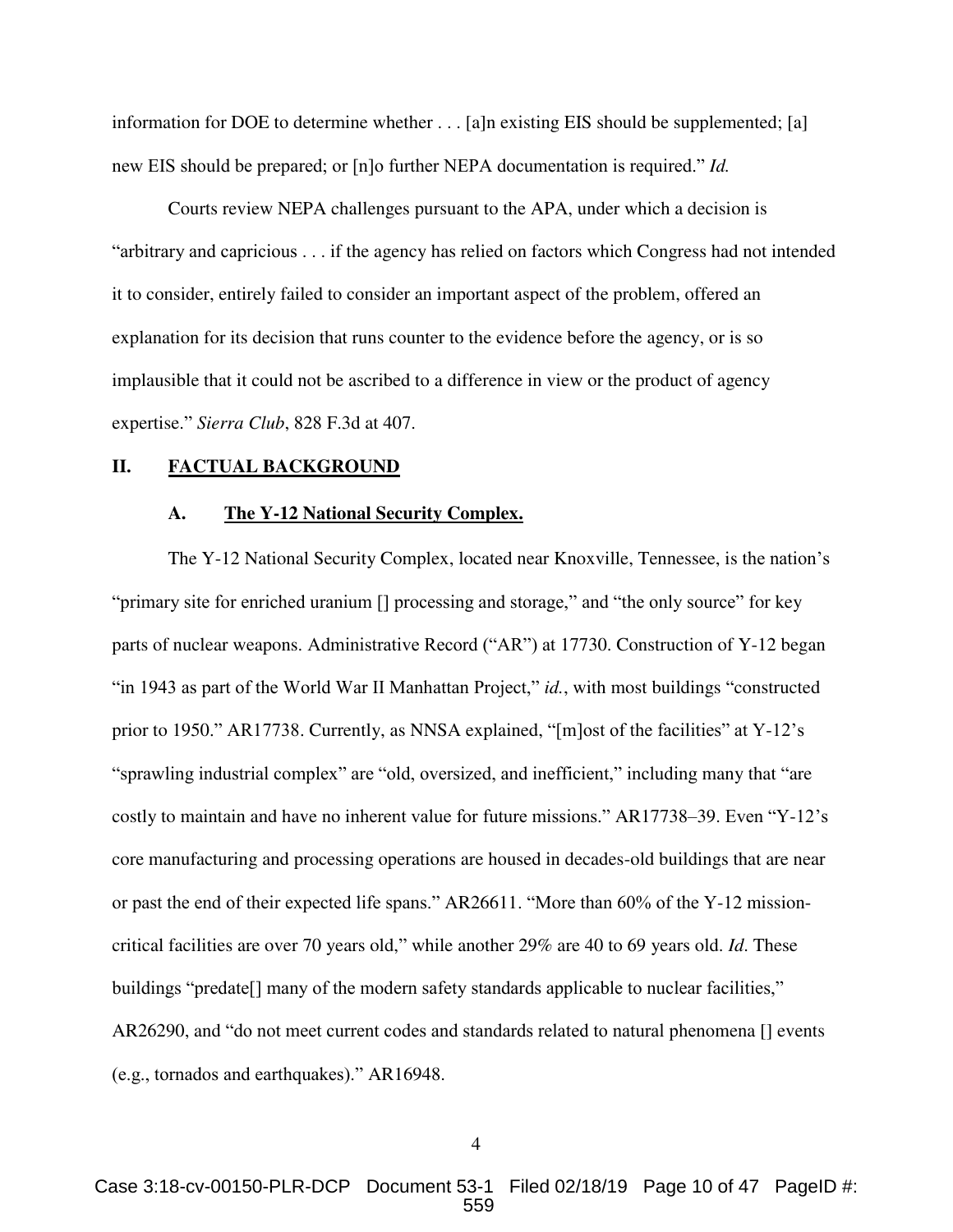The Y-12 site is highly contaminated, with cleanup projected to cost at least \$8.7 billion. AR27075. As DOE has found, "extensive contamination of facilities and the environment" affects "soil, surface water, sediment, and groundwater." AR27078–79. For example, "[o]ver 2 million pounds" of mercury have been "spilled, lost, or unaccounted for," with roughly "700,000 pounds [] lost to the environment." AR29819. "Abundant rainfall in the region, coupled with shallow groundwater, carries contaminants to local waterways, resulting in potential health and environmental risks." AR27086. Indeed, from 2012 to 2016, Y-12 released over 1,200 pounds of uranium into a nearby creek. *See* AR26676. Similarly, "offsite migration" of mercury has led to "continued high levels as measured in local fish populations" that "exceed regulatory limits," AR27079, and "[f]uture demolition of former mercury-use buildings and remediation of underlying soils could lead to increased mercury releases." AR28924.

Deteriorating facilities at Y-12 themselves present grave environmental risks. According to DOE's Inspector General ("IG"), such facilities "pose increasing risks to mission, workers, the public, and the environment," and delays in their cleanup "expose the Department, its employees and the public to ever-increasing levels of risk." AR19107. $<sup>1</sup>$ </sup>

Earthquakes are a major hazard that could jeopardize both public health and safety and Y-12's mission. "The eastern Tennessee seismic zone [] is the second-most active seismic zone in the eastern United States." AR31670. The Defense Nuclear Facilities Safety Board ("DNFSB"), a federal agency that monitors "DOE's efforts to address the safety vulnerabilities of aging defense nuclear facilities at Y-12," has expressed "particular concern" about "the vulnerability of certain enriched uranium production facilities to damage in an earthquake."

 $1$  Even NNSA's own contractor found that aging facilities pose "significant risks to people, the environment, and the NNSA mission." AR26975. Because NNSA relies on contractors for its Y-12 modernization plan, this brief on occasion refers to the contractors' statements as NNSA's.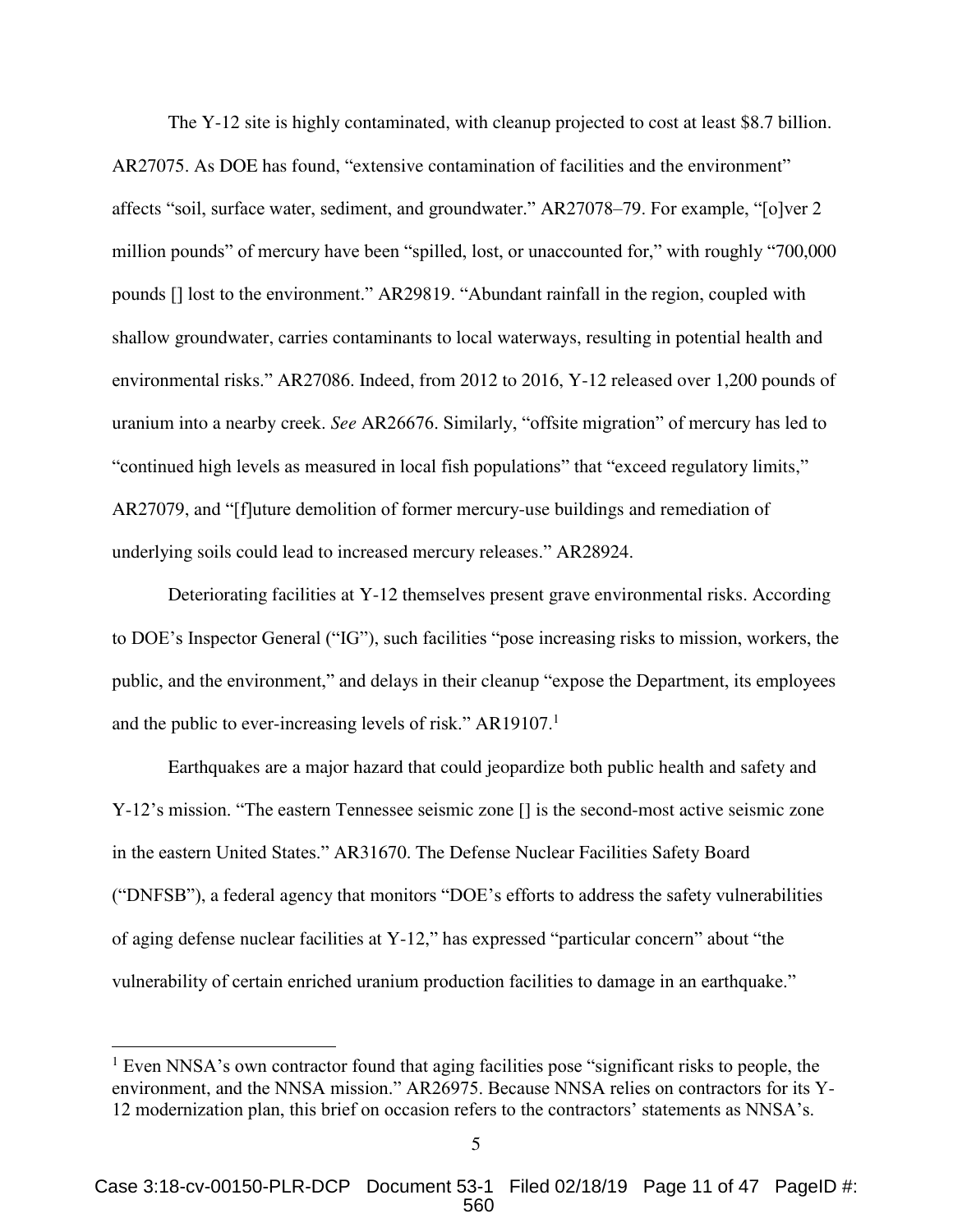AR26202. Indeed, the DNFSB warned that "known structural deficiencies" in Y-12 facilities "result in an increased potential for structural collapse and release of radiological material following certain seismic events." AR19127.

#### **B. NNSA's 2011 Decision to Modernize Y-12.**

<span id="page-11-0"></span>In 2011 NNSA decided it was essential to modernize Y-12. Because "[c]ontinued longrange reliance on World War II-era facilities . . . would not provide the level of security and safeguards required for the future," NNSA's stated "purpose and need" for its "decision regarding the modernization of Y-12" was, among other things, to "[r]eplace/upgrade end of life facilities and ensure a reliable [enriched uranium] processing capability" and to "[c]omply with modern building codes and environment, safety, and health [] standards." AR16875–76.

Accordingly, NNSA prepared a "Site Wide Environmental Impact Statement" ("SWEIS") analyzing five alternatives for Y-12 modernization: no action; "upgrading the existing facilities to attain the highest level of safety, security and efficiency possible without constructing new facilities," AR16876; and three alternatives involving "a new, fully modernized manufacturing facility" called the Uranium Processing Facility ("UPF"). *Id*. NNSA decided in 2011 to build a "Capability-sized UPF," a single facility that would "replace multiple aging facilities." AR17910. NNSA found that "[r]eplacing older, inefficient facilities with new facilities that incorporate modern safety, security and efficiency standards, would improve Y-12's ability to protect human health and the environment." AR17909.

### **C. Increased Cost Leads NNSA to Radically Change Course.**

<span id="page-11-1"></span>NNSA's plan for a single new UPF soon encountered rapidly spiraling costs, as revealed in an audit by the Government Accountability Office. AR18019. Because NNSA based its initial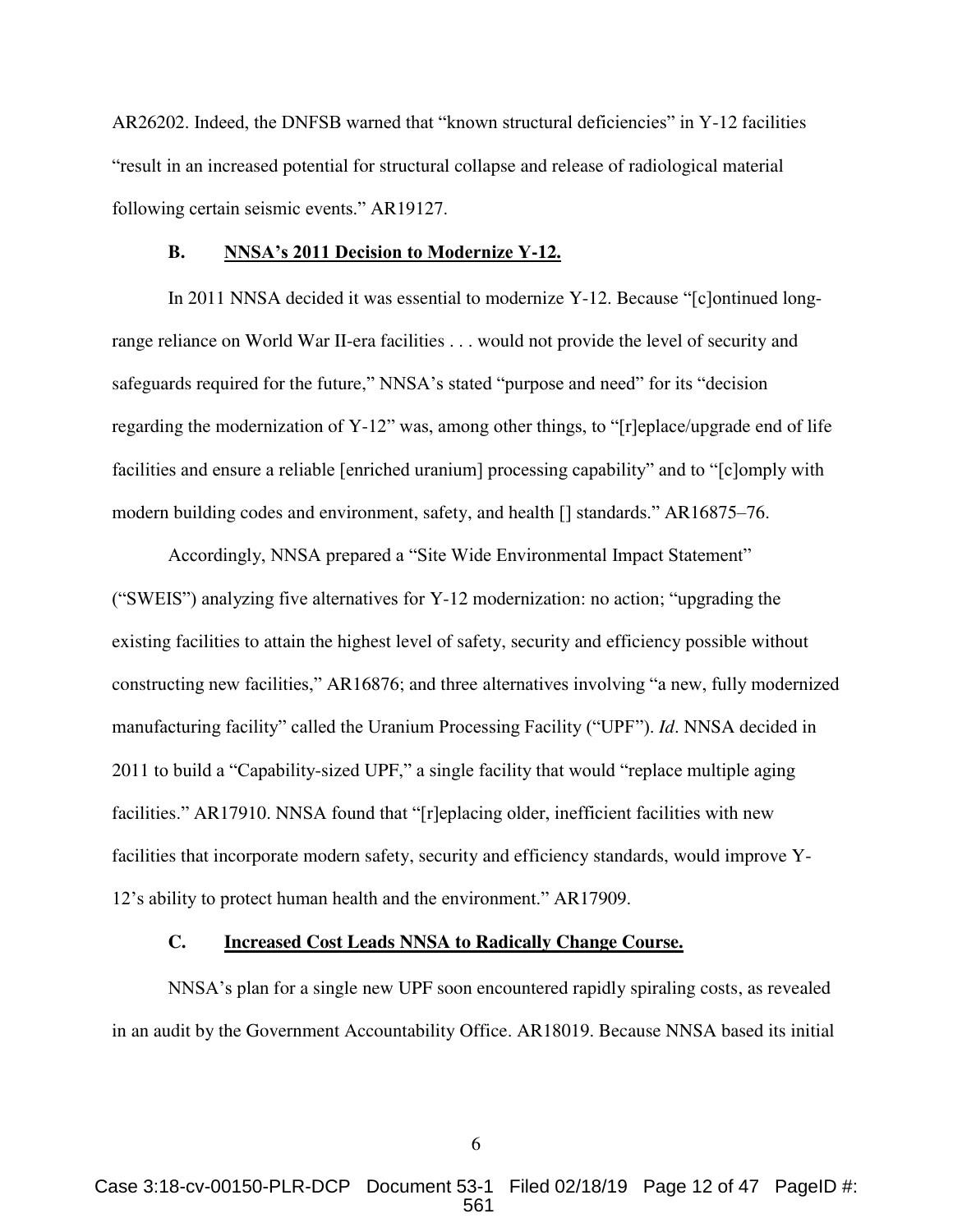estimates on "overly optimistic assumptions," AR18025, by 2012, the projected cost of the UPF rose from \$1.1 billion to \$6.5 billion, and even as high as \$11.6 billion. AR18022, AR18038.

"In June 2012 . . . the Deputy Secretary of Energy approved [a] reduced-scope UPF at a cost range of \$4.2 to \$6.5 billion." AR18040. To keep costs below \$6.5 billion, NNSA decided the UPF would no longer "consolidate all uranium operations," AR18030, but only operations from "the highest hazard nuclear facility at Y-12." AR19128. This "change in the UPF project strategy in 2012 . . . resulted in delaying the transition of Building 9215 and 9204-2E." AR26360. Building 9204-2E provides for "assembly and disassembly of nuclear weapon stockpile components," AR29954, and the 9215 Complex provides for "storage and handling" and fabrication of enriched uranium "for maintenance of nuclear weapon stockpiles." AR29955. Thus, the new, smaller UPF required NNSA to continue critical operations in two deteriorating facilities at least through 2040, and likely until 2050. AR29951. This decision was not published in the Federal Register, nor was the public involved in a NEPA process or any other manner.<sup>2</sup>

To support its decision, in 2014, NNSA convened a "Committee to Recommend Alternatives to the Uranium Processing Facility Plan," known as the "Red Team." AR18119. This Red Team included NNSA staff, private contractors, and members of the British Atomic Weapons Establishment. AR18155. However, the Red Team did not include any member of the affected public, did not take any public comment, and did not make its findings publicly available. ECF No. 8, ¶ 57. To remain "within the funding constraints," the Red Team endorsed NNSA's plan for a vastly reduced UPF and ongoing reliance on aging buildings. AR18147.

<sup>&</sup>lt;sup>2</sup> "The 9215 Complex consists of Building 9215, Building 9998, Building 9215A, Building 9811-2, Building 9996, and A-2 Wing of Building 9212." AR 29955. While NNSA documents occasionally refer to "Building 9215" and "the 9215 Complex" interchangeably, this brief uses the latter because NNSA intends to continue using the Complex rather than the single building.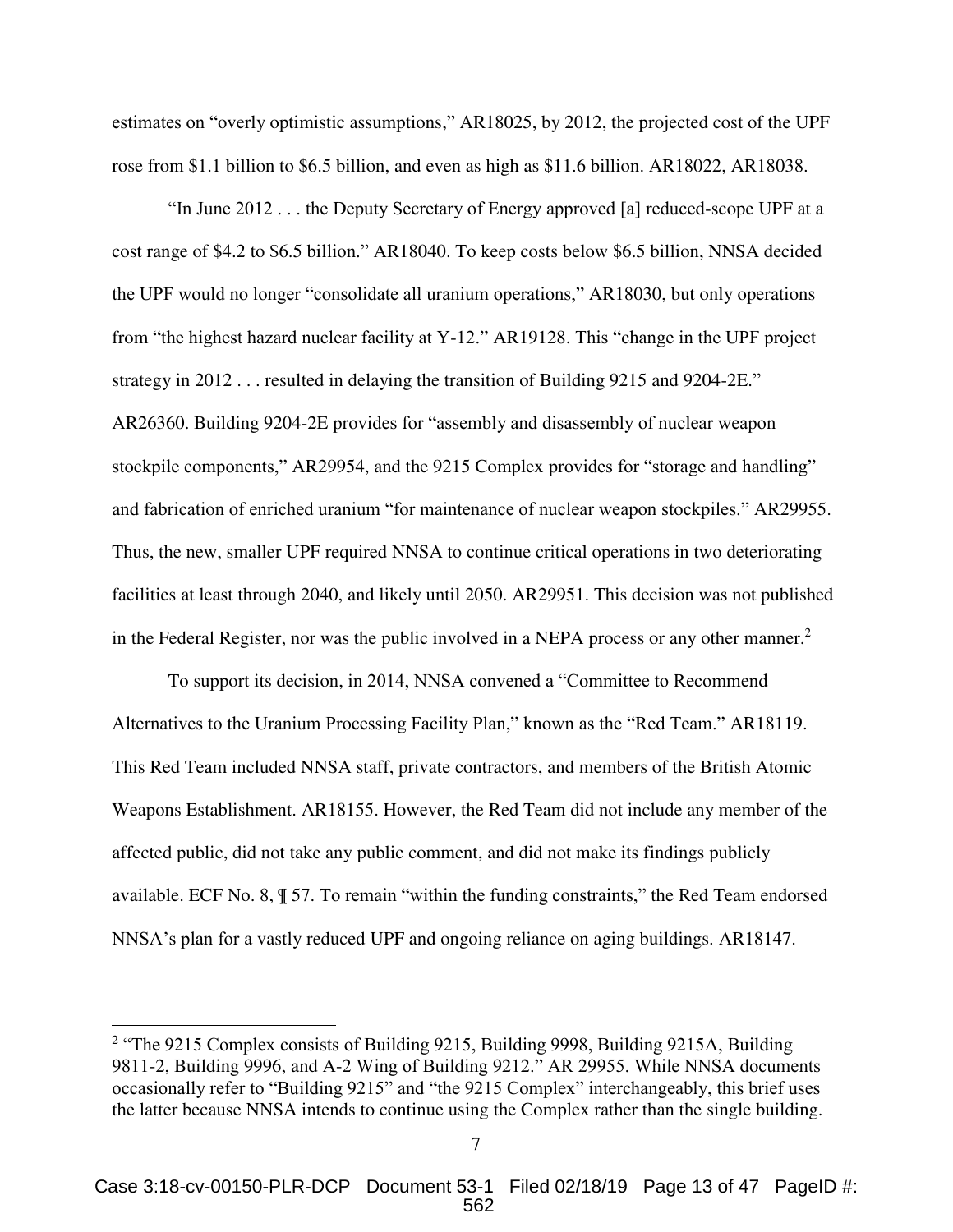When OREPA learned of the Red Team, it requested that DOE prepare a new EIS for this major change with significant environmental implications, because an EIS should be prepared "early in the decision-making process." AR18357–58. DOE and NNSA never responded.

NNSA did not formally amend its 2011 decision to build a single new UPF facility until an "Amended Record of Decision" in July 2016 announced that NNSA would instead build a UPF consisting of multiple buildings and "perform necessary maintenance and upgrades to some existing [enriched uranium] facilities." AR20708. NNSA described this decision as a "hybrid approach that combines elements of the Upgrade in-Place Alternative and the Capability-sized UPF Alternative" from the 2011 SWEIS. *Id.* Yet, while the 2011 SWEIS's purpose and need included "[c]omply[ing] with modern building codes and environment, safety, and health [] standards," AR16875–76, the 2016 decision was "*not to bring the long-range Y-12 [enriched uranium] facilities to current seismic standards*" because "it would be prohibitively expensive." AR20632 (emphasis added). And despite the DNFSB reporting to Congress that the new decision constitutes "significant changes to the UPF project," AR19214, NNSA publicly declared that "NNSA's revised strategy is not a substantial change to the proposals covered by the [2011] Y-12 SWEIS," and that "no further NEPA documentation is required." AR20709.

# <span id="page-13-0"></span>**D. NNSA Develops the Extended Life Program Before Issuing its Amended Record Of Decision and Without Public Participation.**

Because NNSA's "significant changes to the UPF project," AR19214, pressed Building 9204-2E and the 9215 Complex into continued service for decades, AR29951, "an alternate strategy for maintaining these [aging facilities'] capabilities became necessary." AR30055*.* NNSA therefore began to develop an "Extended Life Program" ("ELP") for Building 9204-2E and the 9215 Complex "through workshops in February 2015 and November 2015," AR30055, more than six months *before* issuing its Amended Record of Decision. Although NNSA

<sup>8</sup>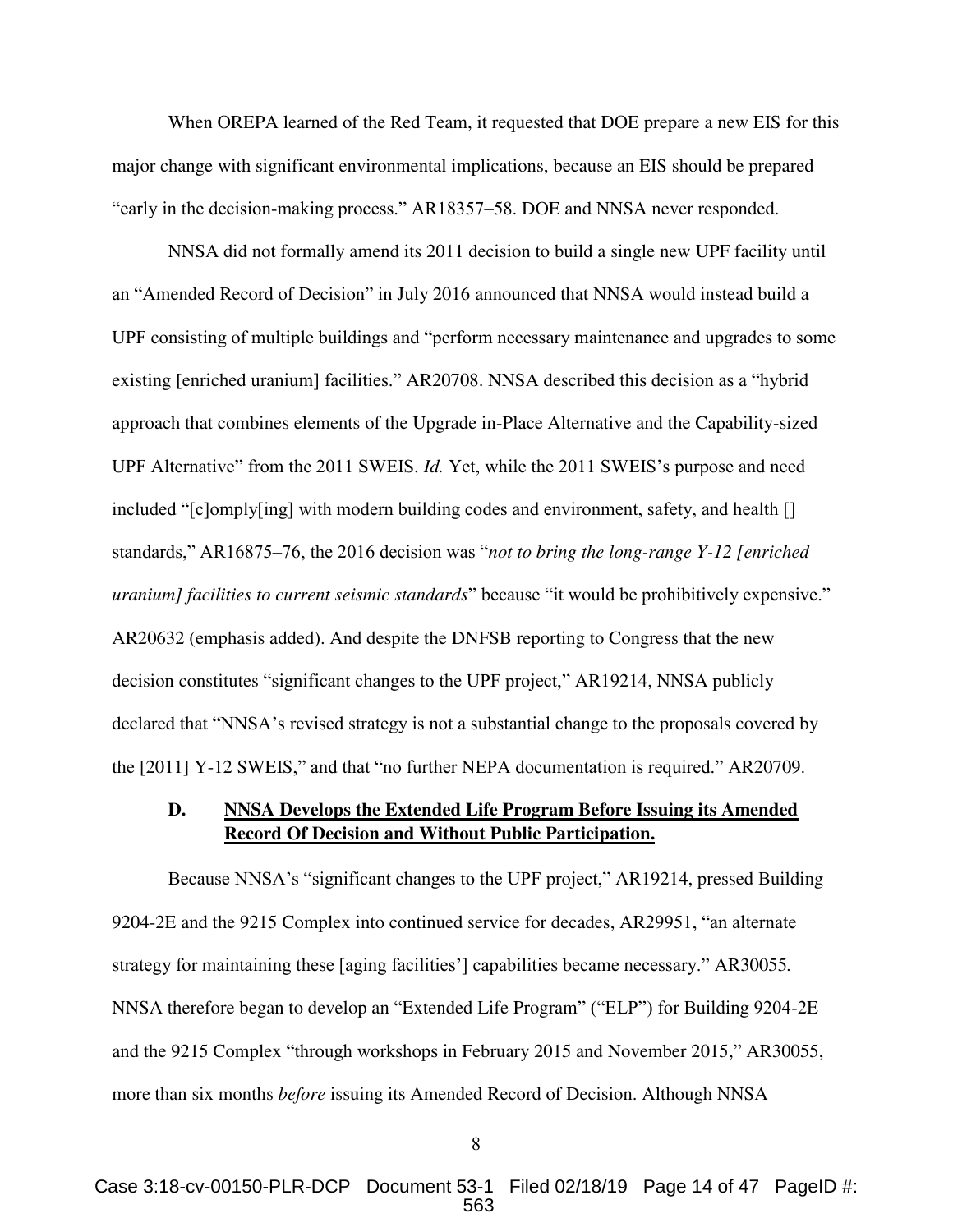characterizes the ELP as providing "a forum for key stakeholders to come to agreement on the strategy to reduce, mitigate, and *accept the nuclear safety risk* associated with long-term operation of these facilities," AR29951 (emphasis added), NNSA did not provide public notice of the ELP, did not solicit or accept public comments, and held no public hearings. AR31277.

Building 9204-2E and the 9215 Complex have significant safety drawbacks. They were constructed "before the evolution of modern nuclear standards," AR26944, and have "myriad degraded conditions," AR29953, associated with both "infrastructure and programmatic equipment." AR26290. The facilities "involve both radiological and toxic materials and various standard industrial hazards [] and environmental concerns." AR29954–56. For example, "numerous deficiencies in the buildings" of the 9215 Complex mean that "some of the building structures could have a progressive collapse" in an earthquake. AR20497. "Almost immediately" after Building 9204-2E's construction in 1970, "exterior walls showed signs of movement and bowing." AR27179. One wall "is obviously moving in and out with the seasons." *Id.* 

According to NNSA's own Implementation Plan for the ELP, these unsafe conditions exist due to NNSA's "run-to-failure approach" that did not properly maintain the aging buildings. AR30105. While prior "facility risk reviews" identified "investments required to continue safe operations" in these facilities, NNSA did not move "these actions forward in a timely fashion as neither Building 9204-2E nor 9215 was considered 'as bad'" as other facilities. AR20442. This "deferral of needed maintenance," AR30105, has led to the "normalization of abnormal conditions" as the agency has ignored progressively more serious issues such as "lagging, rusting, leaks, etc." AR27158. Overall, NNSA's prior "level of maintenance has little to no basis against industry norms for maintaining facilities and has not provided the foundation for the comprehensive sustainment of these facilities now required." AR 27154.

9

Case 3:18-cv-00150-PLR-DCP Document 53-1 Filed 02/18/19 Page 15 of 47 PageID #: 564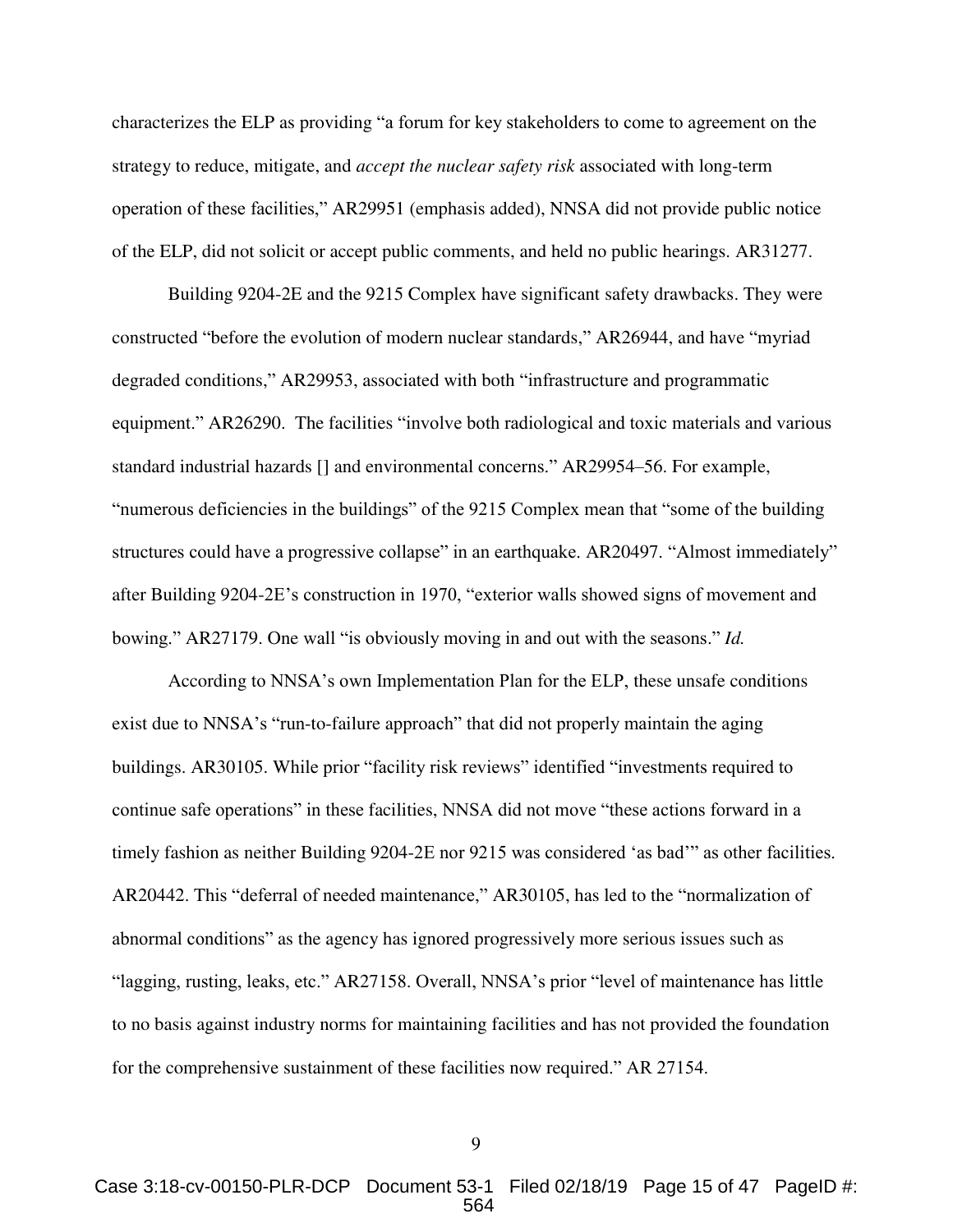As a result, as the DNFSB has warned, continued use of Building 9204-2E and the 9215 Complex poses serious risks to the environment and the public as well as NNSA's mission. Because "Building 9204-2E and the 9215 Complex have known structural performance deficiencies and do not meet modern structural design requirements," they show "an increased potential for structural collapse and release of radiological material following certain seismic events." AR19127. Further, "[c]riticality safety evaluations for both Building 9204-2E and 9215 Complex processes" demonstrate that an earthquake could lead to an uncontrolled nuclear reaction in either building. AR26301.<sup>3</sup> Moreover, the facilities lack "active confinement ventilation systems," so that an earthquake causing a nuclear reaction would likely not be contained before public exposure to radiation. AR26301–03.

Nevertheless, while NNSA has determined that the buildings covered by the ELP "*pose an exceptionally high risk to occupants or the public at large*," AR20494 (emphasis added), the "premise of ELP is that some risk acceptance will occur in lieu of spending," with NNSA selecting activities that "generate. risk reduction for modest or minimal investment." AR26062; *see also* AR27141 (explaining that the ELP "Safety Strategy" entails "[r]eevaluating the gaps between (a) the existing configuration of facilities and (b) modern nuclear safety and facility design requirements," and "[a]ddressing identified gaps by *either* (a) identifying and implementing practical upgrades . . . *or (b) formally accepting risk*") (emphases added).

The ELP's approach of "risk acceptance" in lieu of safety measures that NNSA deems too expensive applies to earthquakes, nuclear criticality, and confinement of contamination, among other serious issues. As to earthquakes, the ELP simply entails "mak[ing] a determination on whether practical upgrades are recommended" at an undisclosed time in the future. AR30071.

<sup>&</sup>lt;sup>3</sup> "Criticality" is "a chain reaction" in nuclear material. AR 17254.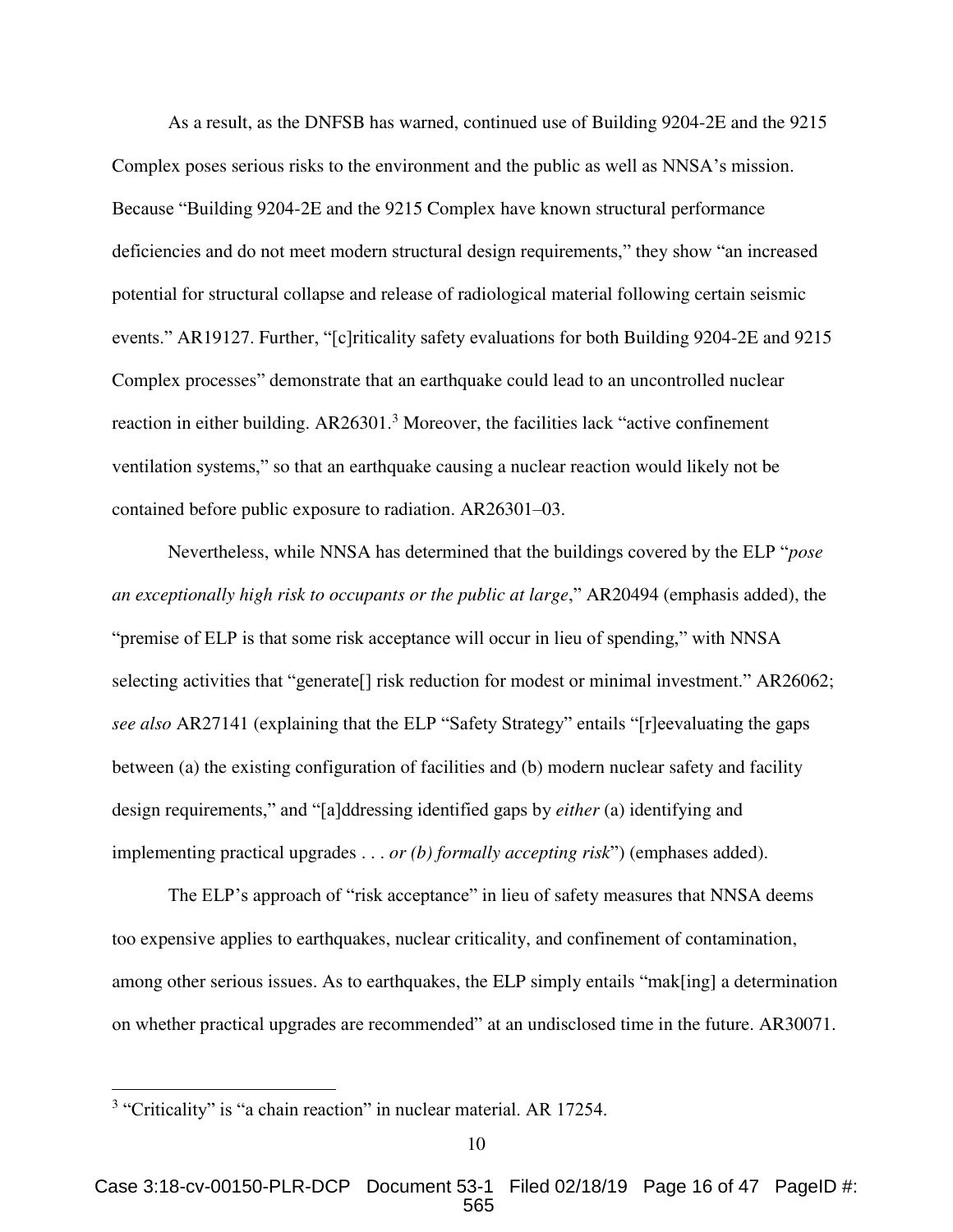Similarly, as for containment in the event of a nuclear accident, NNSA merely anticipates a future "discussion of any significant confinement deficiencies and risks." AR29969. In short, NNSA created the ELP premised on accepting ongoing risks to the agency's mission, the environment, and public safety, but has set forth no meaningful criteria for determining when admitted risks are too costly to correct. Nor has the agency solicited any public comment or involved the public any way in the decision to accept these risks.

# <span id="page-16-0"></span>**E. NNSA Receives Important New Information But Summarily Rejects Plaintiffs' Petition for Further NEPA Analysis.**

#### *1. Updated Seismic Hazard Maps*

<span id="page-16-1"></span>In 2014, the United States Geological Survey ("USGS") published seismic hazard maps that reflect improvements in seismic risk modeling since the prior release of such maps in 2008. The 2014 USGS seismic hazard maps are "updated to account for new methods, models, and data," AR28673, including "many new earthquake sources and ground motion models." AR28675. These maps aim to inform "governmental disaster management and mitigation applications . . . and many site-specific engineering analyses by industries and governments (such as those applied by the U.S. Department of Defense . . .)." AR28673. Importantly, the 2014 seismic hazard maps include "a new seismic source model" from the "Central and Eastern United States Seismic Source Characterization for Nuclear Facilities." AR28674. The 2014 seismic hazard maps show that Y-12 faces a significantly greater risk of a large earthquake than the USGS believed in 2008. *See* AR28678 (USGS map); *see also* AR 31650 (independent seismologist explaining that the 2014 estimate was "more than double the earlier estimate*"*).

#### *2. DNFSB Evaluations of Aging Y-12 Facilities*

<span id="page-16-2"></span>In 2015, the DNFSB warned NNSA that, based on the Board's "Structural Evaluations of the 9215 Complex and Building 9204 2E," these facilities' "known structural performance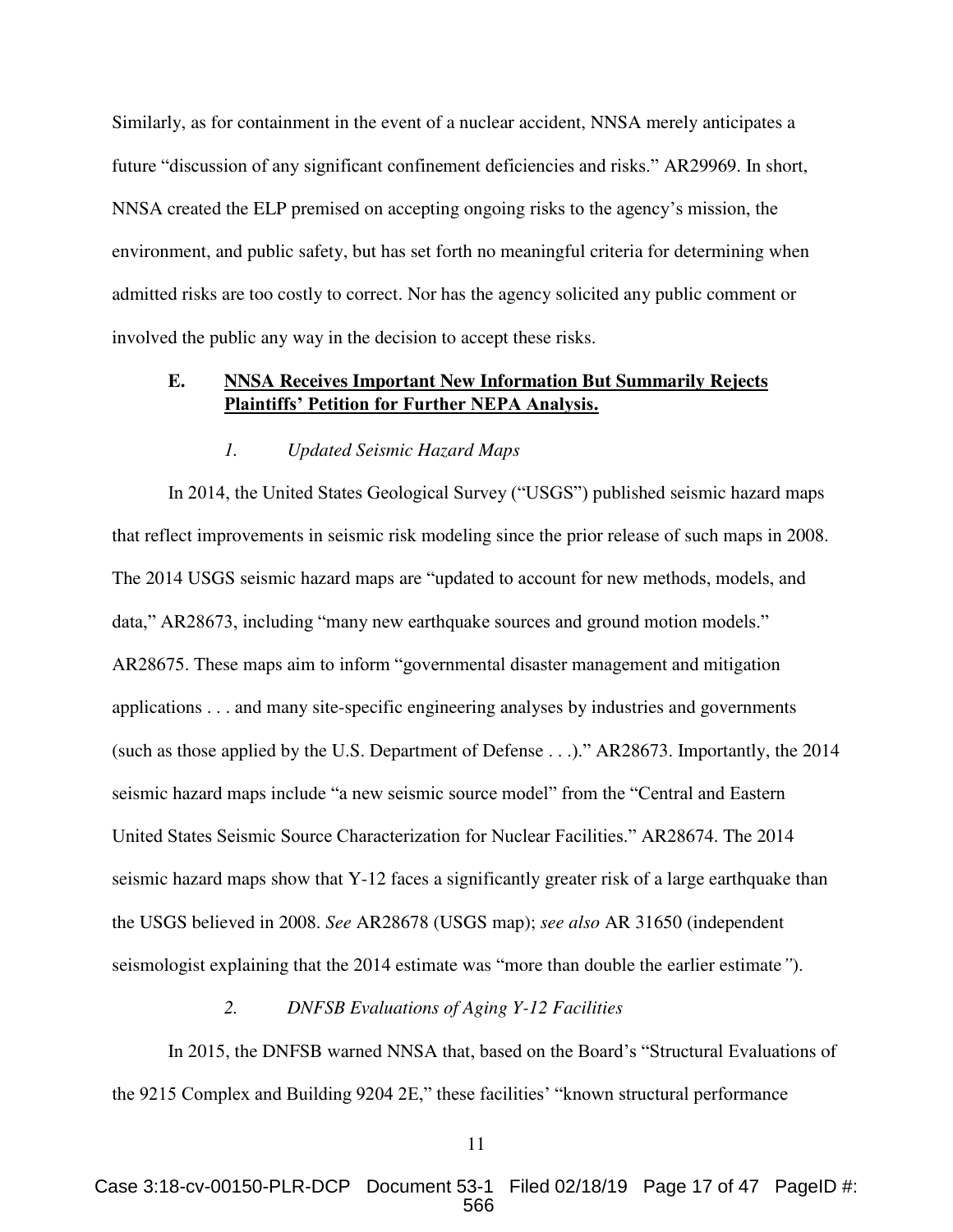deficiencies" lead to "an increased potential for structural collapse and release of radiological material following certain seismic events." AR19127. The DNFSB detailed numerous problems, such as the fact that the facilities "do not include the ductile design concepts that are used in modern design, and thus lack seismic margins to collapse." AR19129. The DNFSB warned that "under a site-specific earthquake of approximately  $0.12g$  peak ground acceleration ... progressive collapse of the structure is likely, damaging or destroying many if not all areas of the structure as a result." AR19130. Complying with modern codes would require extensive upgrades, such as "replacing a large number of brace members." AR19131.

The DNFSB also criticized NNSA's evaluation of seismic risks, because "evaluations for the 9215 Complex and Building 9204-2E are both using . . . an inappropriate level of hazard reduction." AR19134. The DNFSB noted that such hazard reduction is available only for facilities "*that are 'close to meeting criteria'*" in DOE regulations, which these facilities are not. AR19133–34 (emphasis added). While NNSA previously "accepted" this analysis "based on the then-expected limited remaining operational life of these facilities," the DNFSB warned that this approach was not appropriate given NNSA's decision to extend these facilities' lives. AR19134.

#### *3. DOE Inspector General Report on High-Risk Excess Facilities*

<span id="page-17-0"></span>In 2015, DOE's IG issued a report titled "The Department of Energy's Management of High-Risk Excess Facilities." AR19105. The IG explained that dilapidated, abandoned DOE facilities "pose increasing risks to mission, workers, the public and the environment." AR19107. The IG noted that NNSA described one Y-12 facility as "[t]he worst of the worst," AR19112, and warned that facilities are "located in areas where there is a realized risk of natural disasters," such as Y-12, and that these facilities "expose the Department, its employees and the public to ever-increasing levels of risk," including the "likelihood of a contaminant release." AR19119.

Case 3:18-cv-00150-PLR-DCP Document 53-1 Filed 02/18/19 Page 18 of 47 PageID #: 567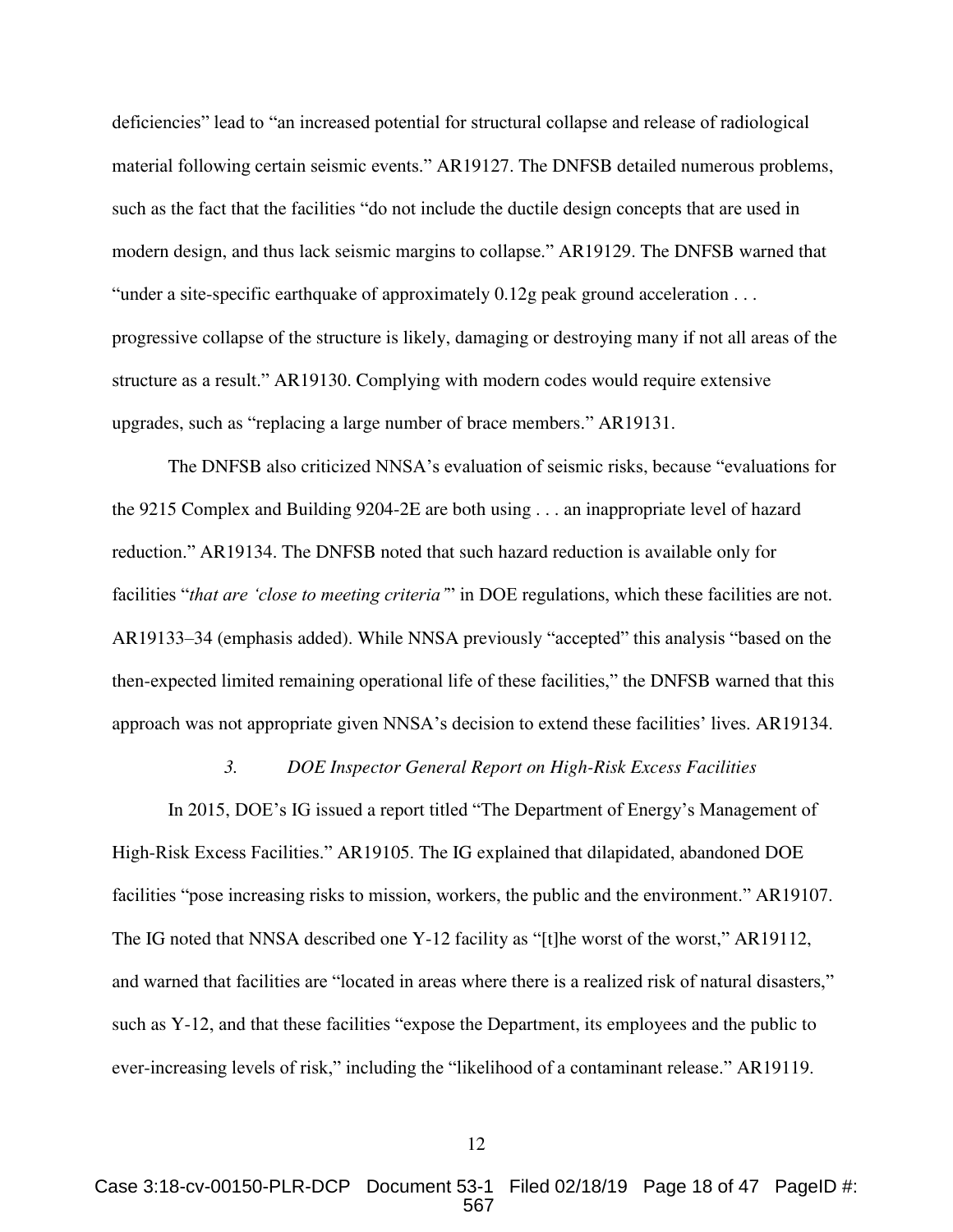# <span id="page-18-0"></span>**F. NNSA's Backward-Looking 2016 Supplement Analysis And Public Demands for Further NEPA Review.**

## *1. NNSA's 2016 Supplement Analysis*

<span id="page-18-1"></span>In 2016, years after deciding to reduce the scope of the UPF, NNSA prepared an SA for that decision. The SA concluded that there was no need for a new or supplemental EIS, but did not involve the public in that determination in any manner. ECF No 8,  $\frac{10}{17}$  79-80.

The 2016 SA did not consider numerous important issues. For example, while admitting that the USGS's 2014 seismic hazard maps provided "different" information "based on the possibility of earthquakes in eastern Tennessee that have a magnitude greater than 6," the 2016 SA did not analyze how this new seismic information bore on the agency's decision to continue to rely on aging buildings that are far more vulnerable to earthquakes than new buildings. *Id.*<sup>4</sup>

## *2. Plaintiffs' Petition for Further NEPA Review*

<span id="page-18-2"></span>In October 2016, Plaintiffs OREPA and Nuclear Watch petitioned DOE to prepare a new EIS for its new Y-12 modernization strategy. AR26042. The petition argued that because the agency would no longer bring facilities into compliance with modern codes, "[t]he public has a right to be fully informed of the risks being imposed on us, especially since the NNSA has declined to provide any opportunities for public engagement." AR26042–43. It described new information from the USGS, DNFSB, and the DOE IG, and requested that an EIS analyze the risks and impacts of relying on buildings with serious structural problems. AR26043–44. Finally,

<sup>4</sup> Similarly, the 2016 SA did not discuss the DNFSB report on structural problems in Building 9204-2E and the 9215 Complex, did not address whether the agency would undertake the rigorous analysis the DNFSB called for, and did not even include this report in its references. *See*  AR20655–58. Nor did the 2016 SA address the DOE IG's report on high-risk excess facilities, evaluate whether the agency's new decision would impair the efficient cleanup of contaminated facilities, or include the DOE IG report in its references. *See id.*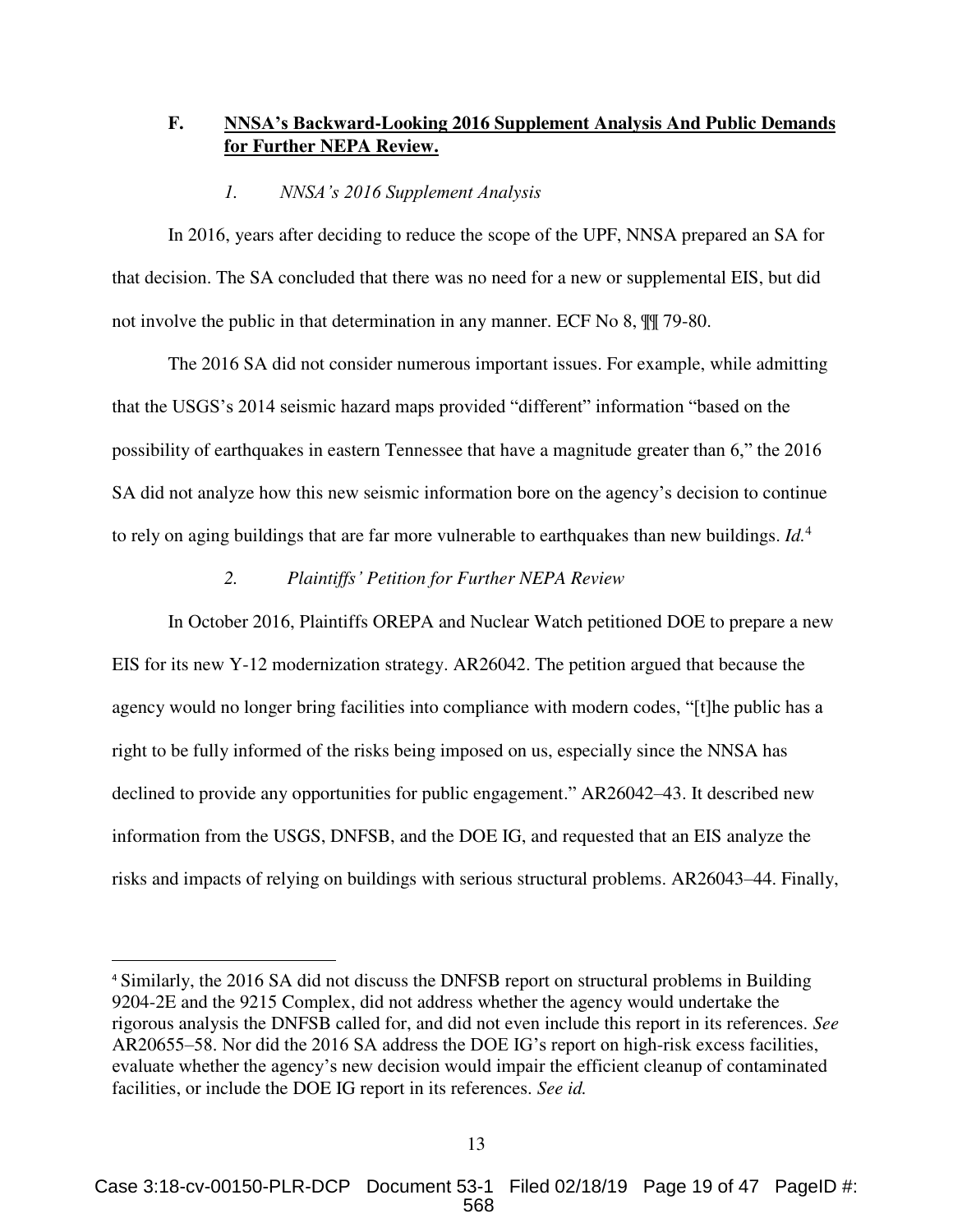the petition noted that despite NEPA "plac[ing] a high value on public participation," NNSA "has assiduously excluded the public" from its re-design of Y-12 modernization efforts:

The entire Red Team process, the development of [a highly enriched uranium] implementation plan, the revisiting of the 2011 SWEIS, the preparation of the Supplement Analysis, and the publication of the Amended Record of Decision were conducted entirely without public involvement of any kind, despite repeated efforts of the public to engage DOE and NNSA.

AR26046. The petition urged NNSA to correct this failure by preparing a new EIS. *Id*.

 In December 2016, NNSA responded to the petition in a one-paragraph letter. Without addressing any new information presented by Plaintiffs or responding to their concerns regarding public involvement, NNSA simply asserted that it "is in full compliance" with NEPA. AR26159.

#### **G. Plaintiffs' Filing of this Lawsuit and NNSA's 2018 Supplement Analysis.**

<span id="page-19-0"></span>After receiving NNSA's conclusory response to their petition, OREPA and Nuclear Watch, along with the Natural Resources Defense Council and four individuals who live in the vicinity of Y-12, filed this lawsuit. After documents in the administrative record (which has since been supplemented) divulged the nature and extent of NNSA's new Extended Life Program, Plaintiffs informed Defendants of their intention to amend the Complaint to include a claim that DOE and NNSA are also violating NEPA by implementing the ELP without any NEPA analysis. Defendants then informed Plaintiffs that NNSA planned to prepare *another* Supplement Analysis addressing the need for further NEPA review in light of the issues raised by Plaintiffs. AR31260.

In May 2018, NNSA released a draft Supplement Analysis, AR30976, which *again* asserted that "no further NEPA documentation is required." AR31035. As to the ELP, the draft SA pointed to no EIS or any other NEPA document that addressed the impacts of, or alternatives to, that new program. Instead, the draft SA asserted that the ELP is ostensibly satisfying NEPA through "primarily *categorical exclusions*" from NEPA analysis. AR30991 (emphasis added).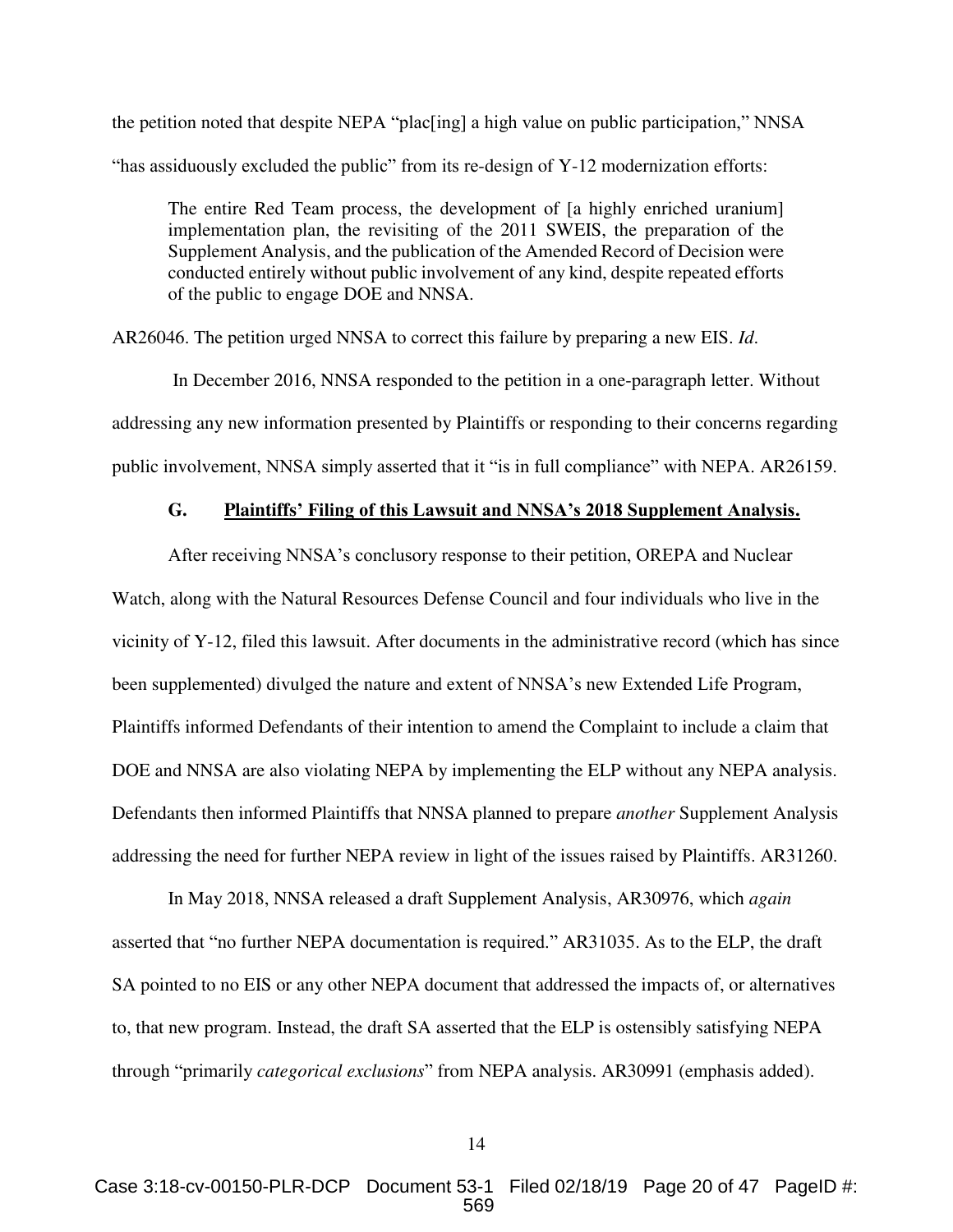Plaintiffs submitted detailed comments on the draft 2018 SA, AR31255, including input from Dr. David Jackson, a seismologist with decades of highly relevant expertise, AR31649, and from Robert Alvarez, a former DOE deputy assistant secretary for national security and the environment. AR31659. Plaintiffs' comments explained that not only did the SA fail to "rectify the violations previously pinpointed" by Plaintiffs, but also "is arbitrary and capricious in its own right," both due to unlawful reliance on categorical exclusions, and because NNSA "identifie[d] a whole host of actions that have never been subjected to any NEPA analysis." AR31261. Thus, Mr. Alvarez explained that "NNSA has invoked an entire compendium of categorical exclusion for important aspects of its modernization of the Y-12 Complex in total disregard of the critical limitations on the use of this type of document." AR31664; *see also* AR 31668 (explaining that reliance on such exclusions resulted in "a segmented analysis that defies logic and the law").

Notwithstanding such objections, NNSA finalized its new SA in August 2018 and, in doing so, yet again relied heavily on categorical exclusions to conclude that "no further NEPA documentation is required." AR31122. Plaintiffs challenged that conclusion, as well as Defendants' refusal to prepare *any* NEPA document on the Extended Life Program, in an Amended/Supplemental Complaint. ECF No. 47.

Underscoring Plaintiffs' concerns, beginning in December 2018, eastern Tennessee has experienced a series of earthquakes ranging from magnitude 1.3 to 4.4, many of which were clustered in the vicinity of Y-12 and Knoxville.<sup>5</sup> NNSA has not publicly released any information regarding these earthquakes or their impacts.

<span id="page-20-0"></span><sup>&</sup>lt;sup>5</sup> The USGS provides earthquake information online. *E.g.*, [https://earthquake.usgs.gov/](https://earthquake.usgs.gov/%20earthquakes/eventpage/se60247871/executive) [earthquakes/eventpage/se60247871/executive](https://earthquake.usgs.gov/%20earthquakes/eventpage/se60247871/executive) (describing a magnitude 4.4 earthquake in eastern Tennessee on December 12, 2018). Courts may take judicial notice of government websites. *See Demis v. Sniezek*, 558 F.3d 508, 513 n. 2 (6th Cir. 2009) (taking notice of a government website).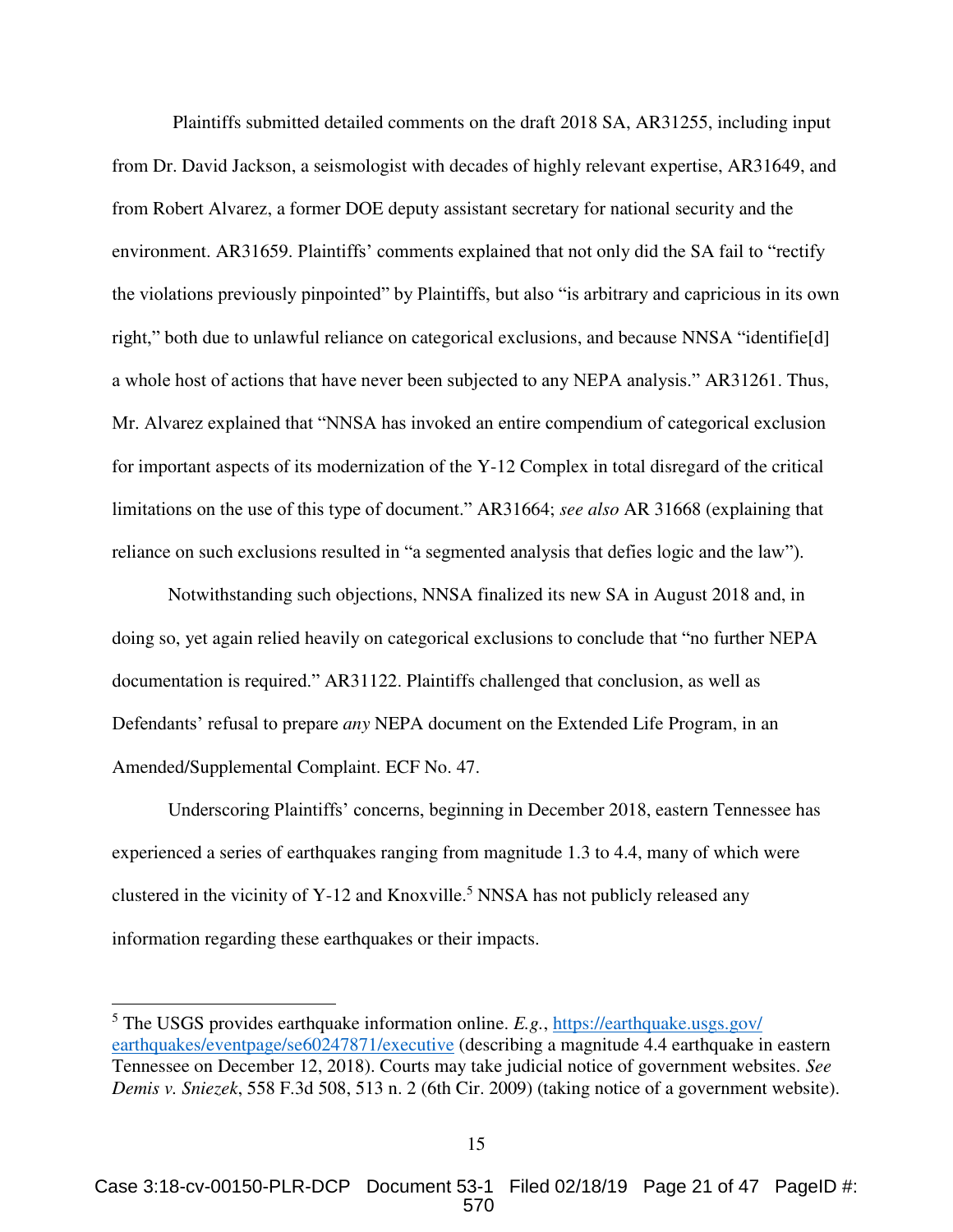#### <span id="page-21-8"></span>**ARGUMENT<sup>6</sup>**

## <span id="page-21-1"></span><span id="page-21-0"></span>**I. NNSA'S FAILURE TO PREPARE AN EIS OR EVEN AN EA REGARDING THE ELP VIOLATES NEPA AND IS ARBITRARY AND CAPRICIOUS.**

# <span id="page-21-2"></span>**A. Because the ELP Is a Major Federal Action That Significantly Affects The Environment, An EIS Is Required.**

NNSA's refusal to prepare an EIS on the ELP contravenes NEPA, which mandates an EIS on all "major Federal actions significantly affecting the quality of the human environment." 42 U.S.C. § 4332(C). NEPA's implementing regulations define "Federal actions" broadly, to include the "[a]doption of *programs*, such as a group of actions to implement a specific policy or plan; *systematic and connected agency decisions allocating agency resources to implement a specific statutory program or executive directive*." 40 C.F.R. § 1508.18(b)(3) (emphases added). The Extended Life Program is a classic example of such a "program" with significant impacts that require analysis in an EIS. Yet Defendants have subjected the ELP to no NEPA analysis whatsoever. This blatant violation of NEPA itself warrants summary judgment for Plaintiffs.

<span id="page-21-9"></span><span id="page-21-6"></span><span id="page-21-4"></span> Indeed, on this record, there can be no legitimate dispute that the ELP requires an EIS. NEPA regulations require an EIS if any one of ten "intensity" factors show that a project may have significant impacts. 40 C.F.R. § 1508.27; *Ocean Advocates*, 402 F.3d at 865; *Humane Soc'y of the U.S*. v. *Johanns*, 520 F. Supp. 2d 8, 20 (D.D.C. 2007). To prove an EIS is needed, a plaintiff must only show "substantial questions whether a project may have a significant effect." *Blue Mountains Biodiversity Proj. v. Blackwood*, 161 F.3d 1208, 1212 (9th Cir. 1998); *Ky. Coal Ass'n v. Tenn. Valley Auth.*, 804 F.3d 799, 804 (6th Cir. 2015) (If an "action will (or may) have a significant impact on the environment, the agency must prepare an [EIS]"); *Partners in Forestry* 

<span id="page-21-7"></span><span id="page-21-5"></span><span id="page-21-3"></span><sup>&</sup>lt;sup>6</sup> Plaintiffs' standing, which has not heretofore been challenged by Defendants, is established through facts in the attached declarations. *See* Exhibits A through D.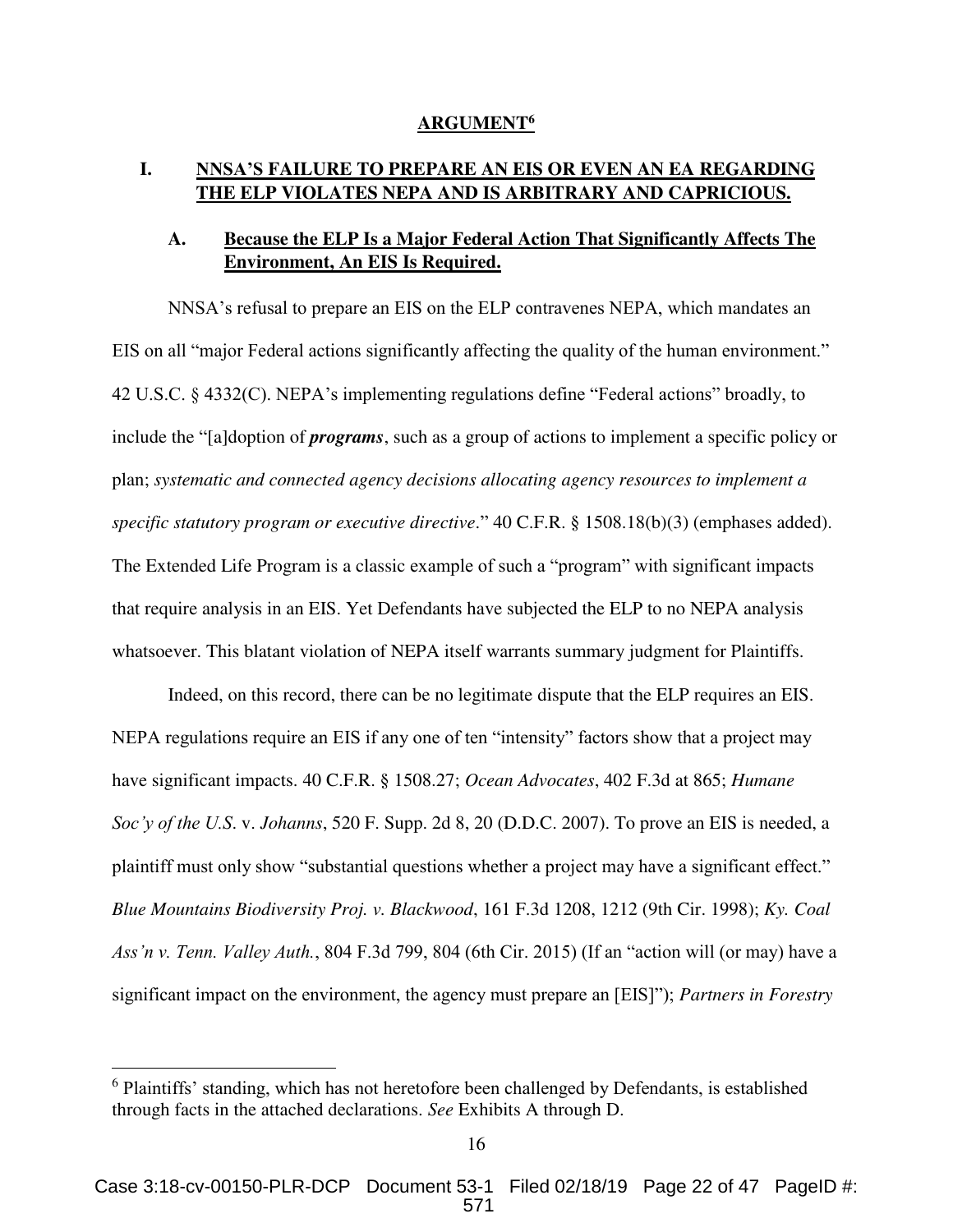*Co-op, Northwood Alliance v. U.S. Forest Serv.*, 638 F. App'x 456, 461 (6th Cir. 2015) (If "further study is required, the agency must prepare an EIS.").

Here, numerous intensity factors *at least* demonstrate substantial questions as to whether the ELP may have a significant environmental impact. For example, the ELP "affects public health or safety," 40 C.F.R. § 1508.27(b)(2), as NNSA has recognized. Indeed, NNSA has found that these facilities "pose an exceptionally high risk to occupants or the public at large." AR20494. And while the ELP's "strategy for protecting workers and the public from [natural phenomena hazards] associated with" the deteriorating facilities "is predicated on preventing a significant release of radiological material and toxicological material," AR29963, the agency cannot show that operations in these facilities will remain subcritical (i.e. under control) in the event of an earthquake or that any resulting radiological or toxicological contamination will actually be contained. AR26301–03; *see also supra* at 10 (discussing these facts in greater detail). Thus, the ELP at least *may* have significant impacts on public health or safety.<sup>7</sup>

<span id="page-22-0"></span>Similarly, the ELP's impacts are "highly uncertain or involve unique or unknown risks." 40 C.F.R. § 1508.27(b)(5). "Preparation of an EIS is mandated where uncertainty may be resolved by further collection of data," because "[l]ack of knowledge does not excuse the preparation of an EIS; rather it requires the agency to do the necessary work to obtain it." *Anglers of the Au Sable v. U.S. Forest Serv.*, 565 F. Supp. 2d 812, 829 (E.D. Mich. 2008). Here, as described above, NNSA does not know the scope of seismic risks. AR31086 ("NNSA acknowledges that the documented safety basis reports for the existing Y-12 facilities will need to be updated to reflect updated seismic hazard information"). NNSA does not know whether the

 $7$  By NNSA's own logic, an earthquake rendering these essential facilities inoperable would significantly impact national security and thus public safety. AR16866 ("The primary purpose of continuing to operate Y-12 is to provide support for NNSA's national security missions.").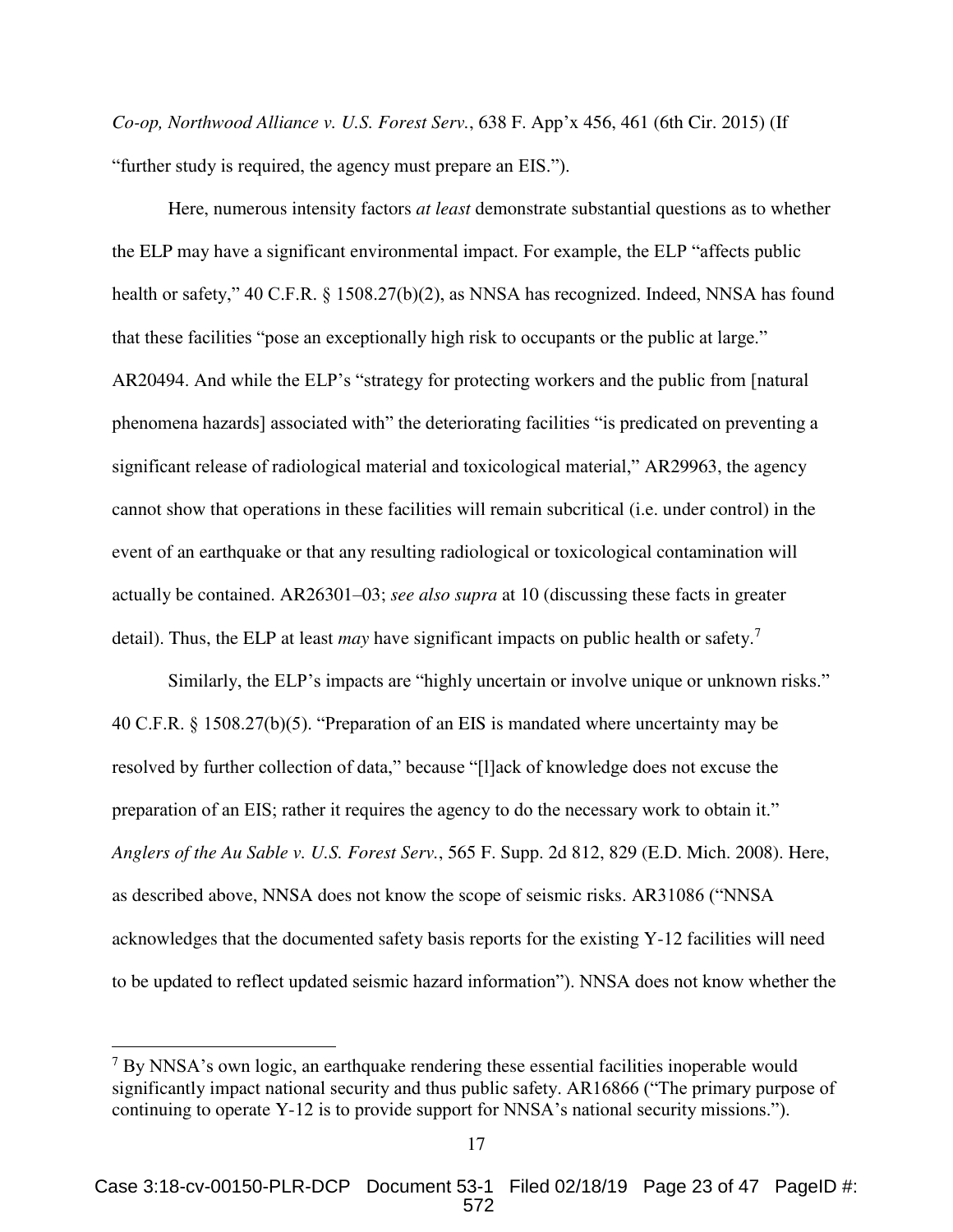ELP will prevent criticality accidents. AR29960 (future "evaluations may not be able to demonstrate subcriticality"). It does not know whether contamination would be confined after an earthquake. AR29969 (noting the need for future "discussion of any significant confinement deficiencies and risks"). And NNSA does not know what seismic upgrades it will—or even can—make to these facilities. AR31146 ("seismic upgrades may be proposed"). The best NNSA can say is that it is "continuing to evaluate the effects of updated seismic information." *Id.*  However, where an agency's analysis "indicates that further study is required, the agency must prepare an EIS." *Northwood*, 638 F. App'x at 461.

<span id="page-23-1"></span><span id="page-23-0"></span>The ELP's effects are also "highly controversial," 40 C.F.R. § 1508.27(b)(4)—another "significance" factor—because "a substantial dispute exists as to the size, nature or effect of the major federal action." *Northwood*, 638 F. App'x at 463. "A substantial dispute exists when evidence . . . casts serious doubt upon the reasonableness of the agency's conclusions . . . generally challeng[ing] the scope of the scientific analysis, the methodology used, or the data presented by the agency." *Au Sable*, 565 F. Supp. 2d at 828. Here, as discussed in detail below, Plaintiffs submitted comments from an undisputed expert seismologist, disputing NNSA's methodologies for evaluating seismic risks for existing facilities, thus demonstrating a scientific controversy over the ELP. AR31649–53. (NNSA's response to comments is discussed below.)

Finally, the ELP "is considered a pilot effort" for aging facilities, AR20456, such that it "may establish a precedent for future actions with significant effects." 40 C.F.R. § 1508.27(b)(6).

<span id="page-23-2"></span>Accordingly, because the ELP may have significant impacts based on numerous intensity factors—any one of which is sufficient to necessitate an EIS—the NNSA has acted in an arbitrary and capricious manner by refusing to prepare an EIS for the ELP. At a bare minimum, NNSA has violated NEPA by failing even to prepare an EA for the ELP. *City of Detroit*, 329

Case 3:18-cv-00150-PLR-DCP Document 53-1 Filed 02/18/19 Page 24 of 47 PageID #: 573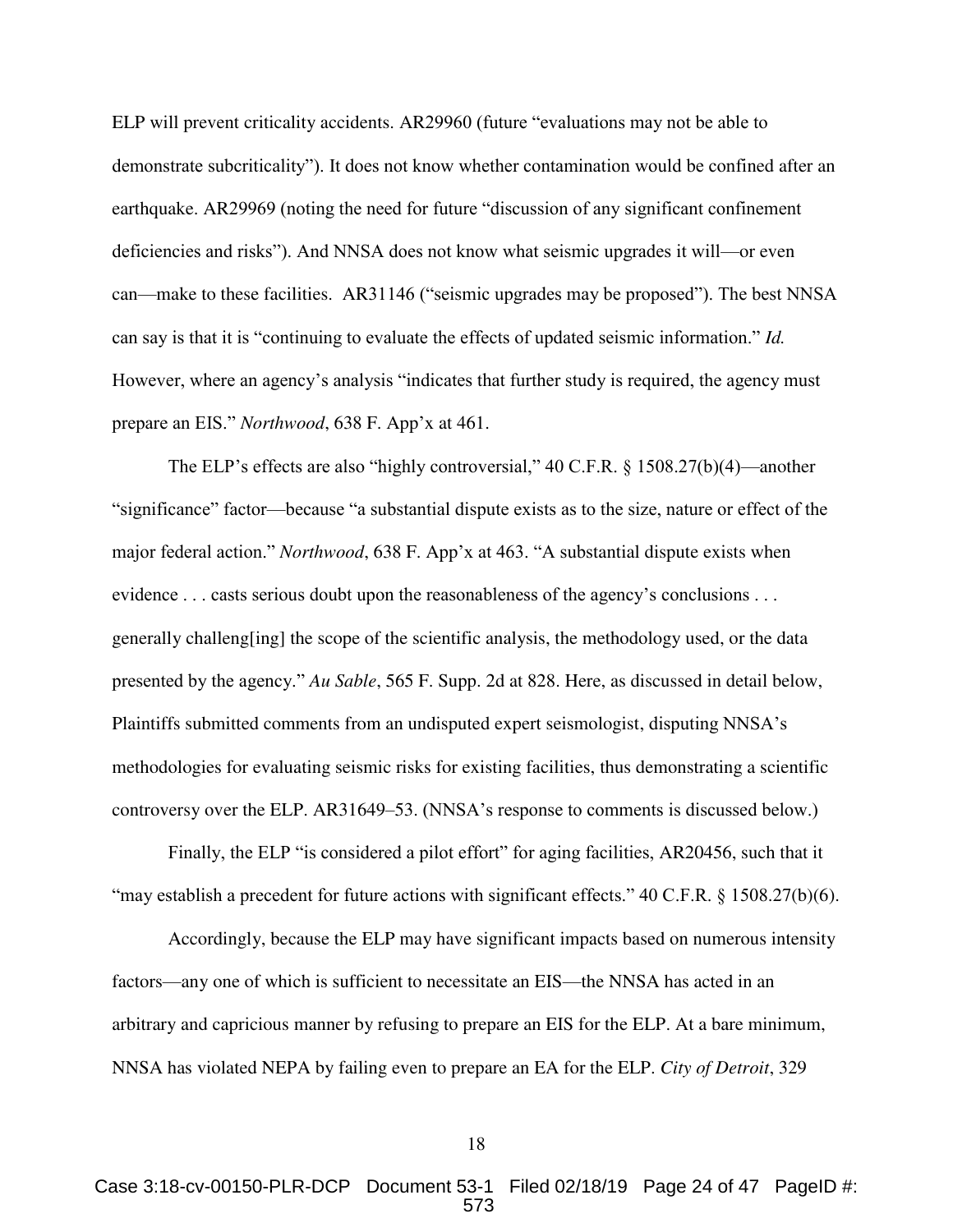F.3d at 529 (Moore, J., concurring) ("The NEPA regulations' default rule is that federal actions, unless shown to be to the contrary, require preparation of an EA."). Because NNSA prepared neither an EIS nor even an EA, the public has been deprived of a forthright account of the ELP's environmental impacts—including risks that NNSA is now insisting that the public "accept" because the agency deems them too costly to correct—exploration of reasonable alternatives to the ELP, and any ability to participate in the agency's decision-making process. $8$ 

# <span id="page-24-0"></span>**B. NNSA's Use of Categorical Exclusions In Lieu of Preparing an EIS for the ELP Flies In The Face of NEPA's Purposes And Flouts Binding Regulations.**

Instead of considering the entire ELP's impacts as a whole, NNSA is relying on numerous categorical exclusions to address the program in piecemeal fashion and thereby avoid the comprehensive "hard look," informed by public input, that NEPA mandates. As explained, NNSA "applied primarily categorical exclusions" to ELP constituent actions, AR31076, and, indeed, in 2016 alone, invoked "approximately 67" such exclusions for various aspects of the ELP. *Id.* This extensive reliance on myriad CEs, which entails no public involvement whatsoever, as a means of avoiding more meaningful analysis, is antithetical to NEPA's purpose and also contravenes the plain terms of the regulations implementing NEPA.

<sup>8</sup> Highlighting NNSA's arbitrary and capricious behavior, the agency has prepared EAs for similar Y-12 modernization projects. For example, in September 2015 NNSA prepared an EA for an "Emergency Operations Center Project." AR19731. Even though "three of the[] alternatives [in the 2011 SWEIS] included construction of a facility similar to the Proposed [Emergency Operations Center]," NNSA prepared an EA, tiered to the 2011 SWEIS, AR19747, reasoning that because the new "project scope was different than the original" proposal, "[t]he EA for this new scope project made sense." AR19857. NNSA has made no effort to reconcile its contrary positions that on the one hand a change in the scope of the Emergency Operations Center Project required an EA, while on the other hand the agency refuses to prepare any EIS or even an EA for the ELP despite that project scope having changed significantly from any alternative in the 2011 SWEIS. *See*, *e.g.*, AR26060 (the ELP's "scope as described has morphed over the [first] year of developing ELP").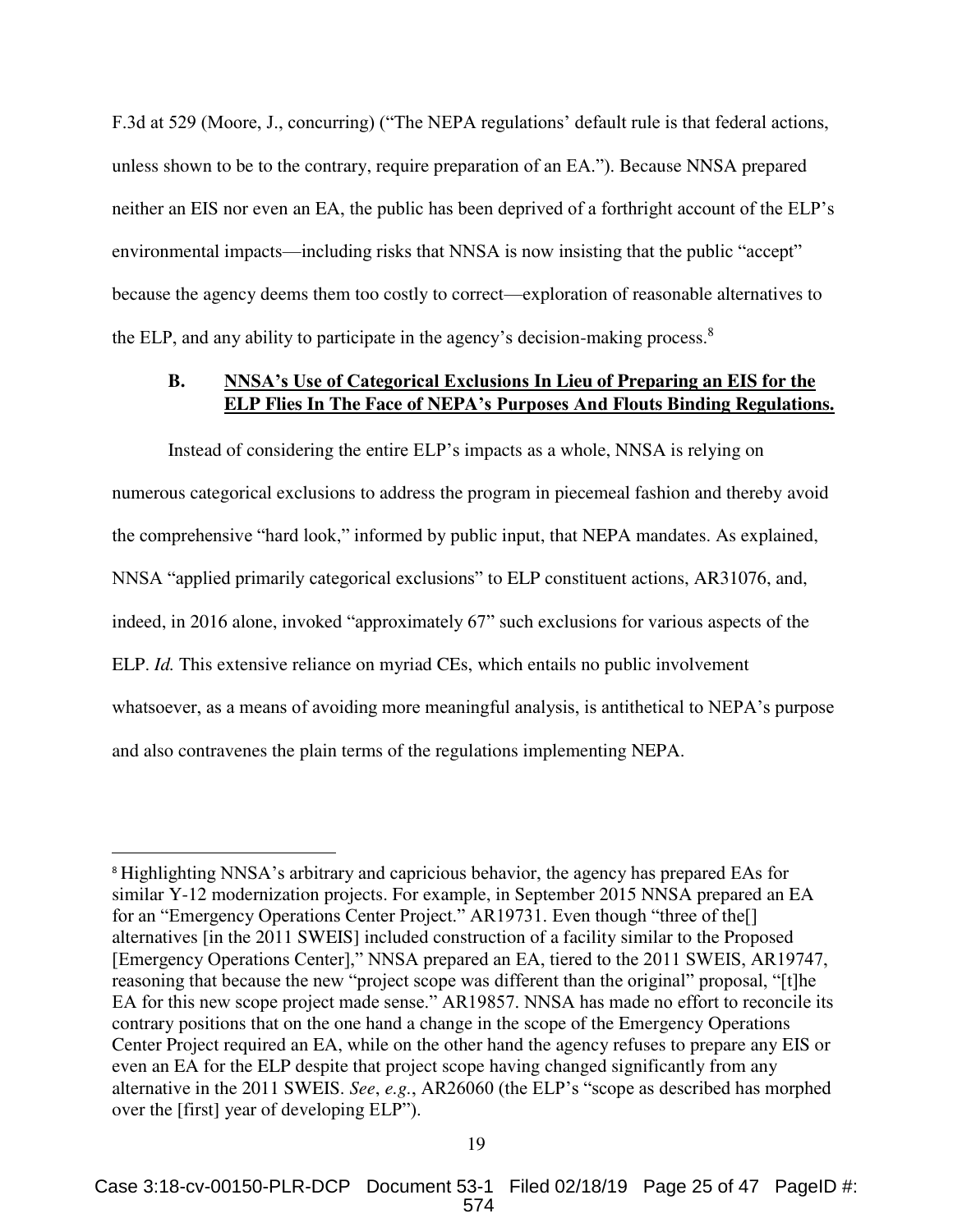# <span id="page-25-2"></span>*1. NNSA has unlawfully failed to consider segmentation in violation of its own NEPA regulations.*

<span id="page-25-0"></span>A fundamental requirement of NEPA is that an action's significance "cannot be avoided . . . by breaking it down into small component parts." 40 C.F.R. § 1508.27(b)(7); *see also id*. (agencies must consider "whether the action is related to other actions with individually insignificant but *cumulatively significant impacts*" (emphasis added)). DOE's own regulations recognize this crucial principle, and specifically apply it to CE determinations, mandating that "[t]o find that a proposal is categorically excluded, DOE *shall* determine" that "[t]he proposal *has not been segmented to meet the definition of a categorical exclusion*." 10 C.F.R. § 1021.410(b) (emphases added). Because impermissible "[s]egmentation can occur when a proposal is broken down into small parts *to avoid the appearance of significance of the total action*," to invoke a CE, NNSA must determine that "the proposal is not connected to other actions with potentially significant impacts, [and] is not related to other actions with individually insignificant but cumulatively significant impacts." *Id.* § 1021.410(b)(3) (emphasis added).

Here, however, NNSA has sidestepped these requirements by breaking the Extended Life *Program* into *dozens* of purportedly "small parts," thereby avoiding any holistic assessment of the impacts of, and alternatives to, the entire program. This is a classic example of unlawful segmentation designed to avoid NEPA's focus on the "'big picture' relative to environmental problems" with an overall agency action. *Swain v. Brinegar*, 517 F.2d 766, 775 (7th Cir. 1975).

Worse, the vast majority of NNSA's categorical exclusions entirely fail even to consider the issue of segmentation. Because DOE regulations require a determination on this issue, which NNSA failed to provide in the vast majority of instances, its use of these CEs was unlawful and

<span id="page-25-1"></span>20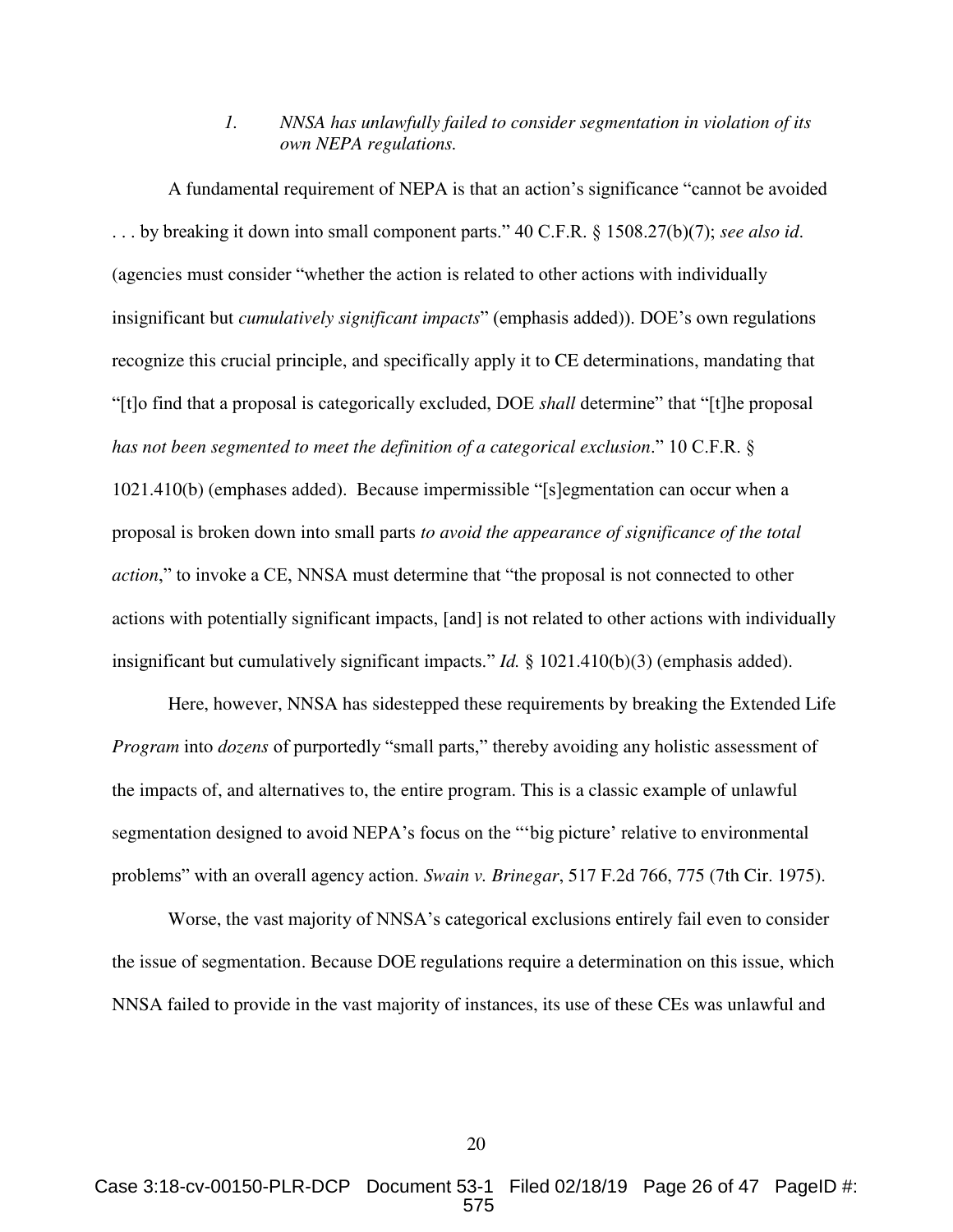arbitrary and capricious. *Sierra Club*, 828 F.3d at 407 (an agency decision is arbitrary and capricious if it "entirely failed to consider an important aspect of the problem").<sup>9</sup>

On the other hand, a handful of categorical exclusions purport to determine that "[t]he proposal has not been segmented" by merely checking a box to that effect. *E.g.* AR20665. However, these examples not only highlight NNSA's failure to even consider this issue in most CEs, but also must fail on their own right because they do not provide any reasoned basis for the purported determination. *See Cal. v. Norton*, 311 F.3d 1162, 1176 (9th Cir. 2002) ("the agency must at the very least explain why the action does not fall within one of the exceptions").

<span id="page-26-0"></span>Compounding the agency's arbitrariness, various CEs clearly reveal the connected nature of the proposed actions. For example, one CE notes that the proposed action "is part of the Nuclear Facility Electrical Modernization [] Project" (a larger set of electrical upgrades to existing facilities), but does not consider segmentation. AR 31480. Three separate CEs address replacement of humidity control equipment and related infrastructure *in a single building*, but ignore the obvious connection between the proposed activities. AR31540; AR31582; AR31613. Still another applies to "demolish[ing] [an] Electropolisher unit" and notes that "installation of the new [unit] will be covered" under another NEPA process, but ignores the clear connection between the two. AR31388. One CE for a new "electrical utility infrastructure upgrade" that aims to "provide Y-12 with a reliable power supply," in which NNSA purports to check the box

<sup>9</sup> NNSA's categorical exclusions that fail to analyze or even mention segmentation include AR31471; AR31402–03; AR31358–59; AR31372; AR18013; AR31429; AR31354; AR31376; AR31363–64; AR31380; AR31411; AR31397; AR31393; AR31387; AR31424; AR31419; AR31415; AR31434; AR31466–67; AR31461; AR31456–57; AR31453; AR31449; AR31441; AR31438; AR31474–75; AR31478; AR31483; AR31484; AR31488; AR31500; AR31508; AR31516; AR31526; AR31533; AR31538; AR31543; AR31548–49; AR31553–54; AR31557– 58; AR31562; AR31566; AR31569–70; AR31584–85; AR31593; AR31605; AR31612; AR31617; and AR31637.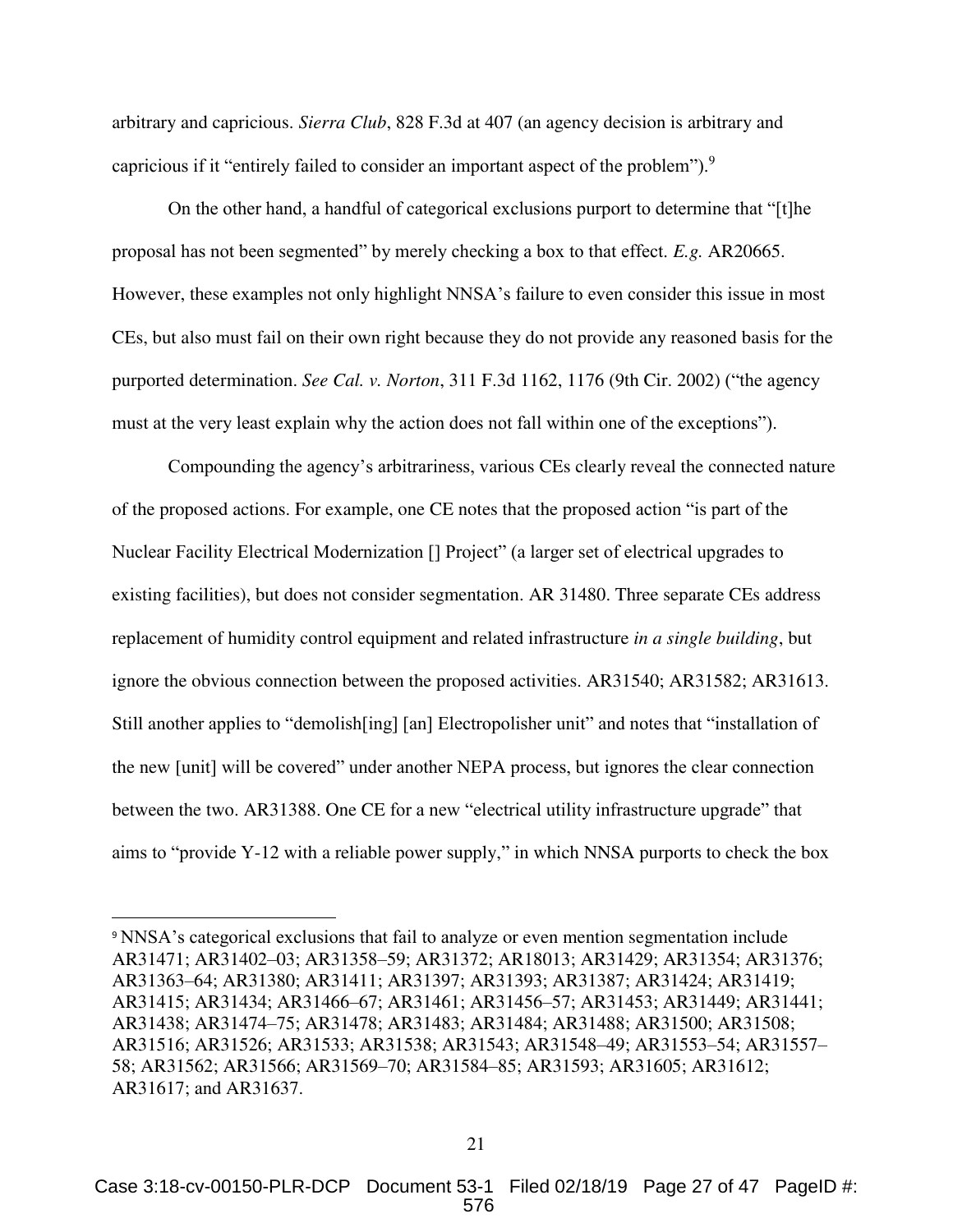to find that the "proposal is not connected to other actions with potentially significant impacts," AR20665, fails to recognize that *on the same day* NNSA issued a separate exclusion for "new power distribution stations" for a Y-12 facility, AR31567. Yet another CE for a project "to improve the reliability of the Y-12 site's electrical power distribution system" fails to recognize either of the prior, clearly connected actions. AR31416.<sup>10</sup>

In fact, all of the actions implementing the ELP for which NNSA has invoked categorical exclusions are actually "connected to other actions with potentially significant impacts," or "related to other actions with individually insignificant but cumulatively significant impacts." 10 C.F.R. § 1021.410(b)(3). At the very least, all of these actions are interrelated as components of the ELP, which, as discussed above, has significant environmental impacts. Moreover, NNSA regards the entire ELP as "integral to the overall strategy" for Y-12 modernization, AR26290, which indisputably has significant environmental impacts. Thus, for all of these reasons, NNSA's reliance on CEs is a textbook case of improper segmentation.

#### *2. NNSA has also relied on categorical exclusions that cannot apply here.*

<span id="page-27-0"></span>NNSA has also violated its own regulations by relying on categorical exclusions that simply do not apply here. For example, one of NNSA's most common categorical exclusions is for "[i]nstallation or relocation of machinery or equipment," which NNSA uses to exempt from NEPA review moving enriched uranium processes from one facility to another. *E.g.* AR31453 (for "a new chip melt furnace in Building 9215" to replace a similar system in Building 9212); AR31446 (for moving a "specialty mill in Building 9215 to 9201-5N"); AR31472 (for moving

<sup>&</sup>lt;sup>10</sup> That NNSA checked a box purporting to find that a project that will "provide Y-12 with a reliable power supply" and "supply the [UPF] with sufficient and reliable power" is somehow "not connected to other actions with potentially significant impacts," AR 20665, despite the proposed action being *literally physically connected* to the UPF and other Y-12 facilities highlights the arbitrary and capricious nature of NNSA's check-the-box approach.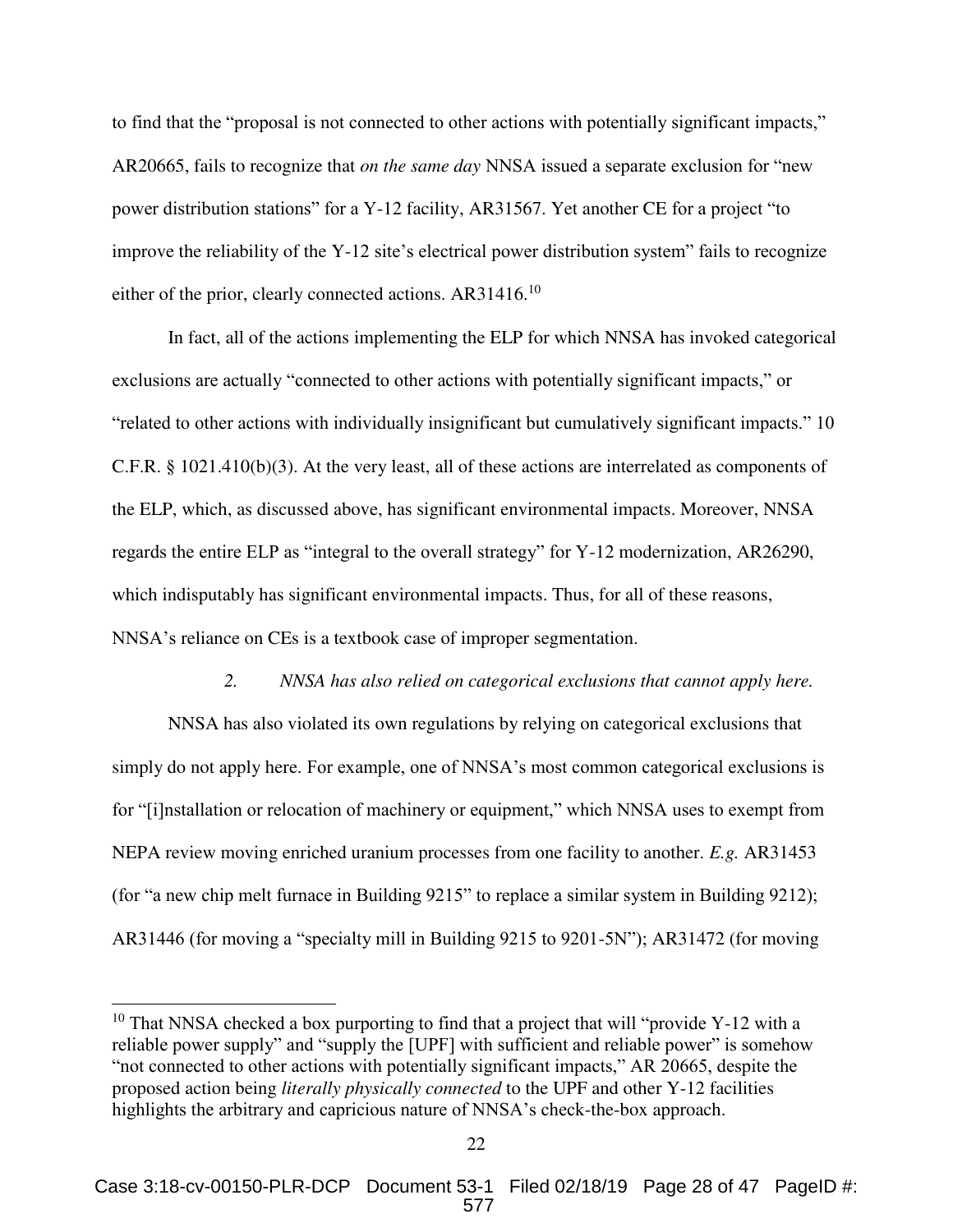"induction brazing equipment from Building 9202 to 9204-2E"). However, in a similar action, NNSA found an EA necessary precisely because "*there are no [CEs] that allow relocation of existing processes or operations on the Y-12 Plant site.*" AR30242 (emphasis added).

NNSA's invocation of the CE for "Installation and Relocation of Machinery and Equipment" for an "electrorefining project," AR18013, is a particularly "egregious example" of the unlawful use of CE's, as explained in Mr. Alvarez's comments. As Mr. Alvarez explained, electrorefining is "an experimental procedure with *no proven history of operational success*, even on a pilot scale," and "is also highly hazardous." AR31665; *see also* AR30061 (electrorefining is a "new technology"); AR20443 (same). Because it is unproven and hazardous, a categorical exclusion is improper. *See* 40 C.F.R. 1508.4 (categorical exclusions are appropriate only for actions "which have been found to have no [environmental] effect"). NNSA's response asserted that a categorical exclusion was properly applied but entirely failed to consider that electrorefining is a new, unproven, hazardous technology. AR31149.

<span id="page-28-0"></span>Likewise, NNSA commonly invokes a CE for "routine maintenance" to exempt ELP activities from NEPA review. *E.g.* AR31393; AR31380; AR31376; AR31438. However, the ELP is a far cry from "routine maintenance." As described above, NNSA itself has found that it has not properly maintained the aging ELP facilities for years, instead using a "run-to-failure approach," AR30105, while failing to make "investments required to continue safe operations." AR20442. Consequently, NNSA describes the ELP as "a suite of extensive refurbishments and upgrades to address the symptoms of [the] previous practice of underfunding maintenance requirements in these aging facilities." AR30113. *Id.* In fact, far from being "routine," the ELP's extensive activities "must be performed during a time that production *is not using process equipment for routine operations*." *Id.* (emphasis added). Because the ELP's proposed upgrades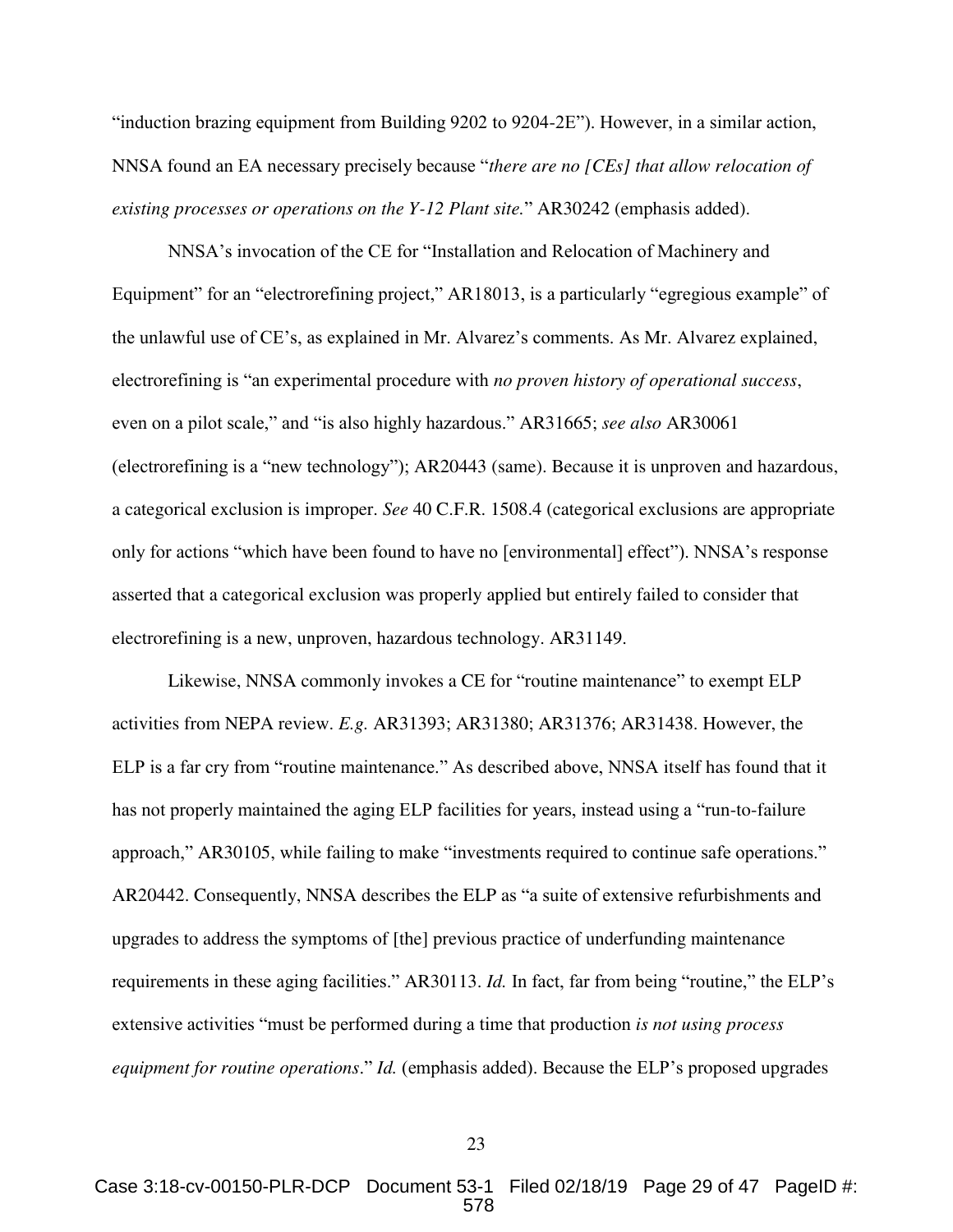are in fact anything but routine, NNSA's attempt to repackage them as "routine maintenance" to exclude these activities from NEPA review is arbitrary and capricious.

#### <span id="page-29-1"></span>*3. NNSA has also unlawfully failed to consider extraordinary circumstances.*

<span id="page-29-0"></span>"[T]o comply with NEPA, the agency must determine whether a CE applies and whether an 'extraordinary circumstance' exists that precludes the use of a CE." *Sierra Club*, 828 F.3d at 410 (quoting 40 C.F.R. § 1508.4); *see also* 10 C.F.R. § 1021.410(b) ("To find that a proposal is categorically excluded, DOE shall determine" that "[t]here are no extraordinary circumstances").

Even aside from the segmentation issue, NNSA has failed to show that no extraordinary circumstances foreclose the use of categorical exclusions for the ELP. Indeed, the vast majority of NNSA's CEs do not even *mention* extraordinary circumstances, let alone address the issue. *E.g.* AR31407. Nor does the 2018 SA, in which NNSA for the first time publicly disclosed its extensive reliance on categorical exclusions, provide any consideration of extraordinary circumstances. Because CEQ and DOE regulations clearly require NNSA to "determine" that no extraordinary circumstances apply in order to invoke any categorical exclusion, and because NNSA has failed to do so here, it has acted in an arbitrary and capricious manner.<sup>11</sup> Sierra Club, 828 F.3d at 407 (an agency decision is arbitrary and capricious if it "entirely failed to consider an important aspect of the problem").

Moreover, the record reveals that extraordinary circumstances are present that preclude the use of categorical exclusions for the ELP. Such circumstances include "uncertain effects or effects involving unique or unknown risks." 10 C.F.R. § 1021.410(b)(2). Here, although NNSA failed even to consider the issue, NNSA's CE documents amply reflect "uncertain effects or effects involving unique or unknown risks." *Id.* For example, as Mr. Alvarez explained, because

 $11$  The CEs that fail to address segmentation likewise fail to address extraordinary circumstances.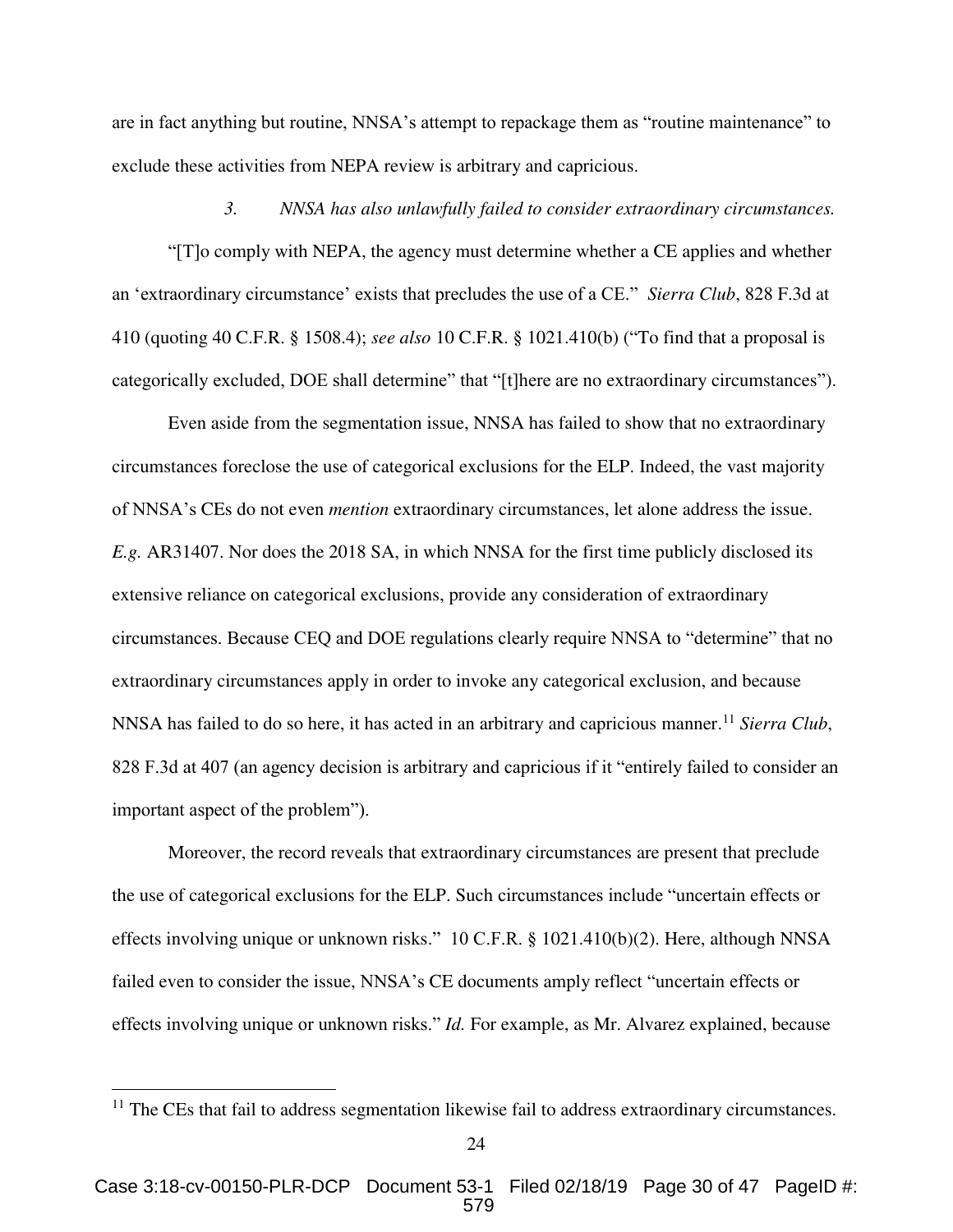electrorefining is an unproven, hazardous technology, it plainly has uncertain effects. AR31667. Similarly, another categorical exclusion reveals that the agency is "uncertain" as to whether the project will involve radioactive waste, hazardous waste, mixed waste, PCB waste, or asbestos waste, as well as whether the project will involve "Rad/haz substance exposure." AR31502; *see also* AR31510 ("uncertain" impacts about radioactive and asbestos waste); AR31518 ("uncertain" impacts about radioactive, PCB, and asbestos waste). Other CEs stress that "[t]he PCB status of fluid-filled systems or equipment must be determined" before the action occurs. *E.g.* AR31482; 31474; 31375. Yet another CE finds that the "project has the potential to have an effect on [radioactive hazardous air pollutant] air emissions." AR31451.

More generally, *the entire ELP* is fraught with highly uncertain effects, including uncertainty about seismic risks, uncontrolled criticality accidents, and whether resulting contamination would be contained. *See supra* at 10, 17. As such, the use of categorical exclusions for *any aspect of the ELP* is unlawful and arbitrary and capricious.

The record also includes a handful of categorical exclusions in which NNSA purports to determine that no extraordinary circumstances apply by merely checking a box to that effect. AR20665; AR31525; AR31524; AR31571; AR31646. These documents correctly note that DOE's "Regulatory Requirements" include a determination that "no extraordinary circumstances" apply, *e.g.* AR20665—highlighting the agency's failure to consider extraordinary circumstances in the vast majority of categorical exclusions in the record.

However, merely checking a box to assert that no extraordinary circumstance applies is insufficient to demonstrate compliance with NEPA or agency regulations. Especially where, as here, "there is substantial evidence in the record that exceptions to the categorical exclusion may apply, the agency must at the very least explain why the action does not fall within one of the

Case 3:18-cv-00150-PLR-DCP Document 53-1 Filed 02/18/19 Page 31 of 47 PageID #: 580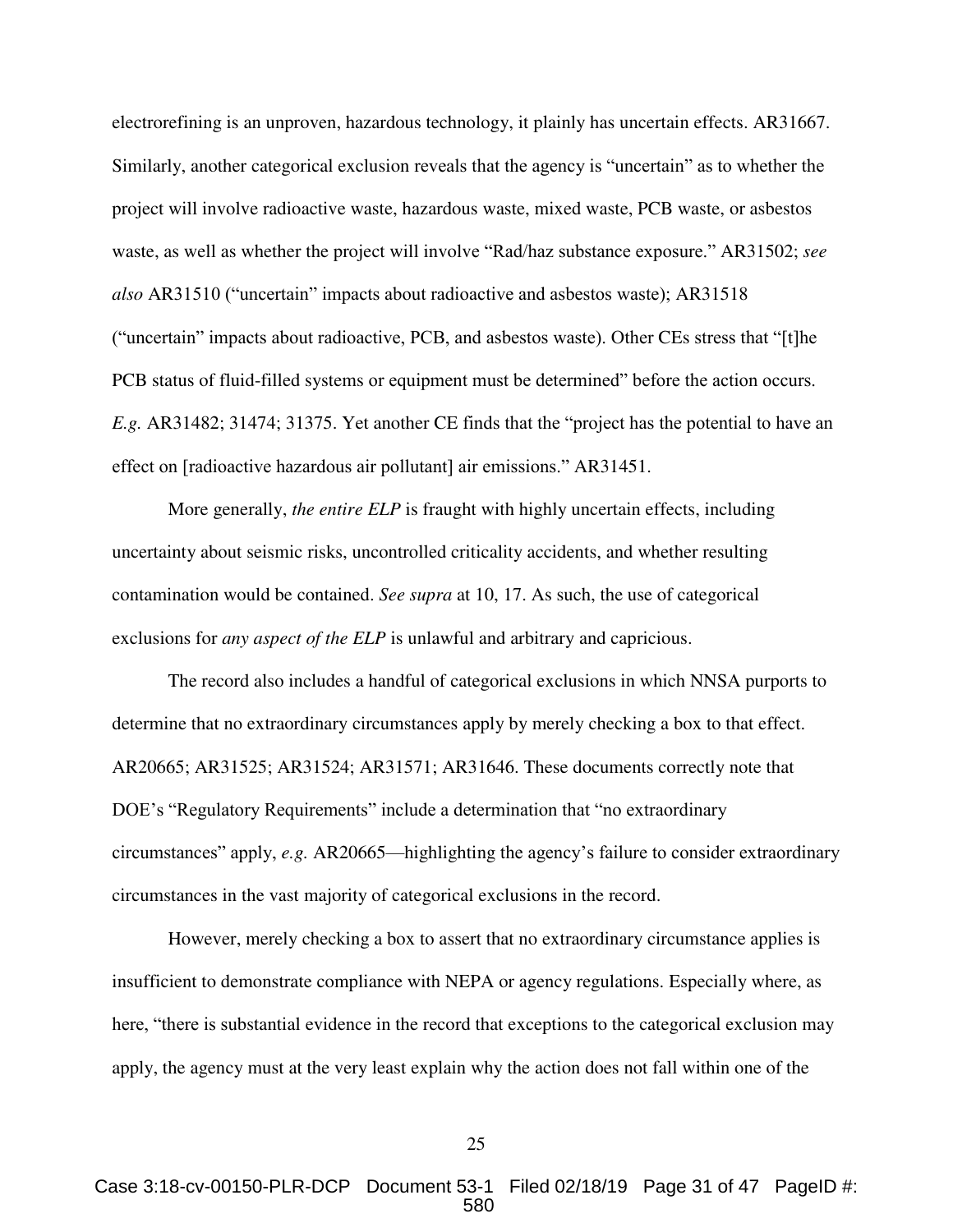exceptions." *Norton*, 311 F.3d at 1176; *cf. Sierra Club*, 828 F.3d at 410 (approving a CE because the agency explained why an extraordinary circumstance did not apply).

## <span id="page-31-2"></span><span id="page-31-1"></span><span id="page-31-0"></span>**C. The Extended Life Program is a new federal action that has not been the subject of any NEPA analysis.**

Defendants have attempted to avoid the need for an EIS on the ELP by arguing that it is "not a new program," but rather the same as the "Upgrade-in-Place Alternative" from the 2011 SWEIS. AR31145. This justification flatly contradicts the record. To begin with, the use of categorical exclusions *assumes* the existence of new "actions," albeit ones that do "not individually or cumulatively have a significant effect" on the environment. 40 C.F.R. 1508.4. In any event, the notion that the ELP is not "new" for purposes of NEPA review is groundless. The 2018 SA itself states that the ELP "was established" "[i]n *response* to NNSA's decision to reduce the scope of the UPF and continue certain EU operations in existing facilities." AR31085 (emphasis added); *see also* AR20473 (ELP "Team Charter" from September 2015 stating that "Y-12 has concluded that to sustain an acceptable risk for safe and reliable nuclear operations in these enduring facilities there is a need to implement a new program, the enriched uranium Extended Life Program"). In short, the record makes abundantly clear that the ELP is a new program that did not exist until after NNSA abandoned the decision it had made in 2011.

Similarly, NNSA's contention that the 2011 SWEIS fully analyzed the ELP—despite the fact that the ELP *did not exist at that time*—irrationally dismisses important differences between the Upgrade-In-Place Alternative and the ELP: the former was not limited by cost, while the latter is profoundly cost-limited. NNSA illogically asserts that the SWEIS's description of the "Upgrade In-Place Alternative" as requiring upgrades "to contemporary environmental, safety, and security standards *to the extent possible within the limits of the existing structures*" somehow informed the public that "these upgrades may be limited by technical and cost considerations."

<sup>26</sup>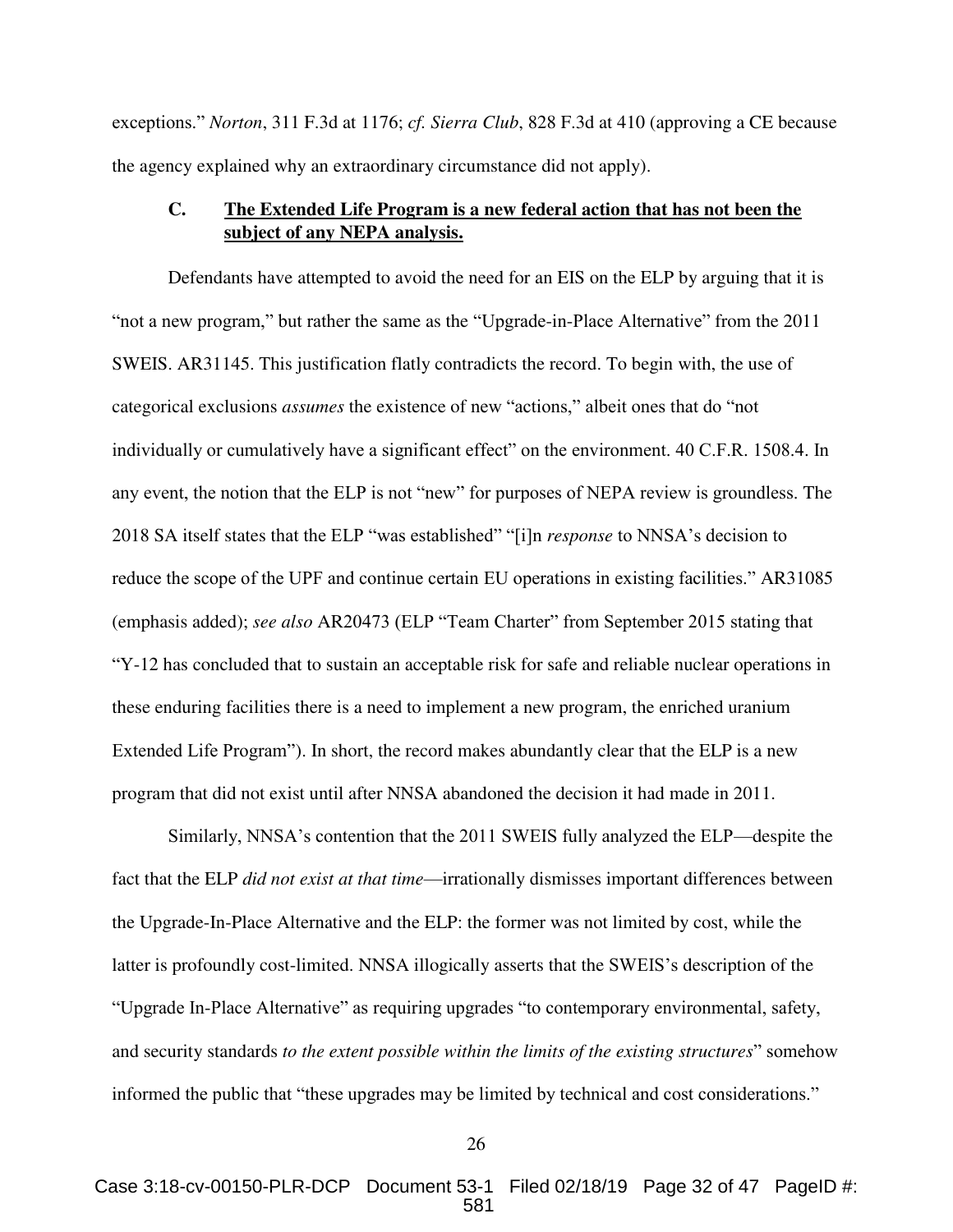*Id.* However, this reading runs profoundly against the 2011 SWEIS's plain meaning. The 2011 SWEIS told the public that if NNSA were to press facilities into ongoing service, "they would require structural upgrades *to bring the buildings into compliance*" with "current codes and standards related to natural phenomena [] events (e.g. tornadoes and earthquakes)." AR16948 (emphasis added). In fact, the 2011 SWEIS's "purpose and need" included "[c]omply[ing] with modern building codes and environment, safety, and health [] standards." AR16875–76. The *only mention* of costs in the description of the Upgrade In-Place Alternative is a statement that "[u]pgrades would be performed over a 10-year construction period . . . to spread out the capital costs." AR16948. The 2011 SWEIS did not state that the public would have to accept ongoing nuclear safety risks from structural deficiencies that NNSA now deems too costly to correct.<sup>12</sup>

In stark contrast to the 2011 SWEIS's "need" to "[c]omply with modern building codes," AR16875–76, NNSA's new "*plan is not to bring the long-range Y-12 [enriched uranium] facilities to current seismic standards*" because "it would be prohibitively expensive." AR20632 (emphasis added). Likewise, while the Upgrade-In-Place Alternative would have brought aging facilities up to modern codes "*to the extent possible*," AR16947 (emphasis added), the 2018 SA stated that the ELP's "goal is to reduce risks to be as low *as reasonably achievable*." AR31138 (emphasis added). Indeed, the "premise of ELP is that some risk acceptance will occur in lieu of spending," AR26062, including requiring the public to "accept" risks from earthquakes, uncontrolled nuclear reactions, and the facilities' inability to contain contamination. Because such risk acceptance was not part of the Upgrade In-Place Alternative, NNSA's contention that it

<sup>&</sup>lt;sup>12</sup> The 2011 SWEIS also shows that NNSA understood how to tell the public that it would consider cost as a limiting factor for implementing actions. For example, the 2011 SWEIS told the public that NNSA would "evaluate . . . means of reducing the carbon footprint of Y-12 and implement those that are determined to be feasible and cost-effective." AR 17109.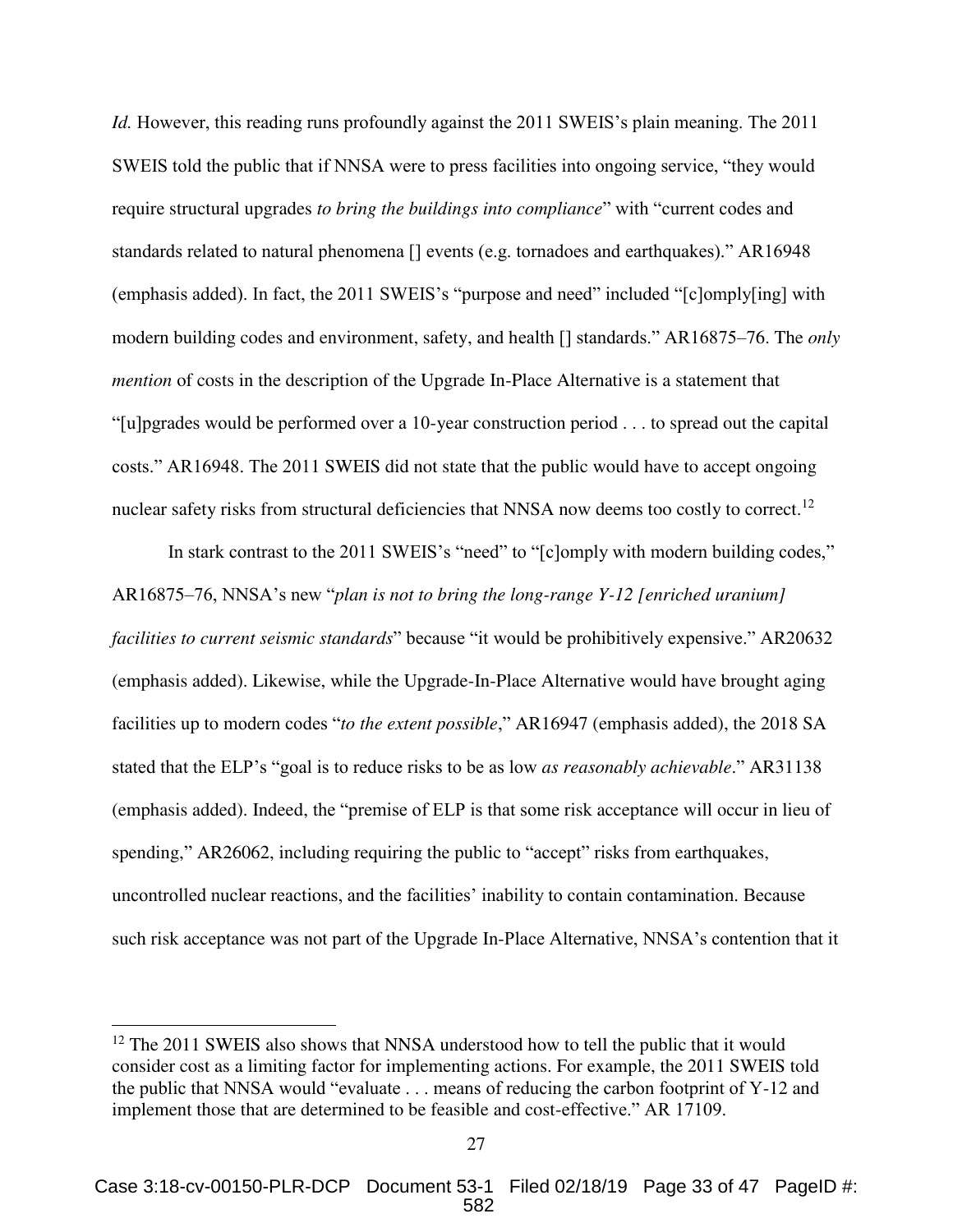analyzed the ELP in the 2011 SWEIS is entirely without merit. In fact, NNSA has never subjected the ELP, its plan to "accept" serious risks—and to force the public to accept such risks—to the public scrutiny and input regarding alternatives and impacts that Congress mandated in the NEPA process.

# <span id="page-33-0"></span>**II. NNSA IS UNLAWFULLY SEGMENTING THE OVERALL ANALYSIS OF THE MODERNIZATION OF Y-12 REQUIRED BY NEPA.**

Just as NNSA improperly segmented the ELP into numerous CEs, it has also improperly segmented analysis of its broader new Y-12 modernization plan. NEPA requires that "multiple stages of a development must be analyzed together when the dependency [between them] is such that it would be irrational, or at least unwise, to undertake the first phase if subsequent phases were not also undertaken." *Hirt v. Richardson*, 127 F. Supp. 2d 833, 842 (W.D. Mich. 1999). However, as Mr. Alvarez explained, "NNSA is failing to consider its actions as a unified whole." AR31659–60.

<span id="page-33-1"></span>Here, since NNSA fundamentally redesigned its Y-12 modernization plans in order to reduce costs, the agency has failed to prepare any NEPA document that considers the impacts of, or alternatives for, the entirety of its new strategy for overall Y-12 modernization. Indeed, while NNSA *internally* considered alternatives and consulted *selected* individuals to figure out how to keep costs under \$6.5 billion, it excluded the public. However, each component of Y-12 modernization—including the reduced-scope UPF, the ELP, the retention of a secure perimeter, and the eventual cleanup of excess facilities—are integral parts of NNSA's new "overarching modernization strategy." AR26289. Because these new decisions are all clearly inter-related, they must be examined in a single EIS, and the public must be consulted. *Hirt* 127 F. Supp. 2d at 842 (agencies must discuss cumulative actions, connected actions, and similar actions "in the same impact statement").

Case 3:18-cv-00150-PLR-DCP Document 53-1 Filed 02/18/19 Page 34 of 47 PageID #: 583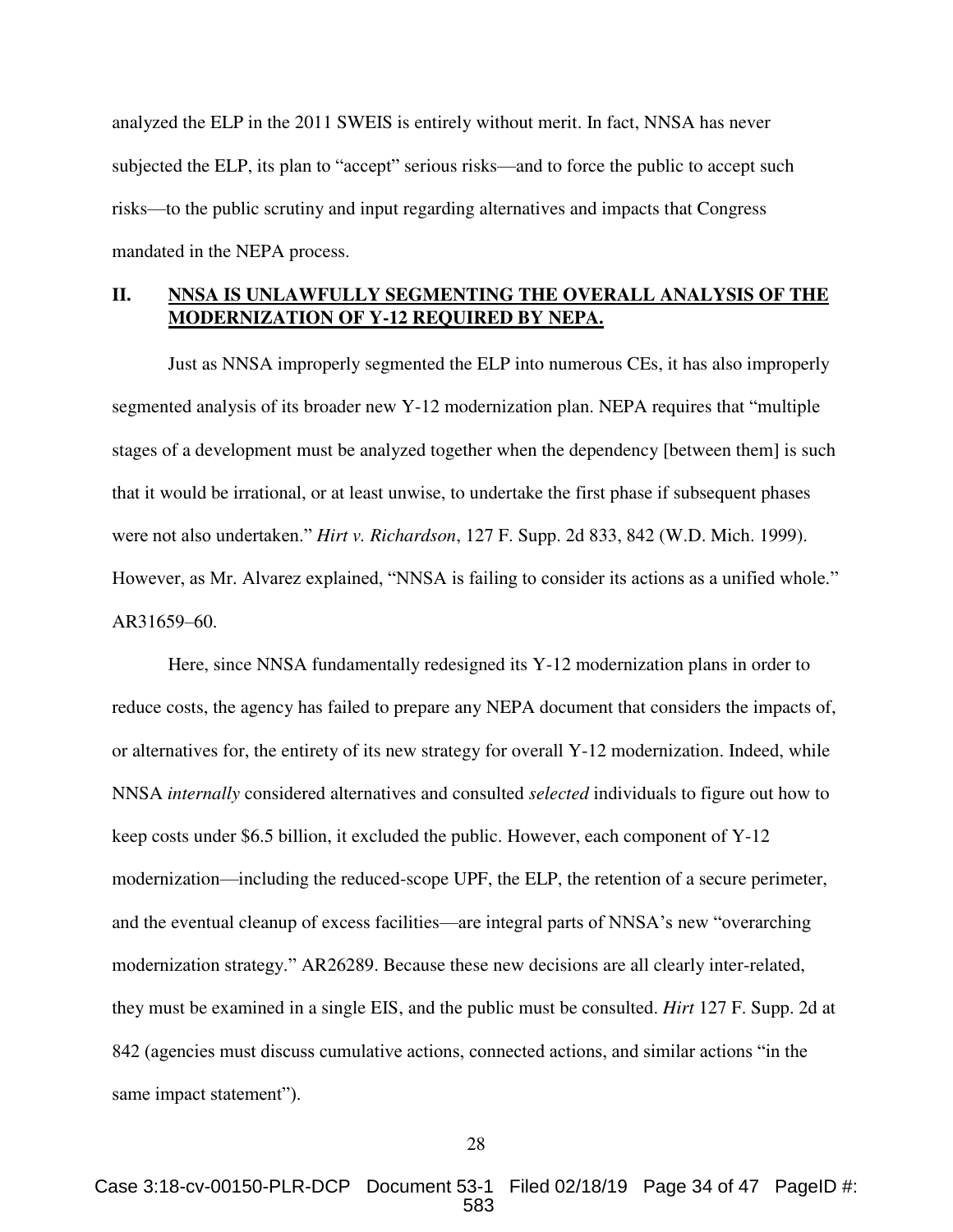Instead, NNSA is taking a scattershot approach to NEPA that lacks any rhyme or reason, preparing EAs for some activities, relying on CEs for others, and ignoring NEPA review for some actions altogether. Thus, NNSA is preparing an EA for a new Emergency Operations Center, AR19731, because the new "project scope was different than the original" proposal in the 2011 SWEIS, AR19857—but is not preparing any new NEPA documentation for the redesigned UPF or the ELP despite those projects also changing scope dramatically. Similarly, NNSA is preparing an EA for a Lithium Production Facility because "there are no [CEs] that allow relocation of existing processes or operations on the Y-12 Plant site," AR30242—but is invoking numerous CEs for relocating existing operations in the ELP.<sup>13</sup>

<span id="page-34-0"></span>This scattershot approach to NEPA constitutes unlawful segmentation. "The dependency [between all of the Y-12 modernization efforts] is such that it would be irrational, or at least unwise, to undertake the first phase if subsequent phases were not also undertaken." *Hirt*, 127 F. Supp. 2d at 842. For example, NNSA's construction of new buildings through the new UPF design "would be irrational, or at least unwise," if the agency does not also extend the lives of Building 9204-2E and the 9215 Complex through the ELP, because those aging buildings will house activities that are essential to activities in the new buildings and the entire enriched uranium mission. The same is true of the remaining activities at Y-12; all of these activities are part of NNSA's new "overarching modernization strategy." AR26289. As Mr. Alvarez explained, NNSA's refusal to consider its overarching modernization strategy in any holistic manner "has artificially constrained its analysis in critical ways . . . by arbitrarily dividing the

<span id="page-34-1"></span><sup>&</sup>lt;sup>13</sup> DOE is also excluding from NEPA review a new Mercury Treatment Facility and landfill, wrongly stating that "NEPA, as a matter of law, does not apply to CERCLA cleanup actions." AR 31084; AR 31119. However, courts have previously rejected this argument. *NRDC v. Dep't of Energy*, No. C-04-04448, 2007 WL 1302498, at \*16 (N.D. Cal. May 2, 2007).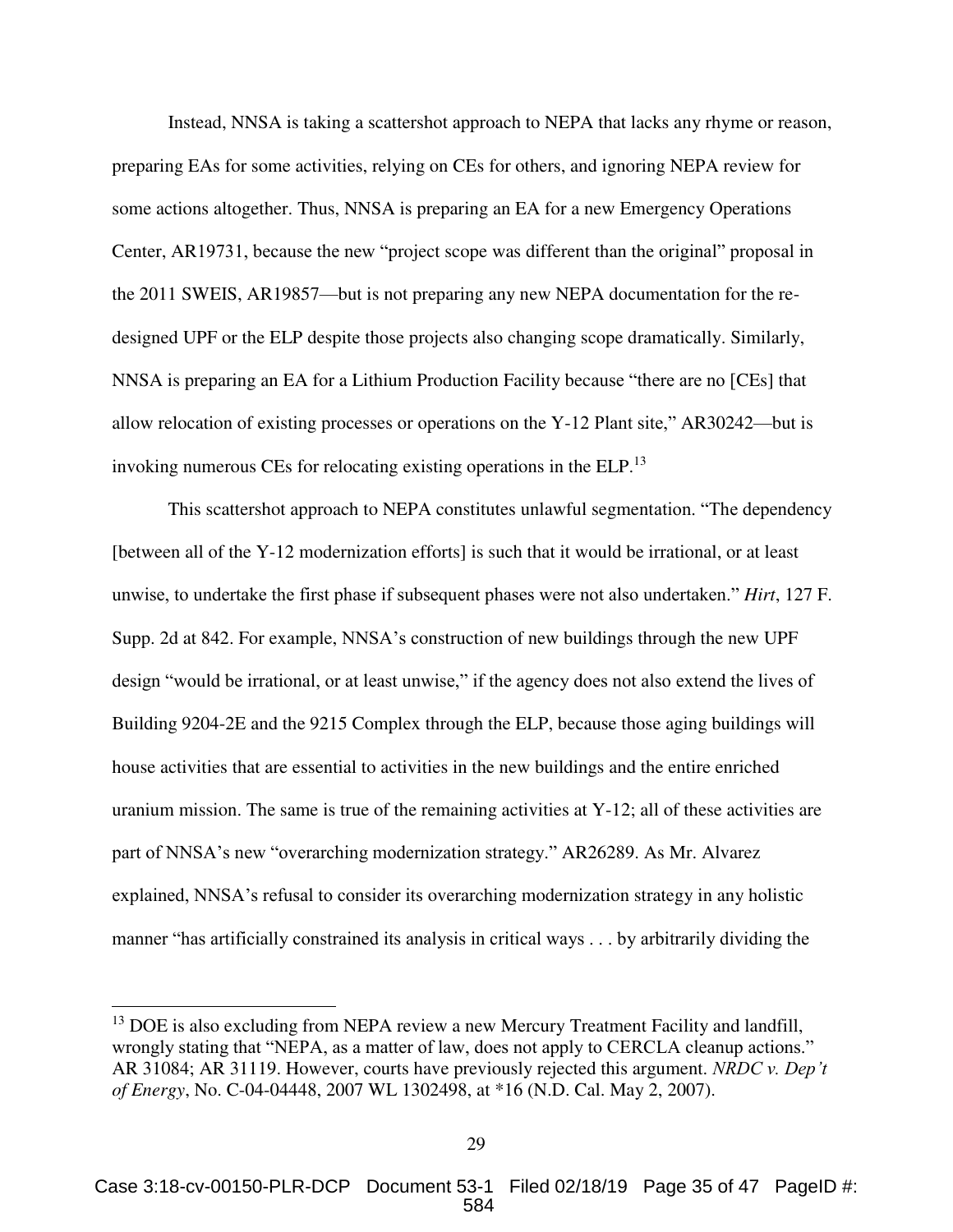analysis of the modernization of the Y-12 Complex into small components that should instead be considered together." AR31668.

# <span id="page-35-0"></span>**III. NNSA IS VIOLATING NEPA BY REFUSING TO PREPARE A NEW OR SUPPLEMENTAL EIS FOR NNSA's NEW Y-12 MODERNIZATION PLAN.**

To comply with NEPA, NNSA must prepare a new or supplemental Site-Wide Environmental Impact Statement for its new Y-12 modernization plan, as Plaintiffs have requested for years. *See* AR18357 (request from OREPA in 2014 for a new EIS); AR26042 (similar request from OREPA and Nuclear Watch in 2016).

#### <span id="page-35-2"></span>**A. New Information and Changed Circumstances Warrant an SEIS.**

<span id="page-35-1"></span> As explained, NEPA requires an SEIS when "[t]here are significant new circumstances or information relevant to environmental concerns and bearing on the proposed action or its impacts." 40 C.F.R. § 1502.9(c)(1)(ii); *League of Wilderness Defenders v. Connaughton*, 752 F.3d 755, 760 (9th Cir. 2014) (new information that "raise[s] substantial questions regarding the project's impacts [is] enough to require further analysis."). Here, as described above, *supra* at 11–13, between NNSA's 2011 SWEIS and decision to build a single-facility UPF that would replace all deteriorating Y-12 enriched uranium facilities, and the agency's 2016 Amended Record of Decision to build a multiple-facility UPF and continue to rely on several deteriorating facilities for decades to come, the agency received important new information that bore directly on the risks associated with the agency's new decision. This information included the USGS's 2014 seismic hazard maps showing a risk of earthquakes in the vicinity of Y-12 of more than double the intensity predicted in 2008, and a report from the DNFSB indicating that Y-12's deteriorating facilities would be seriously damaged or destroyed by such an earthquake and that resulting contamination—including uncontrolled nuclear reactions—would likely not be contained in such an event. *See supra* at 17. Additionally, NNSA received a report from DOE's

30

Case 3:18-cv-00150-PLR-DCP Document 53-1 Filed 02/18/19 Page 36 of 47 PageID #: 585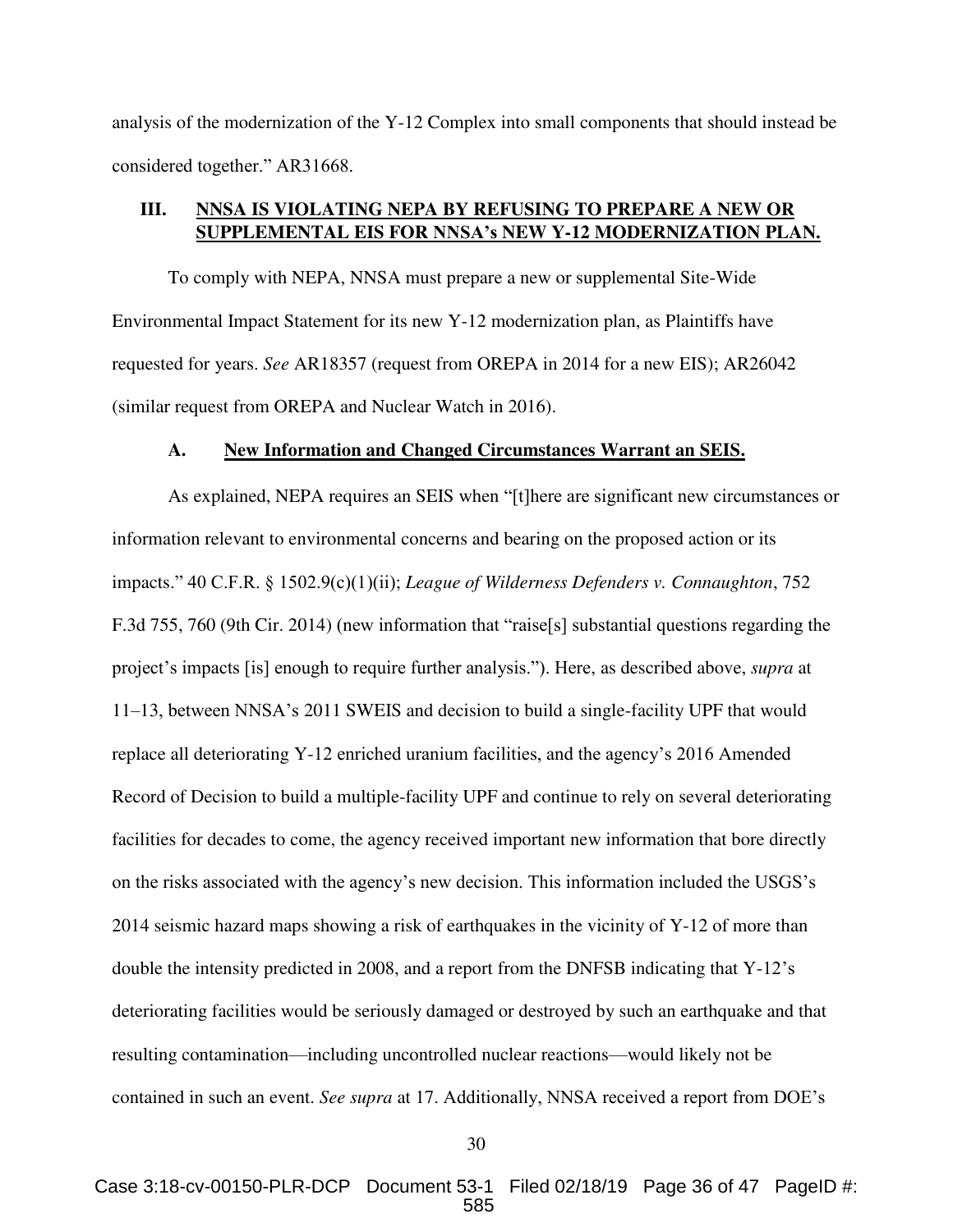IG indicating that deteriorating excess facilities, including those at Y-12, "pose increasing risks to mission, workers, the public, and the environment." AR19107.

Moreover, after NNSA issued its 2016 Amended Record of Decision, the agency *continued* to receive new information relevant to its re-designed Y-12 modernization strategy. In particular, in March 2017, the DNFSB issued a report on the ELP "Safety Strategy," finding that aging ELP facilities "cannot withstand" large earthquakes, "cannot demonstrate that processes remain subcritical" in the event of an earthquake, and cannot "demonstrate the facility structures can provide high assurance of confinement of radioactive materials." AR26300–02. Similarly, in 2017 the DNFSB also provided advice regarding NNSA's new, reduced-scale UPF, finding that "it would be prudent to designate the [fire suppression system] as safety-significant," and to impose more rigorous testing on fuel pumps for the fire suppression system. AR26325.

 Although the 2018 SA—prompted by this lawsuit—for the first time addressed some of this information, it does not provide a sustainable explanation for why the new information and developments do not warrant an SEIS. Rather, the 2018 SA "acknowledge[d] that the documented safety basis reports for the existing Y-12 facilities will need to be updated to reflect updated seismic hazard information," including the 2014 USGS seismic hazard maps. AR31096. Similarly, the SA admits that "potential seismic upgrades at Extended Life Program facilities" will be based on the "reanalysis" of structural deficiencies that the DNFSB recommended. *Id.* Thus, the 2018 SA confirms that new information is valuable to ongoing NNSA decisions and thus supports preparing an SEIS. *See Marsh*, 490 U.S. at 374 (whether an SEIS is necessary "turns on the value of the new information to the still pending decisionmaking process").

<span id="page-36-0"></span> Indeed, the 2018 SA makes clear that although NNSA is refusing to prepare any "further NEPA documentation," AR31122, the agency's decisionmaking process concerning crucial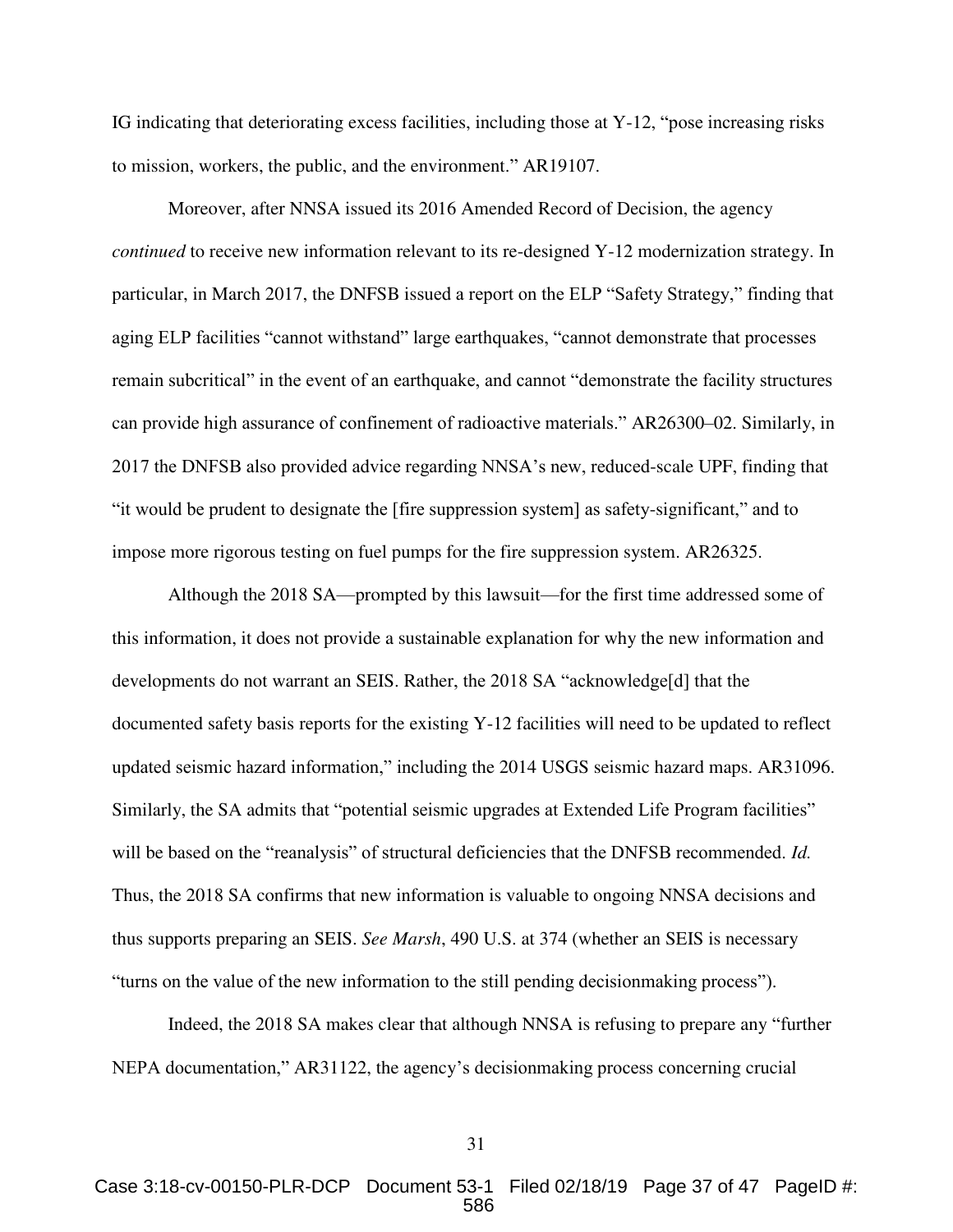<span id="page-37-1"></span>aspects of the Y-12 modernization remains pending. Indeed, NNSA continues to evaluate alternatives for crucial decisions—which is supposed to be "the heart" of the NEPA process the agency is avoiding. 40 C.F.R. § 1502.14. For example, with regard to delayed cleanup of excess facilities—which the DOE IG stresses exposes the public to "ever-increasing levels of risk," AR19107—"[a]s a result of the IG report, DOE is *actively evaluating alternatives*," AR31083 (emphasis added), for "the worst of the worst" deteriorating facilities. AR19112. Similarly, NNSA is still gathering information and deciding what the ELP will—or even can—do to make aging buildings safer. AR31086 ("NNSA is also evaluating the existing facilities in terms of natural phenomena analyses, structural analyses, criticality vulnerability studies, and targeted upgrades."). Accordingly, NNSA *is* engaging in a process of gathering information about environmental risks and considering alternatives, but is refusing to use the NEPA process and incorporate public input as mandated by Congress.<sup>14</sup>

## <span id="page-37-0"></span>**B. NNSA's "Bounding" Rationale For Refusing to Prepare an SEIS Is Arbitrary and Capricious.**

 In its 2018 SA, NNSA stated that it need not prepare an SEIS because the agency "does not believe there would be a significant change in *bounding impacts* as a result of the [new] reports." AR31109 (emphasis added). NNSA believes that the earthquake hazard "is bounded

<sup>14</sup> NNSA's departure from its NEPA obligations is underscored by its preparation of an SEIS in an analogous situation. In 2013, DOE prepared an SEIS for the "Long Term Management and Storage of Environmental Mercury" project. AR28572. In a parallel decision to the one at issue, the SEIS noted that DOE needed to decide "[w]hether to use existing buildings, new buildings, or a combination of existing and new buildings for mercury storage." AR28588. DOE specifically explained that it was preparing the SEIS because "[f]unding limitations precluded DOE from finalizing site selection," which "prompted DOE to reconsider several DOE sites" using the same criteria in its original EIS. AR28610. Nevertheless, although in this case funding limitations precluded DOE and NNSA from finalizing its decision regarding Y-12 modernization through the "big-box" UPF and caused the agencies to reconsider sites for the ongoing work at Y-12, NNSA arbitrarily refused to prepare an SEIS in this analogous instance.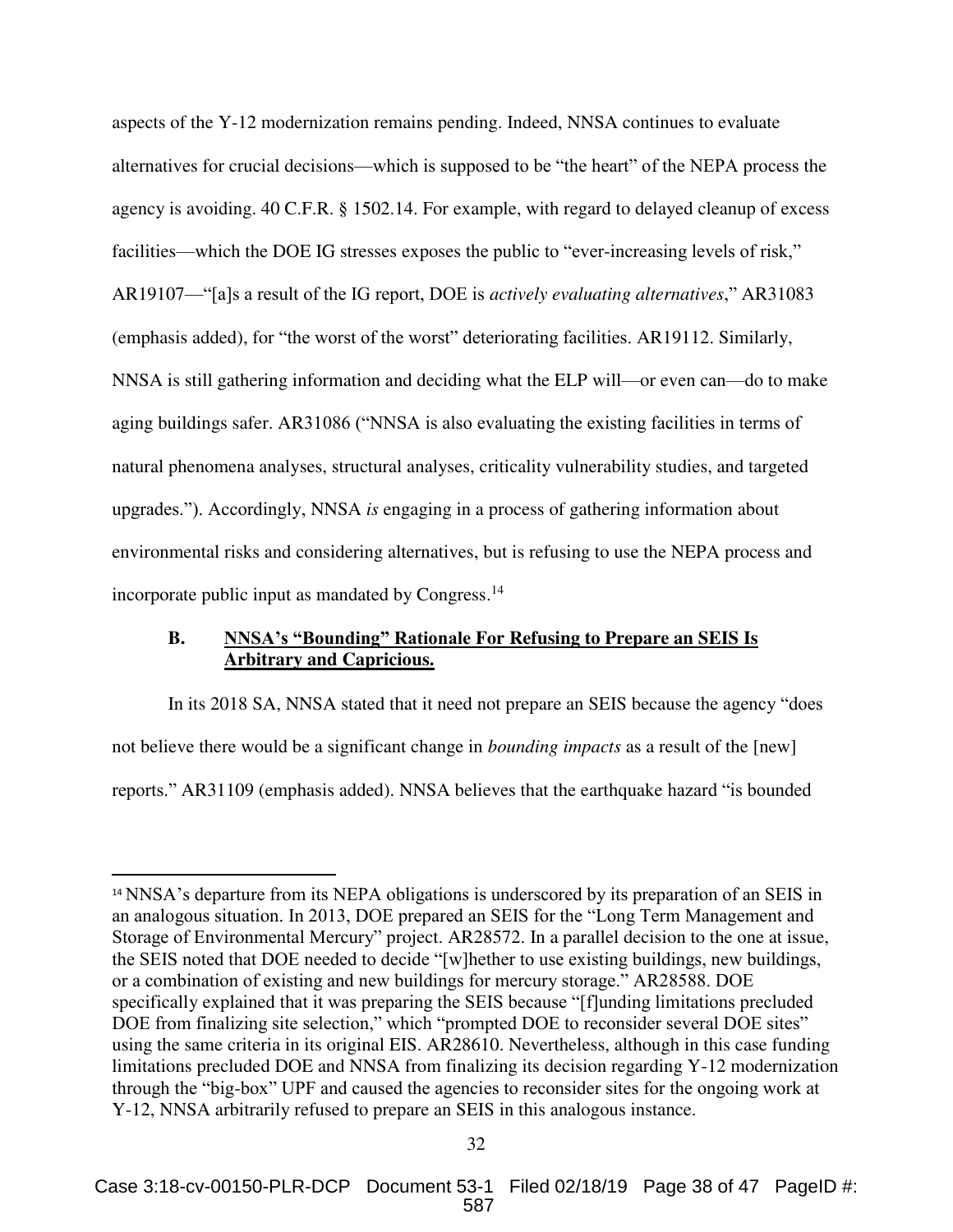by" an "aircraft crash into the [enriched uranium] facilities" and a "design basis fire for [highlyenriched uranium] storage." AR31108–09. In other words, the agency maintained that because the 2011 SWEIS analyzed the risks from an aircraft crash or a fire, and because NNSA believes that the earthquake hazard is smaller than these other, entirely different accidents, no further environmental analysis is necessary. *Id.*

 However, NNSA's apples-to-oranges justification for failing to prepare any further NEPA analysis violates basic NEPA principles as well as DOE's own policies and common sense. To begin with, NEPA's requirement for an ongoing "hard look" in an SEIS aims to focus an agency's attention on the impacts from a new decision and to ensure that the agency considers all reasonable alternatives that may reduce those impacts. Here, the agency's continued reliance on aging buildings entails major federal action. *See supra* at 16–19 (discussing the ELP). Where, as here, "the change itself constitutes a major federal action that will significantly affect the environment, the agency must prepare an SEIS." *Detroit*, 329 F.3d at 529 (Moore, J., concurring). NNSA's refusal to prepare new NEPA analysis for its new decision because it believes hazards are "bounded" by a previous analysis of *different* risks deprives the public of a forthright accounting of the new decision's risks and any ability to participate in the consideration of alternatives to reduce those risks, which violates fundamental NEPA principles.

<span id="page-38-0"></span>Indeed, DOE's own policies indicate that NNSA's "bounding" rationale is improper as applied here. DOE's *Recommendations for the Supplement Analysis Process* stresses that if an agency changes its plans so that its "proposed action differs substantially from all alternatives analyzed in an existing EIS," an SEIS is necessary "*even if the impacts are likely to be smaller than those estimated in the existing EIS.*" AR31713 (emphasis added). Here, as the DNFSB stated, NNSA's new Y-12 modernization strategy entails "significant changes to the UPF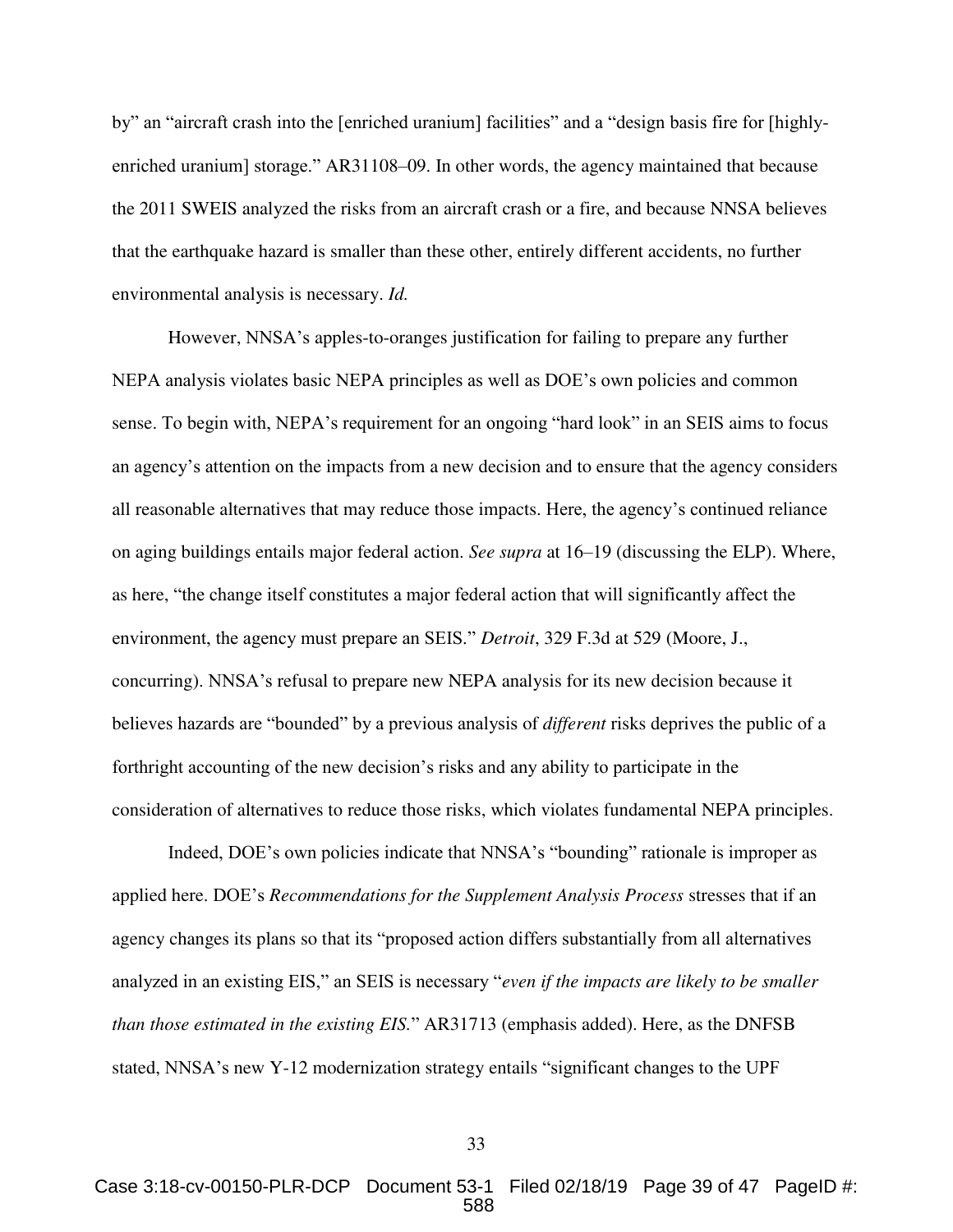project," AR19124, considered in the 2011 SWEIS. The reduced-scope UPF no longer replaces all aging facilities and includes multiple buildings rather than a single new facility. *See* AR31072 (the "proposed action was different"). And as noted above, NNSA's new ELP for certain aging facilities is profoundly cost-limited in a way that was not considered in the 2011 SWEIS. *See supra* at 26–28. Overall, the new Y-12 modernization strategy is significantly different from any alternative considered in the 2011 SWEIS—most notably because the new strategy will require the public to "accept" risks that NNSA unilaterally deems too costly to correct. Under these circumstances, DOE's own policies indicate that an SEIS is proper.

In fact, DOE's own NEPA guidance also flatly rejects using a "bounding" analysis in these circumstances. DOE's guidance on "Using Bounding Analyses in DOE NEPA Documents" states that because bounding analyses use "simplifying assumptions," "DOE should take care to use that approach only . . . where the differences among alternatives would not be obscured." AR31735. Here however, NNSA relies on a bounding analysis to refuse to prepare a NEPA analysis that would explore alternatives to NNSA's new Y-12 modernization plan, elucidate differences between such alternatives, and allow the public to participate in the choice among alternatives. Indeed, DOE's guidance specifically stresses that agencies should not do precisely what NNSA is doing here: "*It is never appropriate to 'bound' the environmental impacts of potential future actions . . . and argue later that additional NEPA analysis is unnecessary because the impacts have been bounded by the original analysis.*" AR31274 (emphasis added).

Moreover, NNSA's reliance on a bounding analysis also violates NEPA regulations that govern an agency's duties when making a decision based on incomplete information. Where incomplete information is "relevant to reasonably foreseeable adverse impacts" and "essential to a reasoned choice among alternatives," the agency "shall" gather that information and include it

Case 3:18-cv-00150-PLR-DCP Document 53-1 Filed 02/18/19 Page 40 of 47 PageID #: 589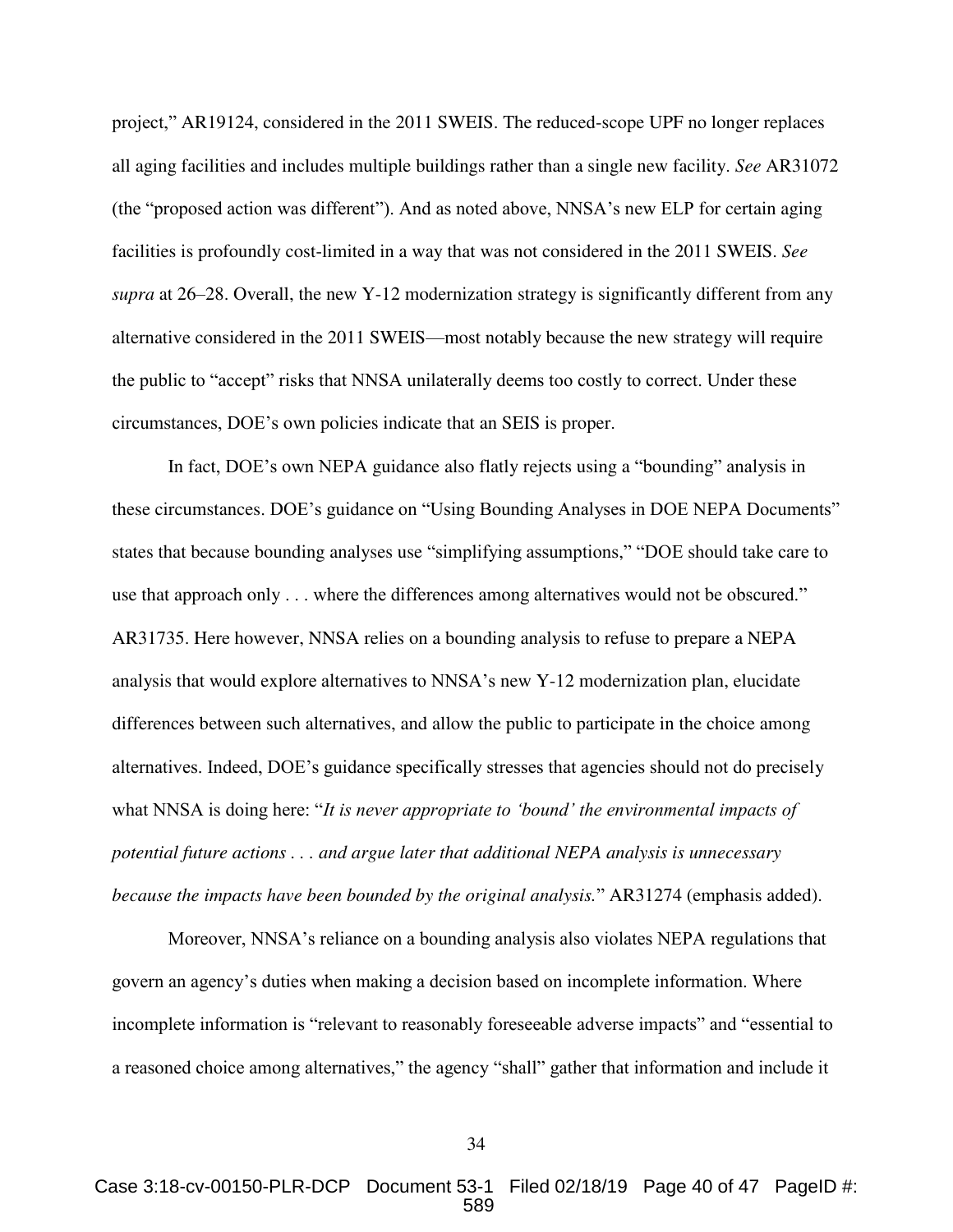<span id="page-40-2"></span><span id="page-40-0"></span>in its NEPA analysis. 40 C.F.R. § 1502.22(a). NNSA has flipped this approach on its head; instead of gathering necessary information about the risks of relying on aging buildings, which is essential to a reasoned choice among alternatives for upgrading these buildings, NNSA deferred gathering that information and refused to prepare any "further NEPA documentation." AR31122. NNSA "has the process exactly backwards." *Nat'l Parks Conservation Ass'n v, Babbitt*, 241 F.3d 722, 733 (9th Cir. 2001) (*abrogated on other grounds by Monsanto Co. v. Geertson Seed Farms*, 561 U.S. 139 (2010)). "[T]he 'hard look' must be taken before, not after, the environmentally-threatening actions are put into effect." *Id.* Under these circumstances, NNSA's reliance on a bounding analysis to refuse to prepare an EIS or SEIS violates NEPA.

<span id="page-40-1"></span>Plaintiffs explained the inappropriateness of NNSA's bounding analysis in detailed comments on the draft 2018 SA. AR31272–75. Despite the 2018 SA's clear statements that NNSA will not prepare an SEIS because it "does not believe there would be a significant change *in bounding impacts*," and that the seismic hazards revealed by new information "*is bounded by* [] other types of accidents," AR31108–09 (emphases added), NNSA responded to Plaintiffs' comments by "disagree[ing] that the SA relies on a 'bounding analysis.'" AR31146. NNSA asserted that the phrase "bounding analysis" "implies that NNSA only evaluated a single, maximum reasonably foreseeable accident," *id.*, when NNSA actually considered "two accident scenarios." AR31147. NNSA then reiterated its conclusion that no SEIS is necessary because "seismic risks would not exceed the quantified risks under these two accident scenarios" of an airplane crash and a large fire. *Id.* However, NNSA's simultaneously denying that it is engaging in a bounding analysis while in fact doubling down on that bounding analysis is quintessential arbitrary and capricious behavior. *See New England Coal. for Nuclear Pollution v. Nuclear*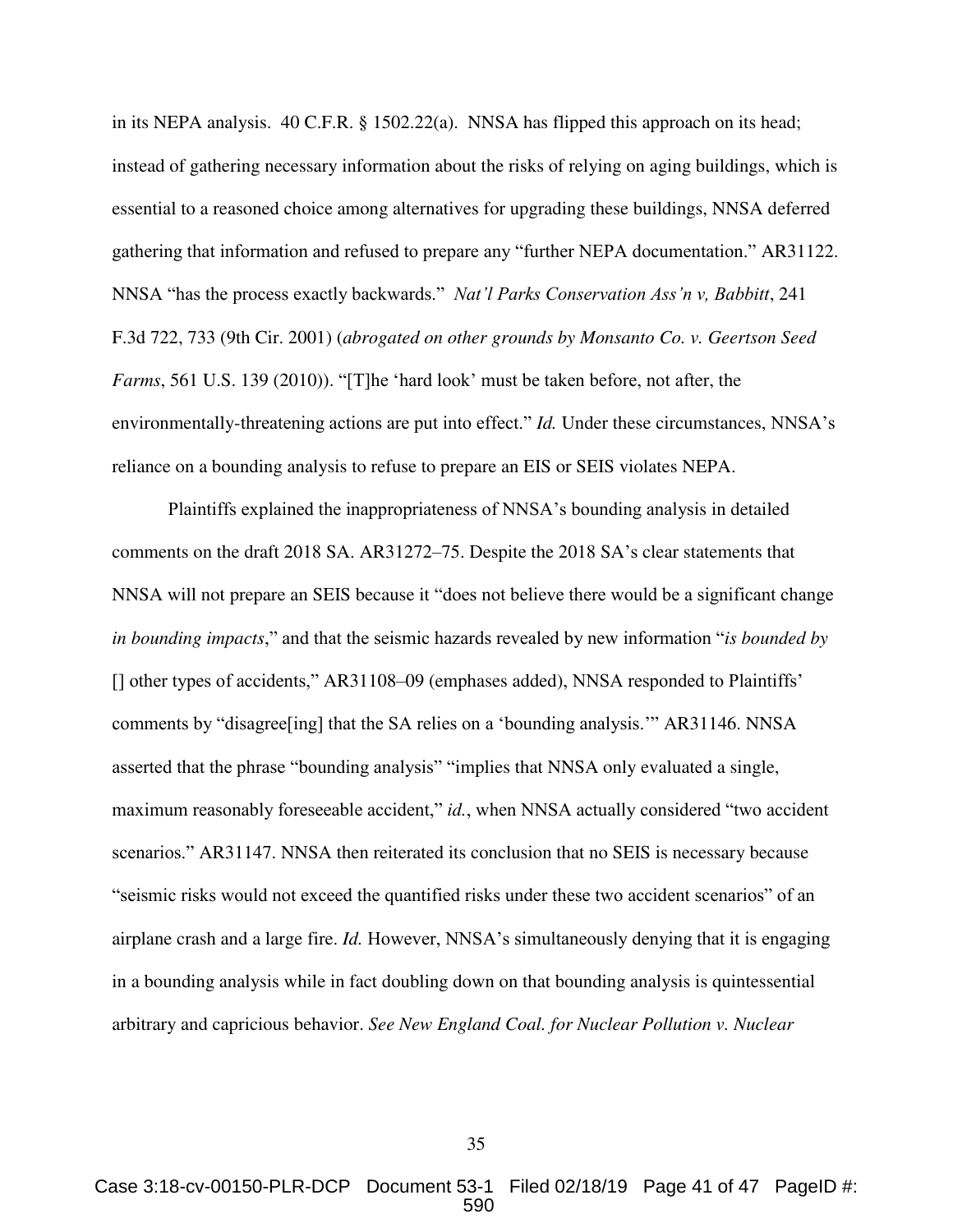*Regulatory Comm'n*, 727 F.2d 1127, 1130 (D.C. Cir. 1984) (Scalia, J.) (an agency "adopt[ing] one [position] and apply[ing] the other . . . is the essence of arbitrary and capricious action").

# <span id="page-41-0"></span>**IV. NNSA'S SUPPLEMENT ANALYSES ARE ARBITRARY AND CAPRICOUS AND CANNOT CURE ITS NEPA VIOLATIONS.**

NNSA's reliance on backward-looking SAs is arbitrary and capricious in this circumstance because those documents wholly fail to perform NEPA's essential, forwardlooking functions, highlighting the need for, and value of, a further NEPA process.

## <span id="page-41-2"></span>**A. Backward-Looking SAs Do Not Perform Essential NEPA Functions.**

<span id="page-41-1"></span>NNSA's backward-looking SAs cannot cure the fact that NNSA has violated NEPA by committing to a new Y-12 modernization plan without engaging in a NEPA process for that new plan. NEPA's "action-forcing procedures" require agencies to "take a 'hard look' at the environmental consequences *before taking a major action*." *Balt. Gas & Elec. Co.*, 462 U.S. at 97 (emphasis added). NEPA is expressly not designed to allow an agency to "rationalize or justify decisions already made." 40 C.F.R. § 1502.5.

Here, however, highlighting NNSA's fundamental departure from NEPA's core mandate that agencies consider environmental impacts of their actions *before* making a decision, NNSA's reliance on SAs to justify decisions already made is inherently backward-looking. *See* AR31072 (the 2018 SA has a "focus on the changes and new information *that have occurred at Y-12 since publication of the 2011 SWEIS*" (emphasis added)). Indeed, NNSA's own ELP Implementation Plan admits that "analyses that substantiate the risk reductions that have already taken place . . . *are intended to justify decisions to continue to operate these capabilities for the extended life*." AR26062 (emphasis added). By looking backward "to justify decisions" already made—and by excluding the public from those decisions—NNSA's reliance on SAs violates NEPA and is arbitrary and capricious.

Case 3:18-cv-00150-PLR-DCP Document 53-1 Filed 02/18/19 Page 42 of 47 PageID #: 591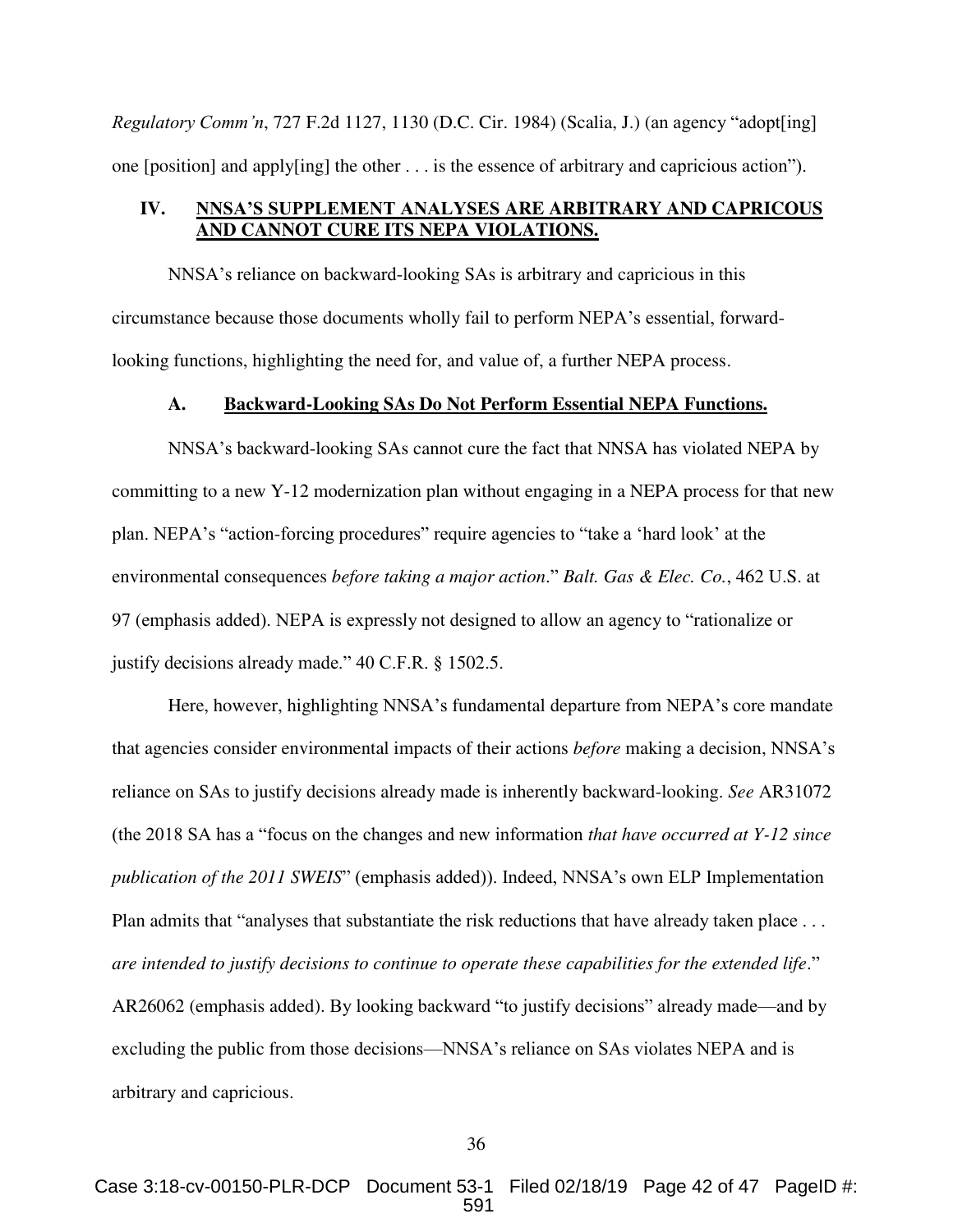# <span id="page-42-0"></span>**B. NNSA's 2018 SA Is Arbitrary and Capricious Because It Unlawfully Defers Consideration of Decisions NNSA Has Already Made and Begun to Implement.**

Facing this litigation, for the first time in seven years, NNSA accepted public comments on the draft 2018 SA. Plaintiffs, who have been requesting a new EIS—and the ability to provide input on NNSA's changed plans—since at least 2014, submitted extensive comments, AR31255–85, including a highly relevant report from an experienced seismologist, AR31649– 57. NNSA's response to these comments confirms the agency's approach of making a decision first and examining the risks later, which stands NEPA on its head.

For example, NNSA's continued reliance on aging, vulnerable facilities will entail maintaining a larger secure perimeter than if it had implemented its 2011 decision to replace all aging buildings. AR31081. In 2011, NNSA found that shrinking this perimeter could result in an "improvement in efficiency of up to 20 percent" for "environmental clean-up projects," AR17911, which would have been particularly valuable in light of DOE's IG confirming that delays in the cleanup of contaminated facilities "expose the Department, its employees and the public to ever-increasing levels of risk." AR19107. Now, although NNSA admits that retaining a larger secure area will result in "increased cost and losses in efficiency" for required cleanups of contaminated facilities, the agency irrationally denies that "losses in efficiency" will result in any delay to cleanups. AR 31152. And while NNSA states that it *may at some future date* "prepare additional NEPA documentation" for its new security perimeter project, the agency *has already committed to this plan*, AR31081, *and already denied its environmental impacts*. NNSA's willful blindness to the prospect of delays in cleanups is the opposite of the "hard look" NEPA requires.

 Likewise, with regard to seismic concerns, Dr. David Jackson, "a geophysicist with a great deal of experience considering seismic issues, in particular with regard to probabilistic seismic hazard analysis, statistical data analysis, earthquake forecasting and prediction, and the

Case 3:18-cv-00150-PLR-DCP Document 53-1 Filed 02/18/19 Page 43 of 47 PageID #: 592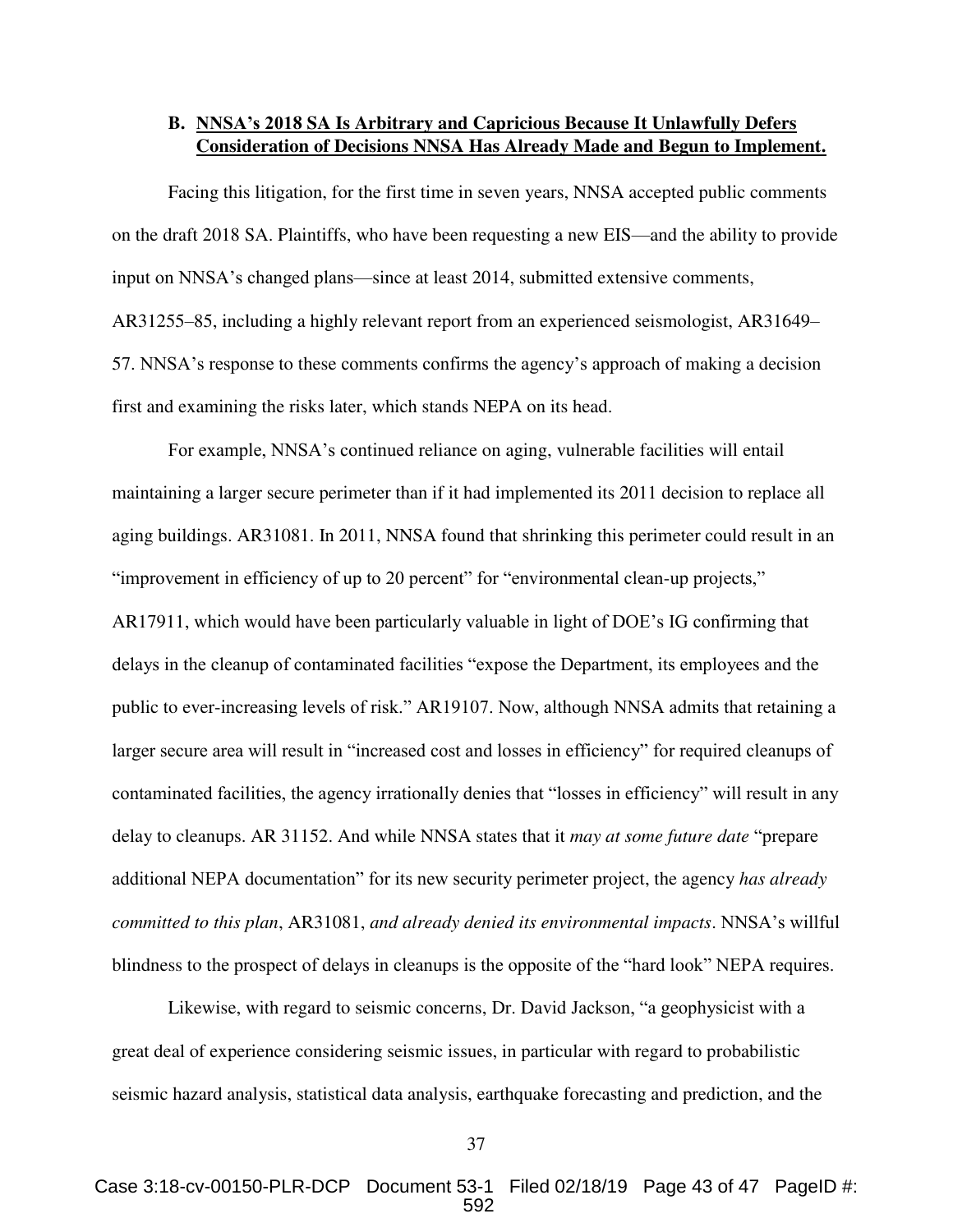consideration of likely damage from earthquakes," stated that in his "professional opinion, NNSA has conducted no rigorous seismic hazard evaluation associated with its activities" at Y-12. AR31649. Plaintiffs explained that in light of these issues, NNSA's decision to rely on aging, vulnerable buildings *without first understanding the risks* is a violation of NEPA and arbitrary and capricious. AR31267–72.

For example, Dr. Jackson explained that "NNSA has fallen far short of a professional, scientific consideration of the issues by neglecting the recent USGS studies," including the USGS 2014 seismic hazard maps and underlying data, as well as even more recent updates from the USGS in 2016, 2017, and 2018 that "indicate even greater hazard than that in the 2014 map." AR31650. Similarly, new seismological evidence shows that the Y-12 area has experienced "at least three large earthquakes" in the past. AR31670. NNSA's only response is that it will consider such new information at an undisclosed later date "[w]hen the site-specific seismic hazard study is conducted to support the Extended Life Program." AR31151. NNSA thus effectively concedes the importance of this information, but instead of gathering this information to publicly consider alternatives as NEPA requires, NNSA intends to use it "to support" a decision the agency has already made without any public input.

NNSA similarly deferred any modern modeling of risks in existing facilities. Thus, Dr. Jackson explained that NNSA's failure to conduct non-linear modeling for existing buildings as the DNFSB recommended in 2014—is "egregious" because, in contrast to the "overly simplified" linear analysis that NNSA has relied on, non-linear analysis accounts for the fact that "even a weak earthquake may be sufficient to damage or destroy weaker building components," and that "[o]nce certain portions of a building's structure fail, the other components likely face greater stress potentially leading to collapse of the entire building." AR31652. This issue is

38

Case 3:18-cv-00150-PLR-DCP Document 53-1 Filed 02/18/19 Page 44 of 47 PageID #: 593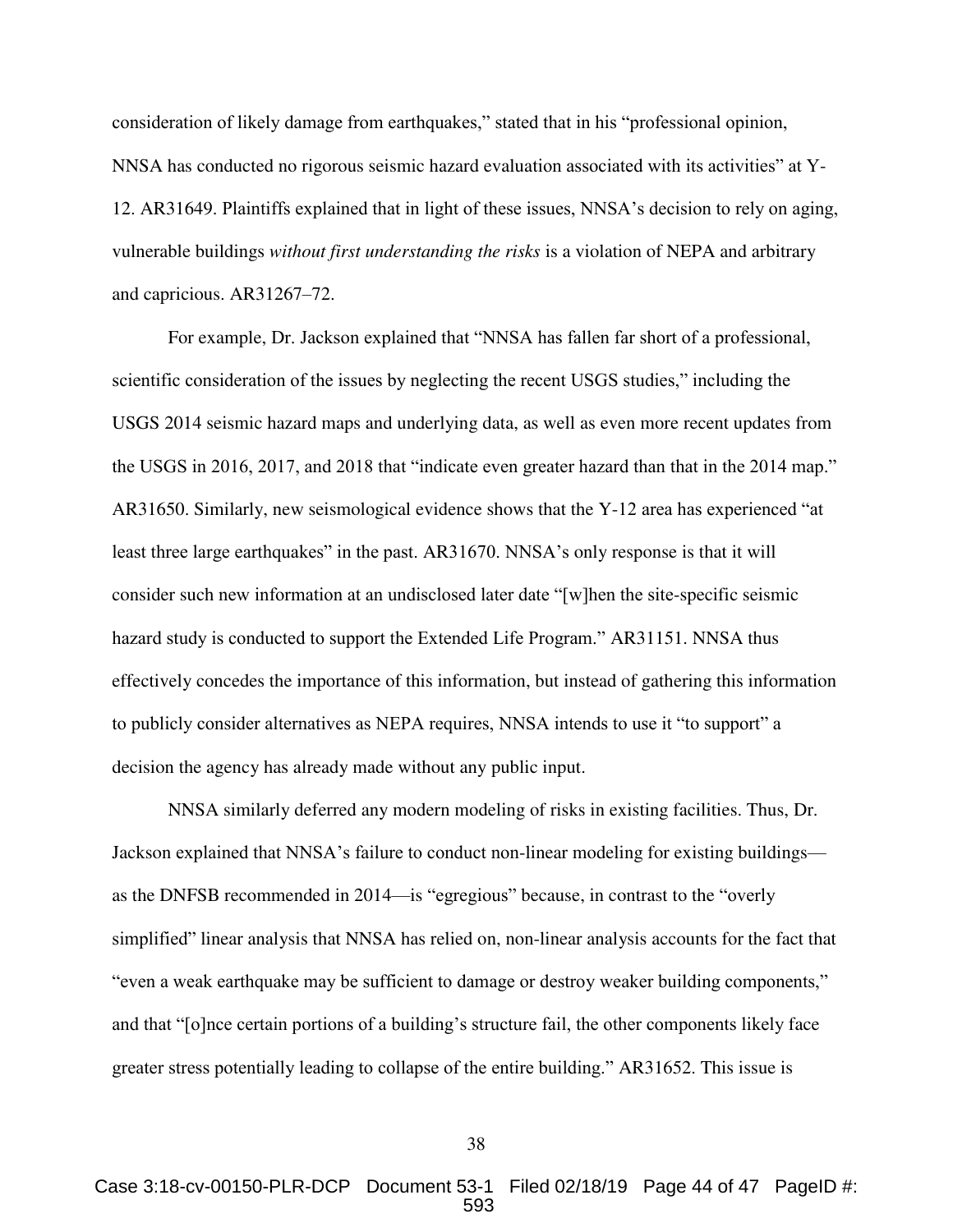especially critical now, because the Y-12 area has experienced recent earthquakes—exactly the type of event that Dr. Jackson warned could weaken the buildings and exacerbate the risk of collapse. *See supra* at 15. Indeed, modern seismic safety standards "are updated precisely because non-linear analysis and other modern modeling techniques can identify structural upgrades that allow buildings to better withstand earthquake forces." *Id.* Thus, the failure to meet modern codes "is not merely a failure on paper to meet a building code," but shows that the facilities "lack the features that modern engineering analysis shows to be necessary to withstand earthquake shaking." AR31653. In response, NNSA merely stated it would consider non-linear modeling later, "when the seismic evaluations of the facilities are performed," AR31151—long after the decision has been made.<sup>15</sup>

However, as Dr. Jackson explained, NNSA's approach of "[c]ommitting to the use of these vulnerable facilities before obtaining any real understanding of the risk associated with their ongoing use is illogical, scientifically flawed, and deeply imprudent." AR31651. Dr. Jackson explained that to make a rational, scientifically defensible decision, "NNSA must disclose the methods, scope, research plans, and results of these studies *before the agency decides to continue to use aging, vulnerable buildings.*" *Id*. Likewise, Plaintiffs stressed that "NNSA has no foreseeable recourse if seismic experts conclude that these buildings are not fit for use for the proposed extended lives." AR31280. Plaintiffs explained that in that event, NNSA would be engaged in a multi-billion dollar construction effort for "a facility that is inadequate to

<sup>&</sup>lt;sup>15</sup> Likewise, NNSA ignored Dr. Jackson's concern that "effects on one building could carry over to nearby buildings," which is a "secondary hazard" of earthquakes that is "especially important" here because Y-12's facilities are "very near to one another and are already in advanced states of disrepair." AR31651*.* NNSA responded that it considered *other* secondary hazards, such as landslides and soil liquefaction, AR 31151, but failed to address the concern about neighboring, dilapidated buildings. Again, this is the opposite of the hard look NEPA requires.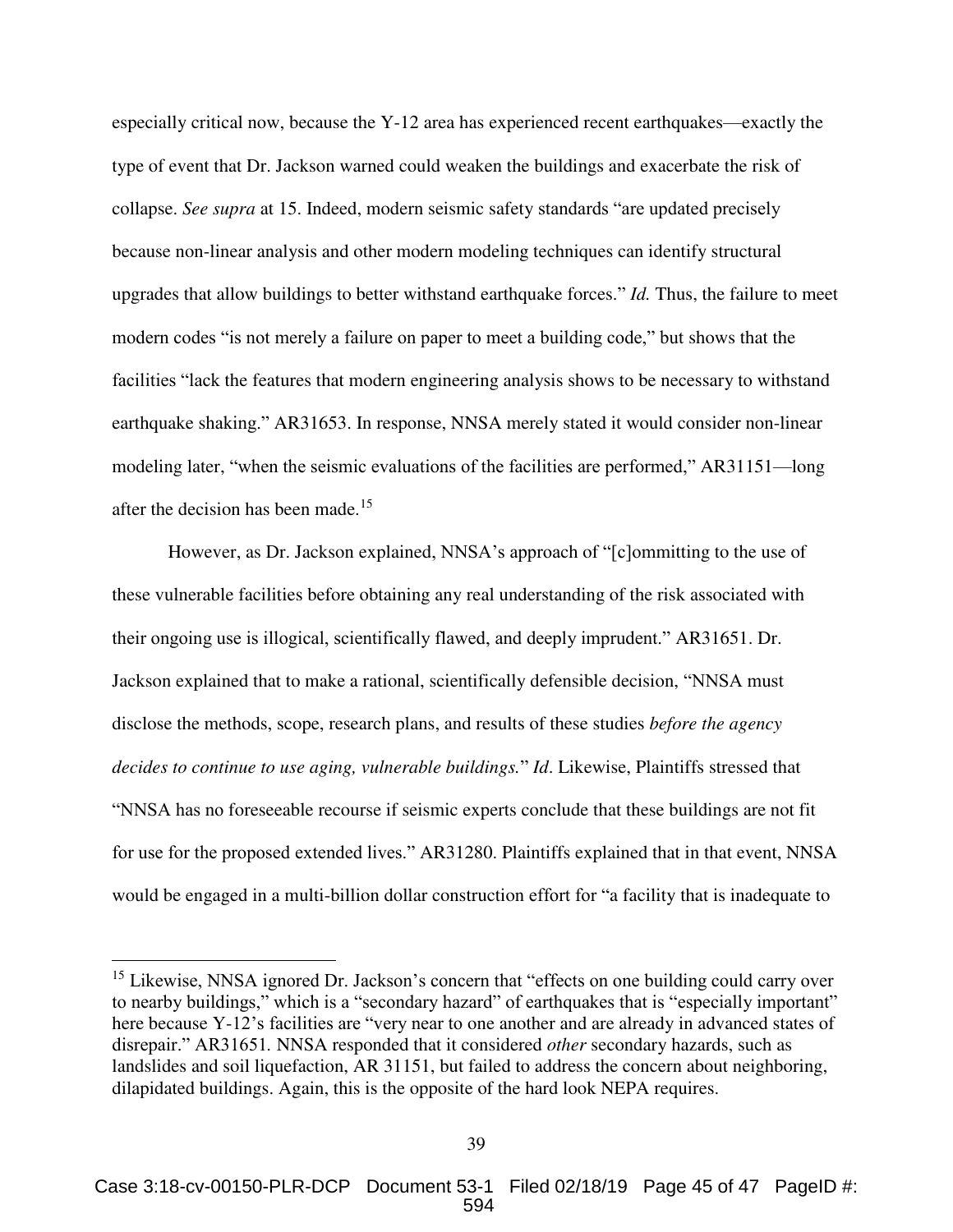meet the agency's stated mission requirements and incapable of being modified to accommodate all EU operations." *Id.* This is precisely the outcome NEPA is designed to avoid. *Id.* 

NNSA's response to this critical issue is irrational and contrary to fundamental NEPA principles. NNSA contends that Plaintiffs' comment "overlooks the fact that NNSA has already concluded that these facilities are capable of being operated during this extended period and reviewed the risks." AR31151. NNSA insists that "it would be speculative to pre-judge the outcome of the seismic review process." *Id.* Yet that is precisely what *NNSA has done*: the agency has pre-judged the outcome of the seismic review process by deciding to use these buildings regardless of what the seismic review reveals. Indeed, NNSA's statement that it has "reviewed the risks" flatly contradicts the record, which shows that NNSA is still gathering "updated seismic hazard information." AR31010. Fundamentally, NNSA's decision to rely on aging buildings that it knows are vulnerable to earthquakes without obtaining information that the agency concedes is necessary to evaluating seismic risks is exactly the opposite of the decision-making framework that Congress mandated through the NEPA process. *WildEarth Guardians v. Montana Snowmobile Ass'n*, 790 F.3d 920, 927 (9th Cir. 2015) ("NEPA emphasizes the importance of coherent and up-front environmental analysis to ensure informed decisionmaking to the end that the agency will not act on incomplete information, only to regret its decision after it is too late to correct.").

#### <span id="page-45-2"></span><span id="page-45-1"></span>**CONCLUSION**

<span id="page-45-0"></span>For all the reasons stated above, the Court should find that NNSA has violated NEPA. In light of these violations and the nature of the operations at Y-12, the Court should, as provided by the APA, set aside and remand the agency decisions and SAs under review and remand for further NEPA analysis. *See* 5 U.S.C. § 706(2).

Case 3:18-cv-00150-PLR-DCP Document 53-1 Filed 02/18/19 Page 46 of 47 PageID #: 595